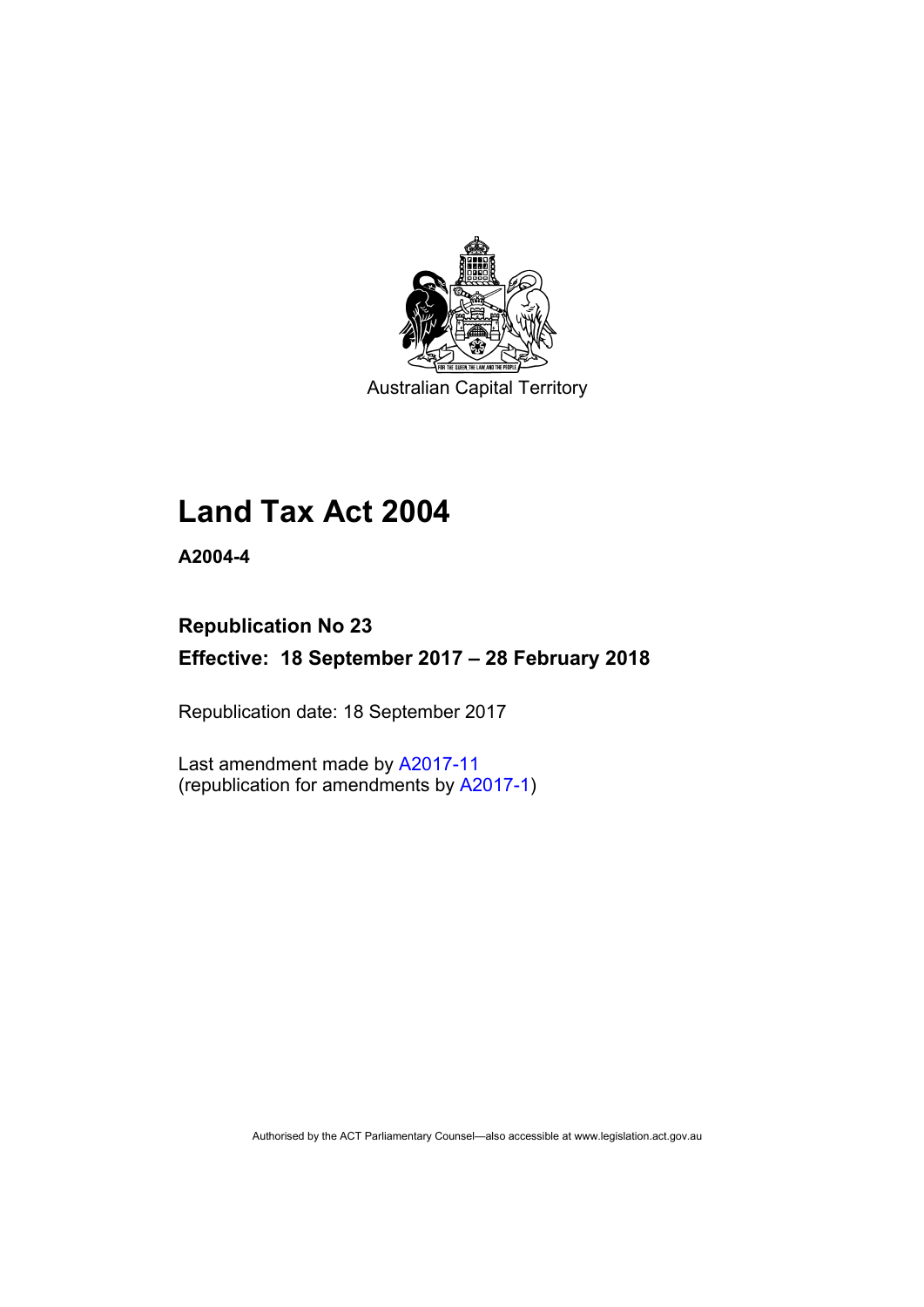## **About this republication**

#### **The republished law**

This is a republication of the *Land Tax Act 2004* (including any amendment made under the *[Legislation Act 2001](http://www.legislation.act.gov.au/a/2001-14)*, part 11.3 (Editorial changes)) as in force on 18 September 2017*.* It also includes any commencement, amendment, repeal or expiry affecting this republished law to 18 September 2017.

The legislation history and amendment history of the republished law are set out in endnotes 3 and 4.

#### **Kinds of republications**

The Parliamentary Counsel's Office prepares 2 kinds of republications of ACT laws (see the ACT legislation register at [www.legislation.act.gov.au](http://www.legislation.act.gov.au/)):

- authorised republications to which the *[Legislation Act 2001](http://www.legislation.act.gov.au/a/2001-14)* applies
- unauthorised republications.

The status of this republication appears on the bottom of each page.

#### **Editorial changes**

The *[Legislation Act 2001](http://www.legislation.act.gov.au/a/2001-14)*, part 11.3 authorises the Parliamentary Counsel to make editorial amendments and other changes of a formal nature when preparing a law for republication. Editorial changes do not change the effect of the law, but have effect as if they had been made by an Act commencing on the republication date (see *[Legislation Act 2001](http://www.legislation.act.gov.au/a/2001-14)*, s 115 and s 117). The changes are made if the Parliamentary Counsel considers they are desirable to bring the law into line, or more closely into line, with current legislative drafting practice.

This republication does not include amendments made under part 11.3 (see endnote 1).

#### **Uncommenced provisions and amendments**

If a provision of the republished law has not commenced, the symbol  $\mathbf{U}$  appears immediately before the provision heading. Any uncommenced amendments that affect this republished law are accessible on the ACT legislation register [\(www.legislation.act.gov.au\)](http://www.legislation.act.gov.au/). For more information, see the home page for this law on the register.

#### **Modifications**

If a provision of the republished law is affected by a current modification, the symbol  $\mathbf{M}$ appears immediately before the provision heading. The text of the modifying provision appears in the endnotes. For the legal status of modifications, see the *[Legislation Act 2001](http://www.legislation.act.gov.au/a/2001-14)*, section 95.

#### **Penalties**

At the republication date, the value of a penalty unit for an offence against this law is \$150 for an individual and \$750 for a corporation (see *[Legislation Act 2001](http://www.legislation.act.gov.au/a/2001-14)*, s 133).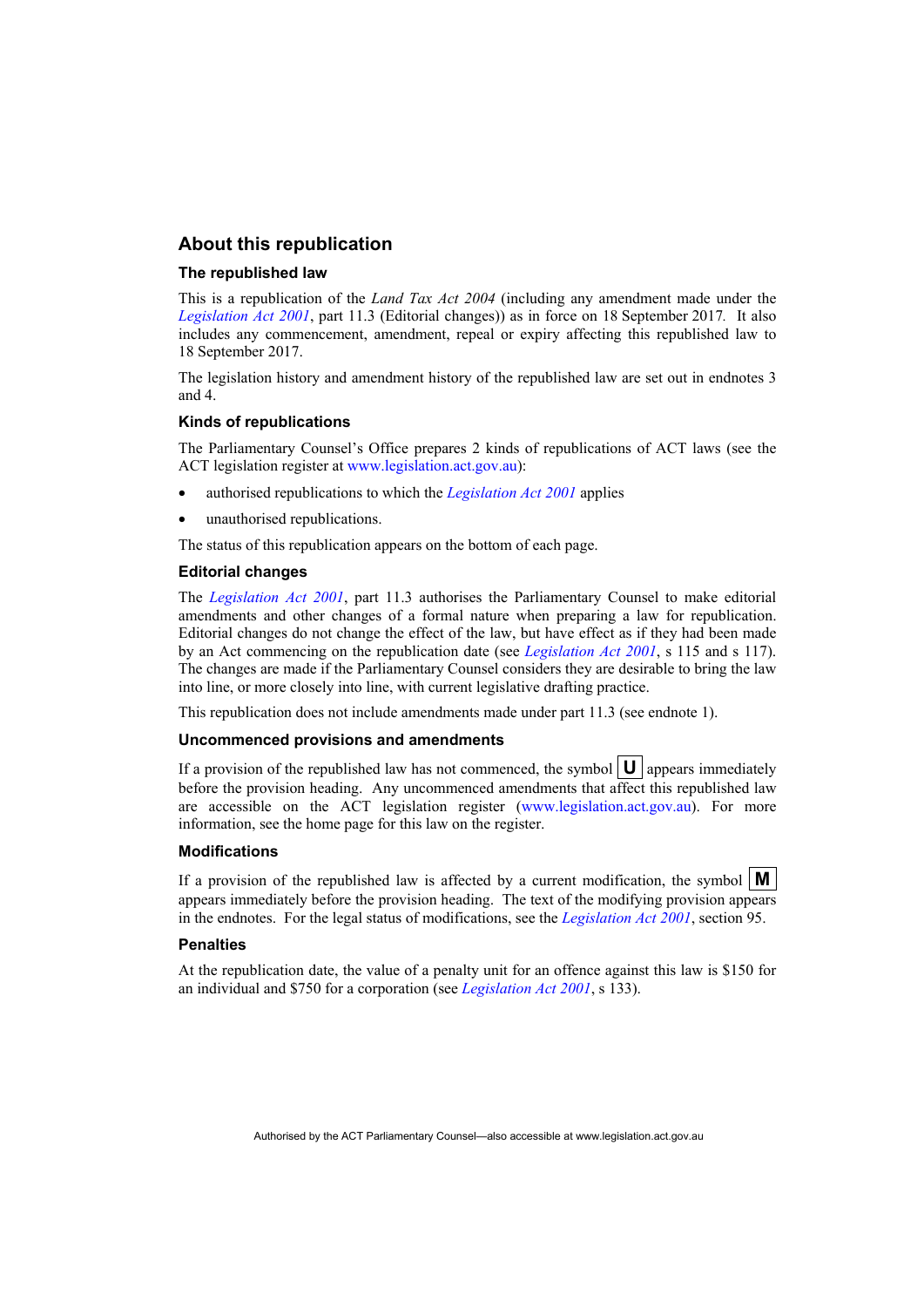

# **Land Tax Act 2004**

## **Contents**

|                 |                                                       | Page       |
|-----------------|-------------------------------------------------------|------------|
| Part 1          | <b>Preliminary</b>                                    |            |
| 1               | Name of Act                                           | 2          |
| 3               | Dictionary                                            | 2          |
| 4               | <b>Notes</b>                                          | 2          |
| 5               | Offences against Act—application of Criminal Code etc | 3          |
| Part 2          | Imposition and payment of land tax                    |            |
| 6               | Pt 2 subject to pt 4                                  | 4          |
| 7               | Definitions for pt 2                                  | 4          |
| 8               | When is something rented for pt 2?                    | 5          |
| 9               | Imposition of land tax                                | 6          |
| 10              | Land exempted from s 9 generally                      |            |
| 11              | Land exempted from land tax                           | 9          |
| 12 <sup>2</sup> | Application for compassionate case exemption          | 11         |
| 13              | Decision on compassionate application                 | 11         |
| R <sub>23</sub> | Land Tax Act 2004                                     | contents 1 |
| 18/09/17        | Fffective: 18/09/17-28/02/18                          |            |

Authorised by the ACT Parliamentary Counsel—also accessible at www.legislation.act.gov.au

Effective: 18/09/17-28/02/18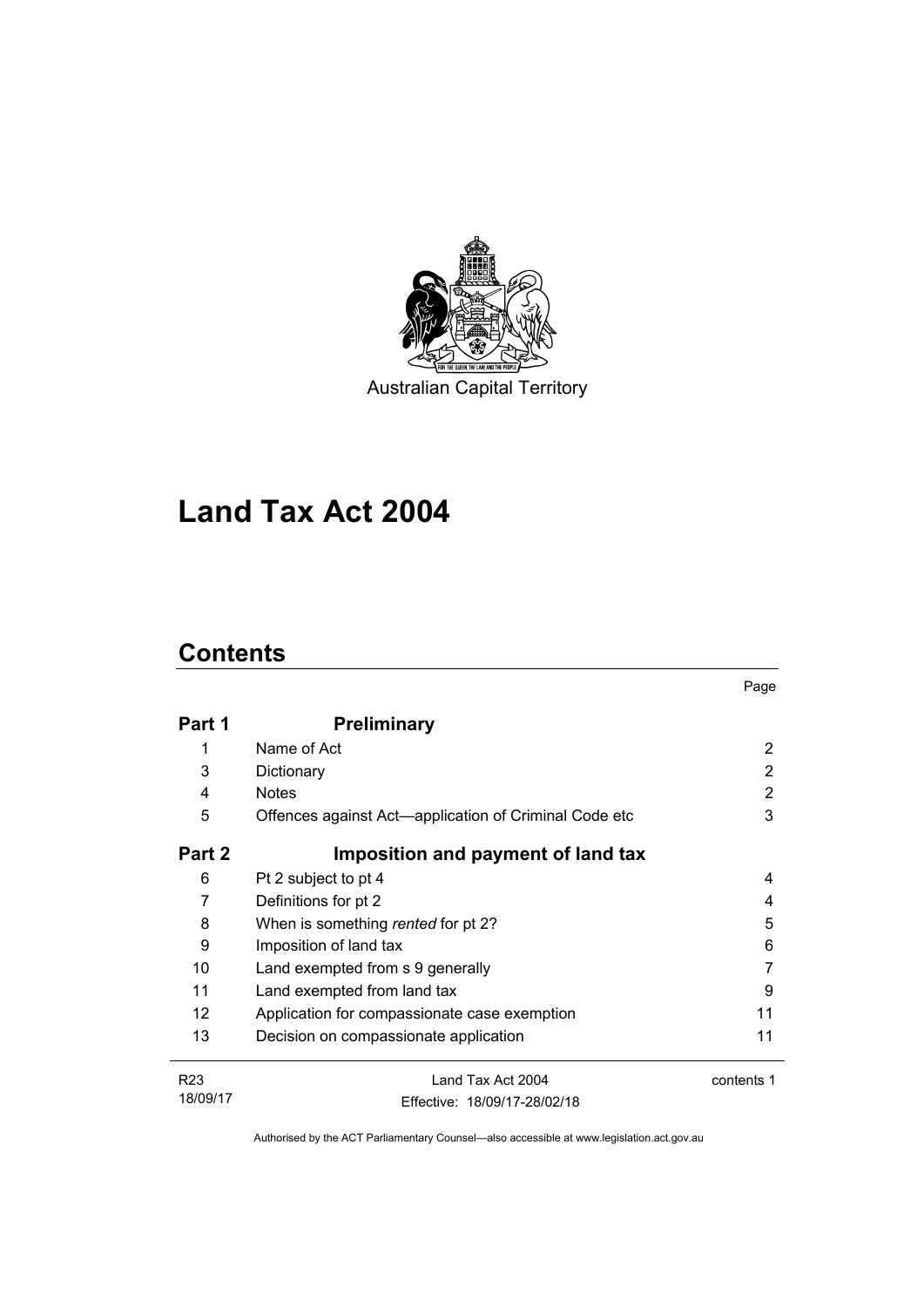| Contents |                                                                       |      |
|----------|-----------------------------------------------------------------------|------|
|          |                                                                       | Page |
| 14       | Commissioner to be told if residential land rented                    | 12   |
| 14A      | Commissioner to be told if residential land owned by an individual as |      |
|          | trustee                                                               | 13   |
| 15       | Multiple dwellings                                                    | 14   |
| 16       | Land partly owned by corporation or trustee                           | 15   |
| 17       | Payment of land tax                                                   | 16   |
| 18       | Land tax for part of quarter                                          | 17   |
| Part 3   | <b>Enforcement</b>                                                    |      |
| 19       | Interest payable on overdue land tax                                  | 18   |
| 19A      | Interest and penalty tax payable on land tax if no disclosure         | 19   |
| Part 4   | <b>Unit subdivisions</b>                                              |      |
| 26       | Unit subdivisions                                                     | 21   |
| 27       | Unit subdivisions-land tax                                            | 21   |
| Part 5   | <b>Exemptions, remissions and certain interest</b>                    |      |
|          | payments                                                              |      |
| 34       | Exemption from land tax                                               | 24   |
| 35       | Remission of land tax                                                 | 24   |
| 36       | <b>Remission of interest</b>                                          | 25   |
| 37       | Interest on refund                                                    | 25   |
| Part 6   | <b>Miscellaneous</b>                                                  |      |
| 38       | Objections                                                            | 26   |
| 39       | Review of decisions by ACAT                                           | 26   |
| 40       | Working out amounts with fractions for Act                            | 27   |
| 41       | Certificate of land tax and other charges                             | 27   |
| 42       | Statement of amounts payable and payments made                        | 28   |
| 43       | Determination of fees                                                 | 28   |
| 44       | Regulation-making power                                               | 29   |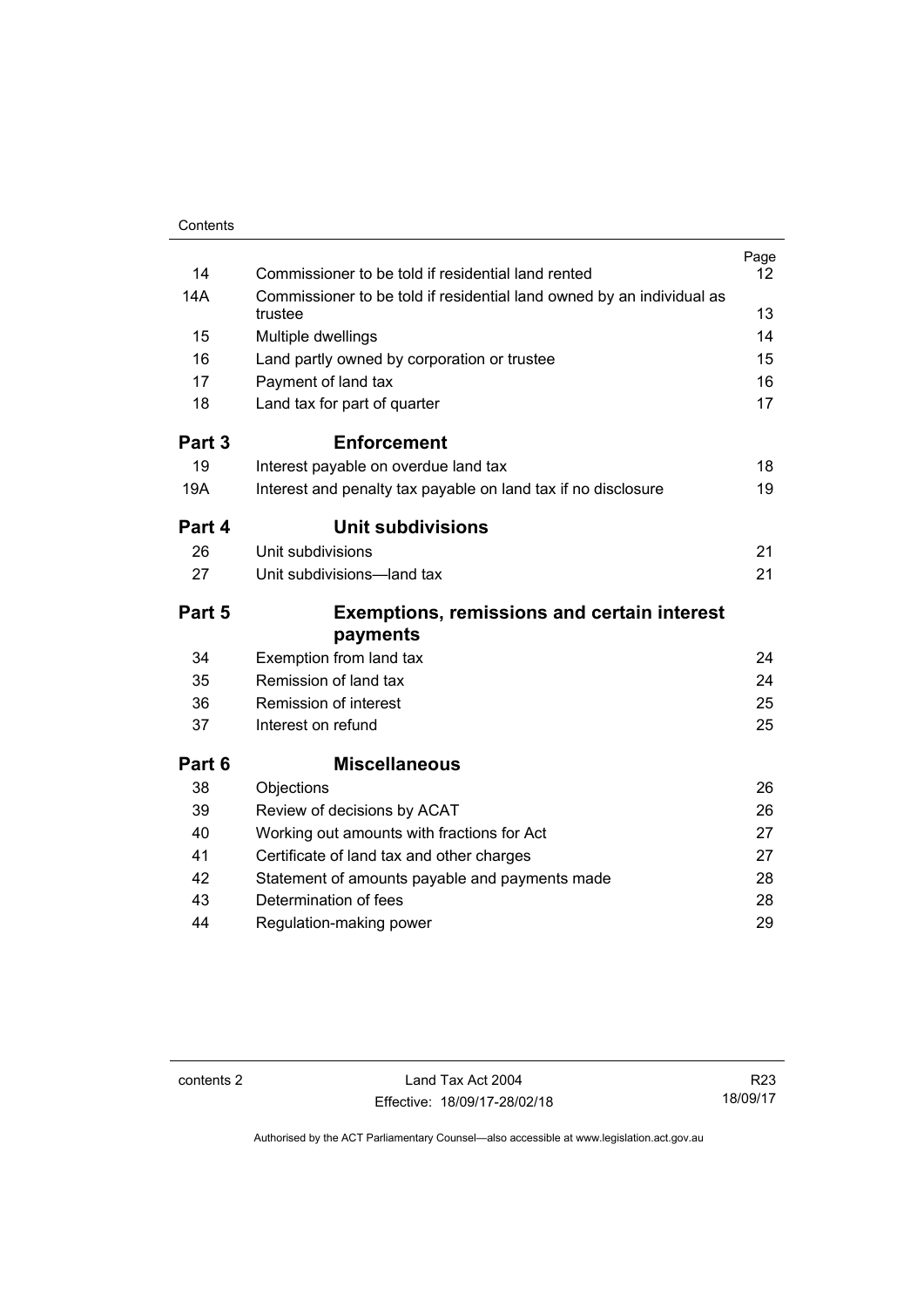|                   |                        | Contents   |
|-------------------|------------------------|------------|
| <b>Dictionary</b> |                        | Page<br>30 |
| <b>Endnotes</b>   |                        |            |
| 1                 | About the endnotes     | 34         |
| 2                 | Abbreviation key       | 34         |
| 3                 | Legislation history    | 35         |
| 4                 | Amendment history      | 38         |
| 5                 | Earlier republications | 42         |

Land Tax Act 2004 Effective: 18/09/17-28/02/18 contents 3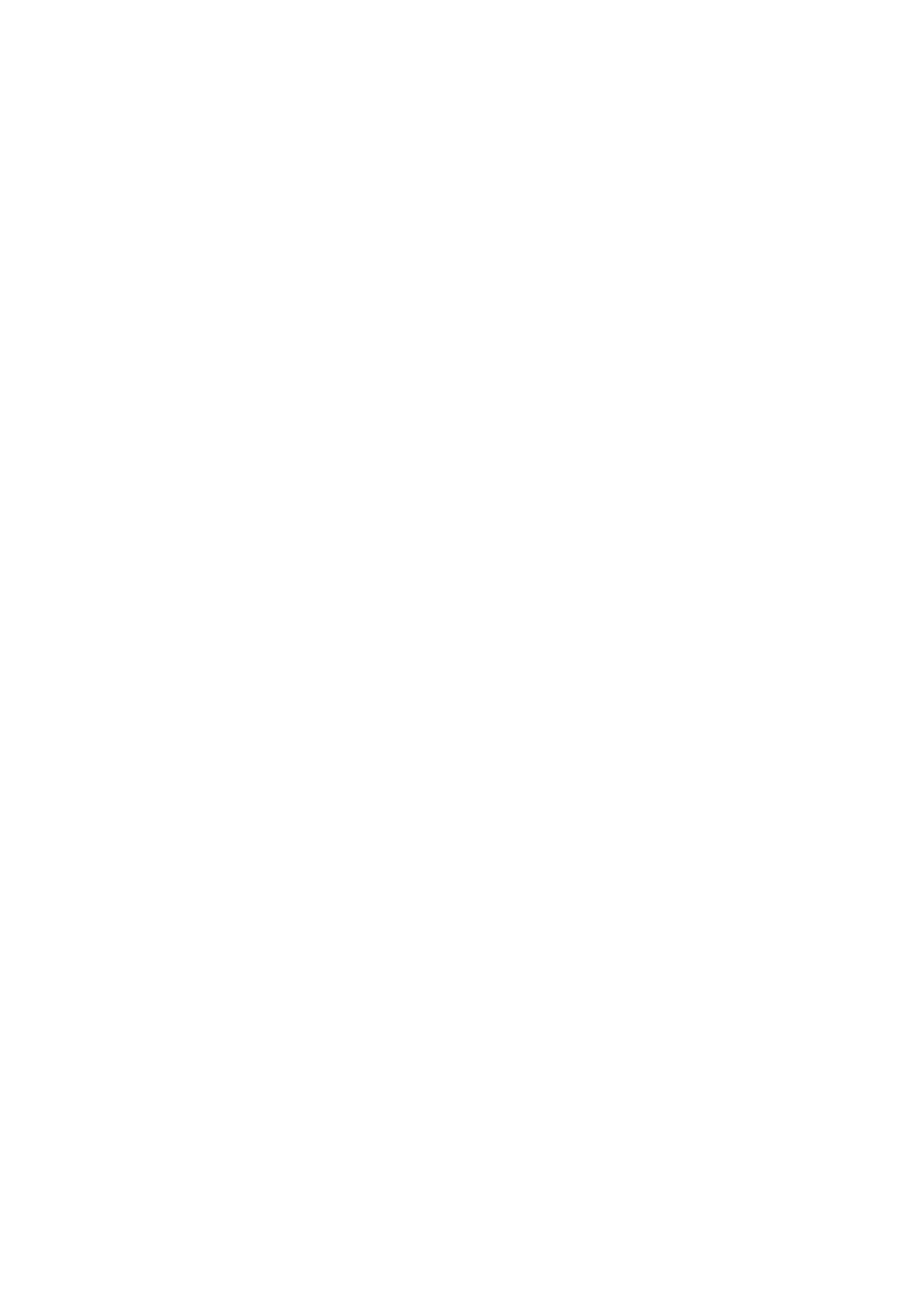

# **Land Tax Act 2004**

An Act about land tax

l

R23 18/09/17

Land Tax Act 2004 Effective: 18/09/17-28/02/18 page 1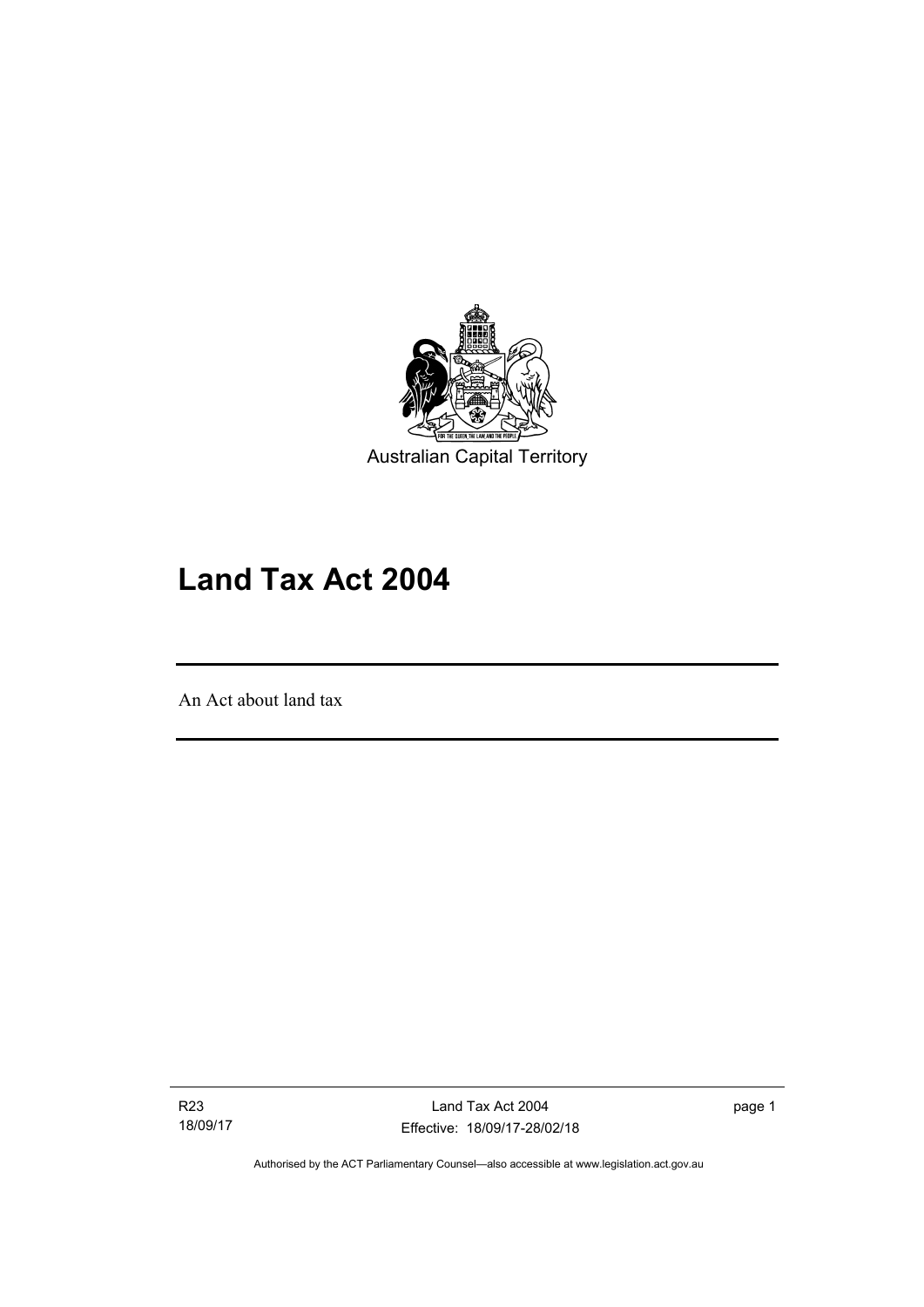#### **Part 1** Preliminary

Section 1

## <span id="page-7-0"></span>**Part 1** Preliminary

## <span id="page-7-1"></span>**1 Name of Act**

This Act is the *Land Tax Act 2004*.

*Note* This Act is a *tax law* under the Taxation Administration Act. As a tax law, this Act is subject to provisions of the Taxation Administration Act about the administration and enforcement of tax laws generally.

## <span id="page-7-2"></span>**3 Dictionary**

The dictionary at the end of this Act is part of this Act.

*Note 1* The dictionary at the end of this Act defines certain terms used in this Act, and includes references (*signpost definitions*) to other terms defined elsewhere.

> For example, the signpost definition '*unit subdivision*—see the *[Rates](http://www.legislation.act.gov.au/a/2004-3)  [Act 2004](http://www.legislation.act.gov.au/a/2004-3)*, dictionary.' means that the term 'unit subdivision' is defined in that dictionary and the definition applies to this Act.

*Note 2* A definition in the dictionary (including a signpost definition) applies to the entire Act unless the definition, or another provision of the Act, provides otherwise or the contrary intention otherwise appears (see [Legislation Act,](http://www.legislation.act.gov.au/a/2001-14) s  $155$  and s  $156$  (1)).

## <span id="page-7-3"></span>**4 Notes**

A note included in this Act is explanatory and is not part of this Act.

*Note* See [Legislation Act,](http://www.legislation.act.gov.au/a/2001-14) s 127 (1), (4) and (5) for the legal status of notes.

Authorised by the ACT Parliamentary Counsel—also accessible at www.legislation.act.gov.au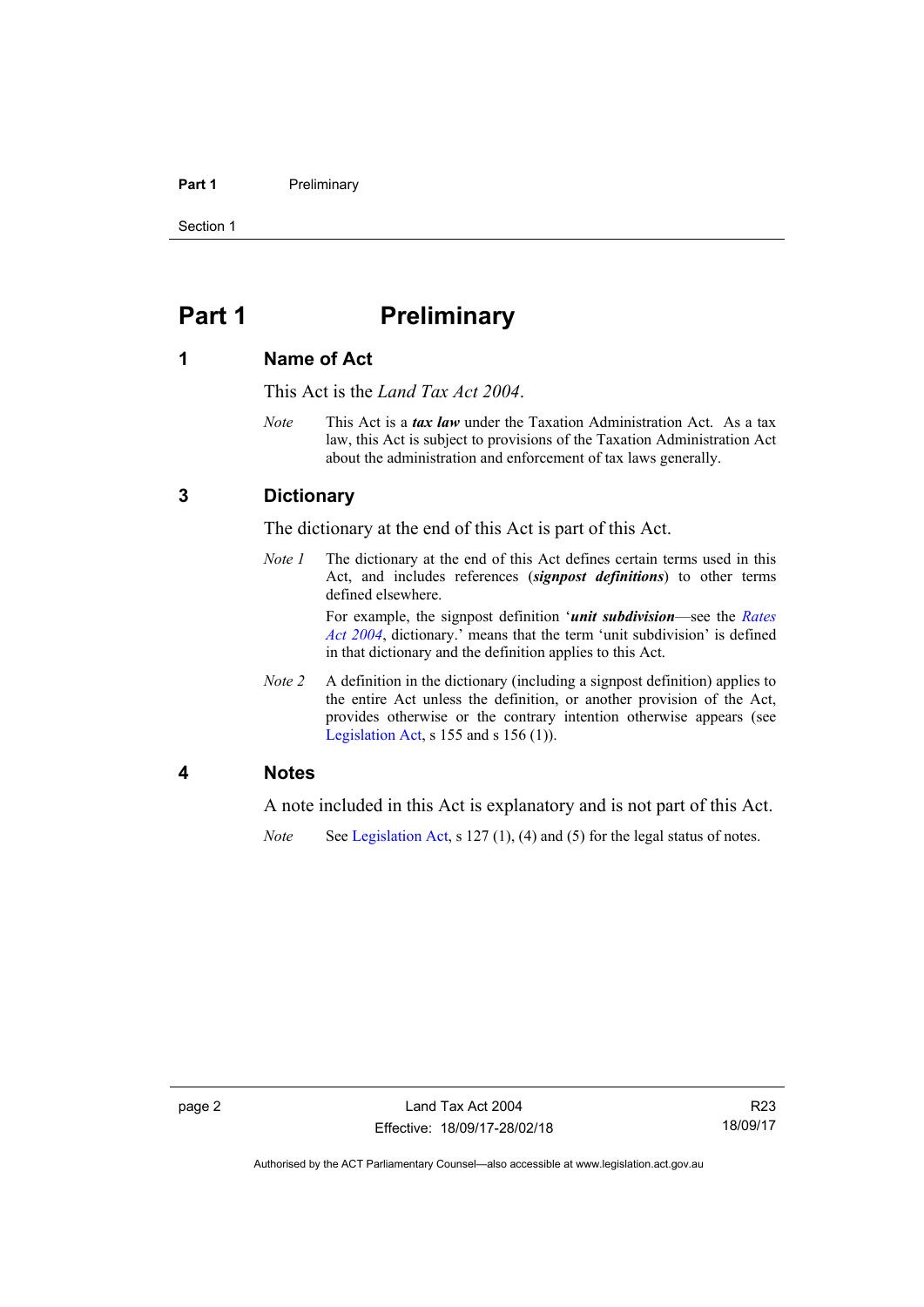## <span id="page-8-0"></span>**5 Offences against Act—application of Criminal Code etc**

Other legislation applies in relation to offences against this Act.

- *Note 1 Criminal Code* The [Criminal Code](http://www.legislation.act.gov.au/a/2002-51), ch 2 applies to all offences against this Act (see Code, pt 2.1). The chapter sets out the general principles of criminal responsibility (including burdens of proof and general defences), and defines terms used for offences to which the Code applies (eg *conduct*, *intention*, *recklessness* and *strict liability*).
- *Note 2 Penalty units*

The [Legislation Act](http://www.legislation.act.gov.au/a/2001-14), s 133 deals with the meaning of offence penalties that are expressed in penalty units.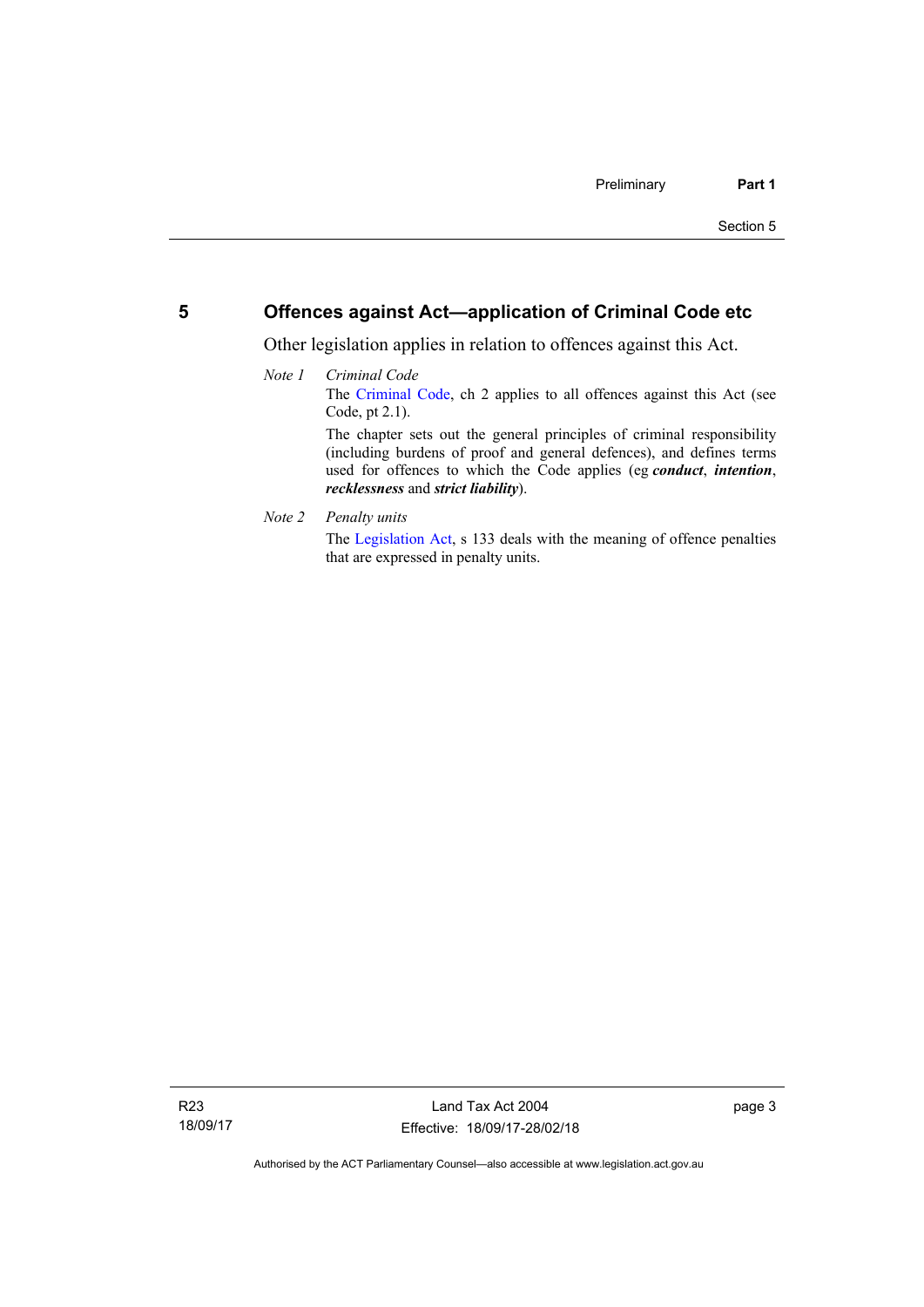## <span id="page-9-0"></span>**Part 2 Imposition and payment of land tax**

## <span id="page-9-1"></span>**6 Pt 2 subject to pt 4**

This part is subject to part 4 (Unit subdivisions).

## <span id="page-9-2"></span>**7 Definitions for pt 2**

In this part:

*rent* means valuable consideration for which a tenant is liable under a tenancy agreement in relation to the tenancy or a period of the tenancy.

#### *tenancy agreement*—

- (a) means an agreement under which a person grants to someone else for value a right of occupation of a parcel of land for use as a residence—
	- (i) whether the right of occupation is exclusive or not; and
	- (ii) whether the agreement is express or implied; and
	- (iii) whether the agreement is in writing, is oral, or is partly in writing and partly oral; but
- (b) does not include an agreement giving a right of occupation only as a boarder or lodger.

*tenant* means a person with a right of occupation under a tenancy agreement.

*trustee* does not include—

- (a) in relation to a dead person—an executor of the will, or an administrator of the estate, of the dead person; or
- (b) a guardian or manager of the property of a person with a legal disability.

R23 18/09/17

Authorised by the ACT Parliamentary Counsel—also accessible at www.legislation.act.gov.au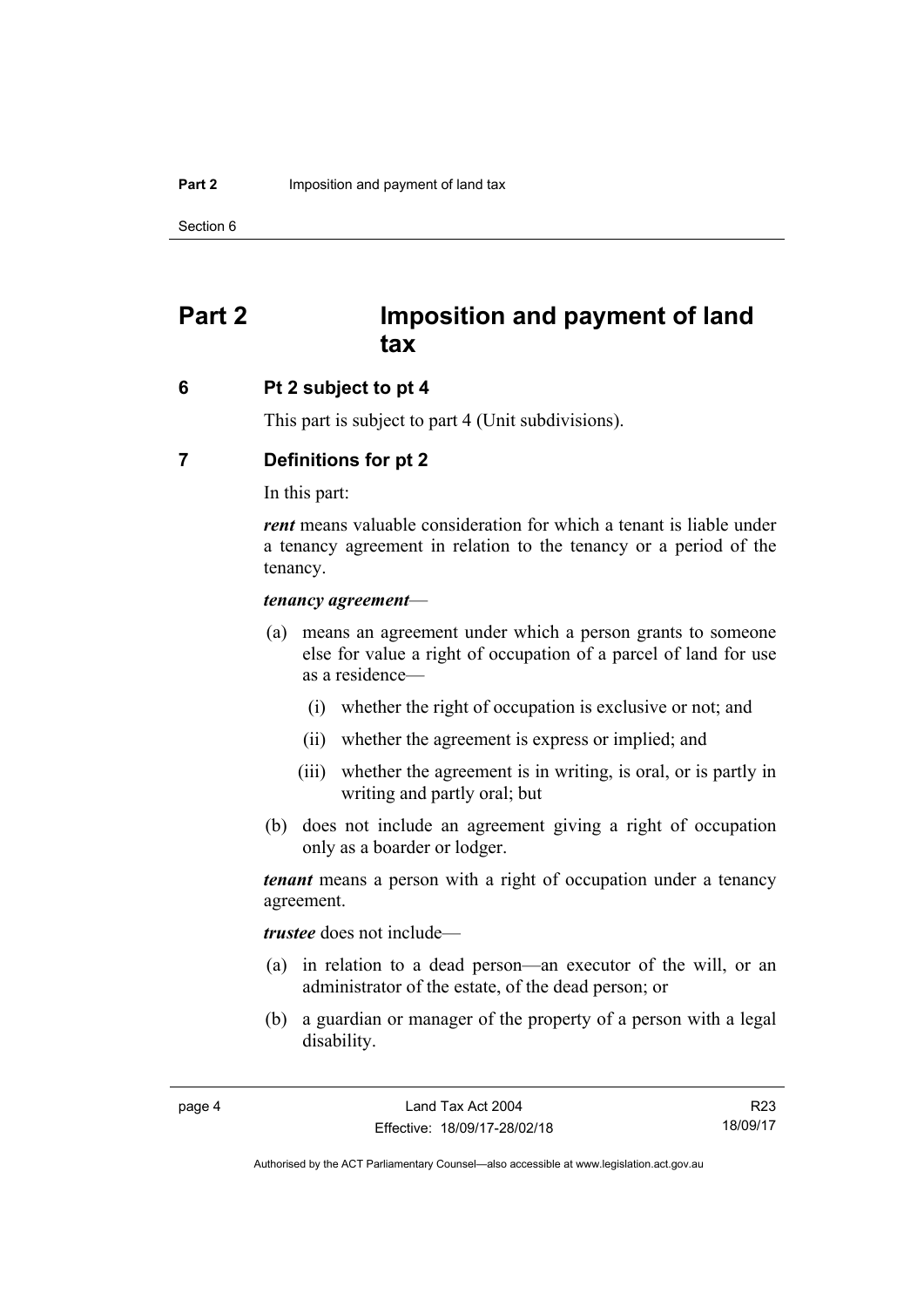## <span id="page-10-0"></span>**8 When is something** *rented* **for pt 2?**

 (1) For this part, a parcel of land or dwelling is not taken to be *rented* only because a tenant is liable to pay for rates, land tax, repairs, maintenance or insurance in relation to the parcel or dwelling.

*Note* For provision about multiple dwellings on a parcel of land, see s 15.

- (2) For this part, a parcel of land or dwelling is taken to be *rented* if it is rented on the 1st day of a quarter.
- (3) For this part, a parcel of land or dwelling is taken to be *rented* on the 1st day of a quarter if—
	- (a) it is leased for residential purposes on that day; and
	- (b) it was rented at any time in the previous quarter.
- (4) However, the parcel of land or dwelling is taken not to be *rented* on the 1st day of a quarter if—
	- (a) the owner gives written notice to the commissioner before the beginning of the quarter that the parcel or dwelling will not be rented at any time in the quarter; or
	- (b) the owner gives written notice to the commissioner during the quarter that the parcel or dwelling has not been, and will not be, rented at any time in the quarter; or
	- (c) the owner gives written notice to the commissioner after the quarter that the parcel was not rented at any time in the quarter; or
	- (d) the owner gives written notice to the commissioner that the parcel or dwelling was not rented during a continuous period of at least 91 days that—
		- (i) begins in a quarter after the 1st day of the quarter; and
		- (ii) ends in the following quarter.

page 5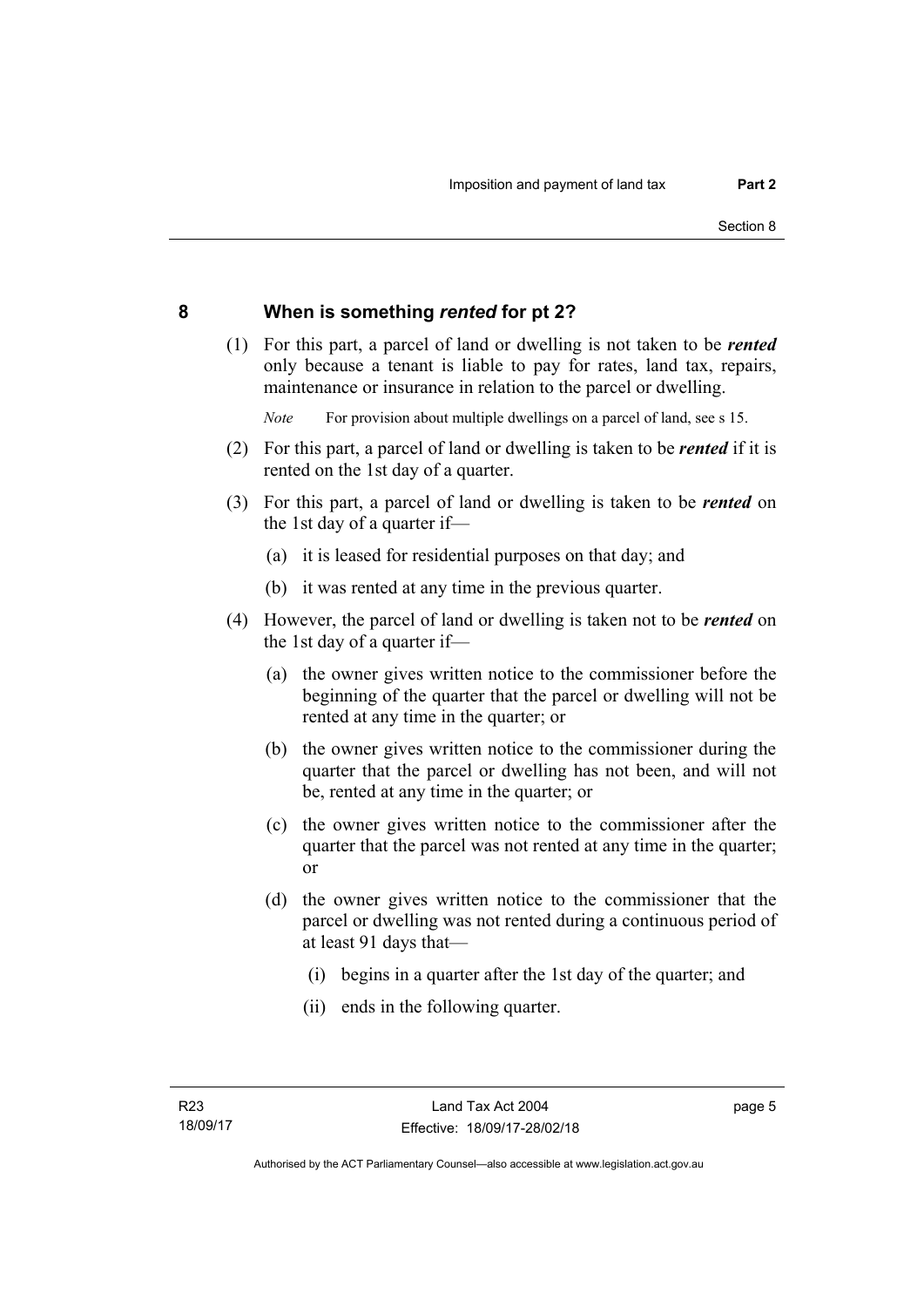Section 9

- (5) Also, if the owner of a parcel of land becomes the owner on the 1st day of a quarter or during the previous quarter, the parcel is taken to be not rented on the 1st day of the quarter unless—
	- (a) the owner advises under section 14 that the parcel is rented; or
	- (b) the commissioner is otherwise satisfied that the parcel is rented.

## <span id="page-11-0"></span>**9 Imposition of land tax**

- (1) Land tax at the appropriate rate is imposed for a quarter on each parcel of rateable land that is—
	- (a) rented residential land; or
	- (b) residential land owned by a corporation or trustee.
- (2) The *appropriate rate* of land tax for a parcel of land is—
	- (a) if section 27 (3) applies—the amount worked out under section  $27(4)$ ; or
	- (b) in any other case—the amount worked out for the parcel as follows:

 $FC + (AUV \times P)$ 

- *Note* Section 27 (3) applies to a unit owner in a registered units plan whose unit is subject to land tax.
- (3) However, land tax is not imposed on a parcel of land that is exempt under section 10 or section 11.
- (4) In this section:

*AUV* means the average unimproved value of the parcel of land under the *[Rates Act 2004](http://www.legislation.act.gov.au/a/2004-3)*.

*FC* means the fixed charge determined under the [Taxation](http://www.legislation.act.gov.au/a/1999-4/default.asp)  [Administration Act](http://www.legislation.act.gov.au/a/1999-4/default.asp), section 139 for the parcel of land.

R23 18/09/17

Authorised by the ACT Parliamentary Counsel—also accessible at www.legislation.act.gov.au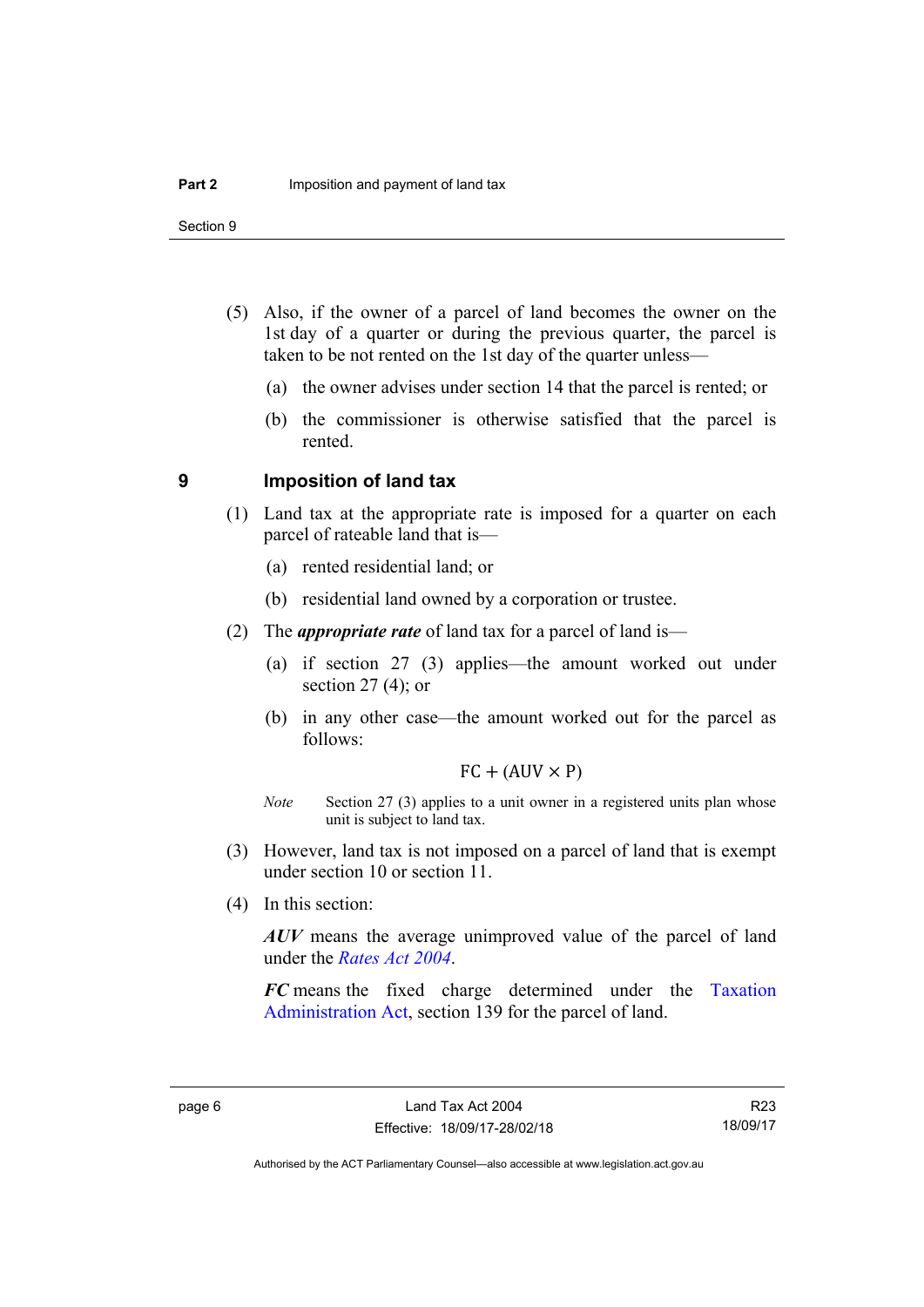*P* means the percentage rate determined under the [Taxation](http://www.legislation.act.gov.au/a/1999-4/default.asp)  [Administration Act](http://www.legislation.act.gov.au/a/1999-4/default.asp), section 139 for the parcel of land.

*Note* Power to determine a fixed charge or percentage rate under the Taxation [Administration Act](http://www.legislation.act.gov.au/a/1999-4/default.asp) includes the power to determine a different charge or rate for different matters or classes of matter (see [Legislation Act,](http://www.legislation.act.gov.au/a/2001-14) s 48).

## <span id="page-12-0"></span>**10 Land exempted from s 9 generally**

- (1) The following parcels of land are exempt from land tax imposed under section 9:
	- (a) a parcel of residential land owned by an individual if the parcel is exempted under section 13 (Decision on compassionate application) in relation to the parcel;
	- *Note* An exemption under s 13 is for 1 year or less.
	- (b) a parcel of rural land;
	- (c) a parcel of land owned by the housing commissioner under the *[Housing Assistance Act 2007](http://www.legislation.act.gov.au/a/2007-8)*;
	- (d) a parcel of land owned or leased by an entity declared under the *[Duties Act 1999](http://www.legislation.act.gov.au/a/1999-7)*, section 73A (Transfers etc to entities for community housing);
	- (e) a parcel of land leased for a retirement village;
	- (f) a parcel of land leased for a nursing home;
	- (g) a parcel of land leased for a nursing home and a retirement village;
	- (h) a parcel of land leased by a religious institution or order to provide residential accommodation to a member of the institution or order and allow the member to perform his or her duties as a member of the institution or order;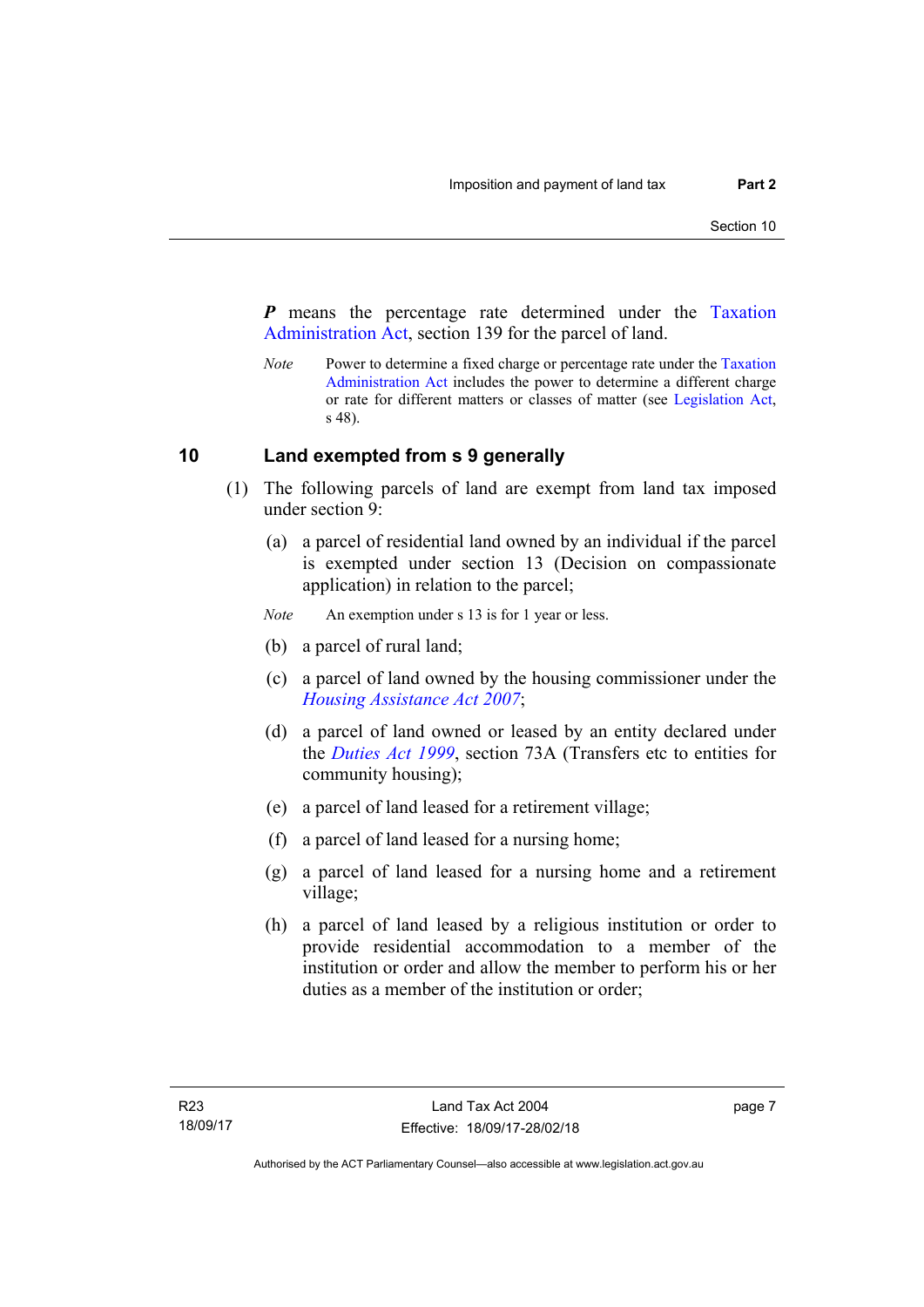Section 10

- (i) a parcel of land, other than a parcel of residential land leased to a corporation or trustee, being used for a purpose prescribed under the regulations.
- (2) In this section:

*nursing home* means premises that—

- (a) are approved, or taken to be approved, as a nursing home under the *[National Health Act 1953](http://www.comlaw.gov.au/Details/C2013C00083)* (Cwlth); and
- (b) are built on land under a lease that allows the use of the land—
	- (i) for residential accommodation and nursing care for patients who, because of infirmity or illness, disease, incapacity or disability have a continuing need for nursing care; and
	- (ii) if the land is also used, or to be used, as a retirement village—for residential retirement accommodation.

*retirement village* means a complex of buildings (whether or not including hostel units)—

- (a) that is intended predominantly for retired people who are at least 55 years old, or couples, at least 1 of whom is at least 55 years old; and
- (b) each of which is, or is to be, occupied or used under a sublease, licence or other arrangement (other than a lease); and
- (c) each of which is intended, and able, to be occupied as a home; and
- (d) that is built on land under a lease that allows the use of the land—
	- (i) for residential retirement accommodation; and
	- (ii) if the land is also used, or to be used, for a nursing home—for residential accommodation and nursing care for patients who, because of infirmity or illness, disease,

R23 18/09/17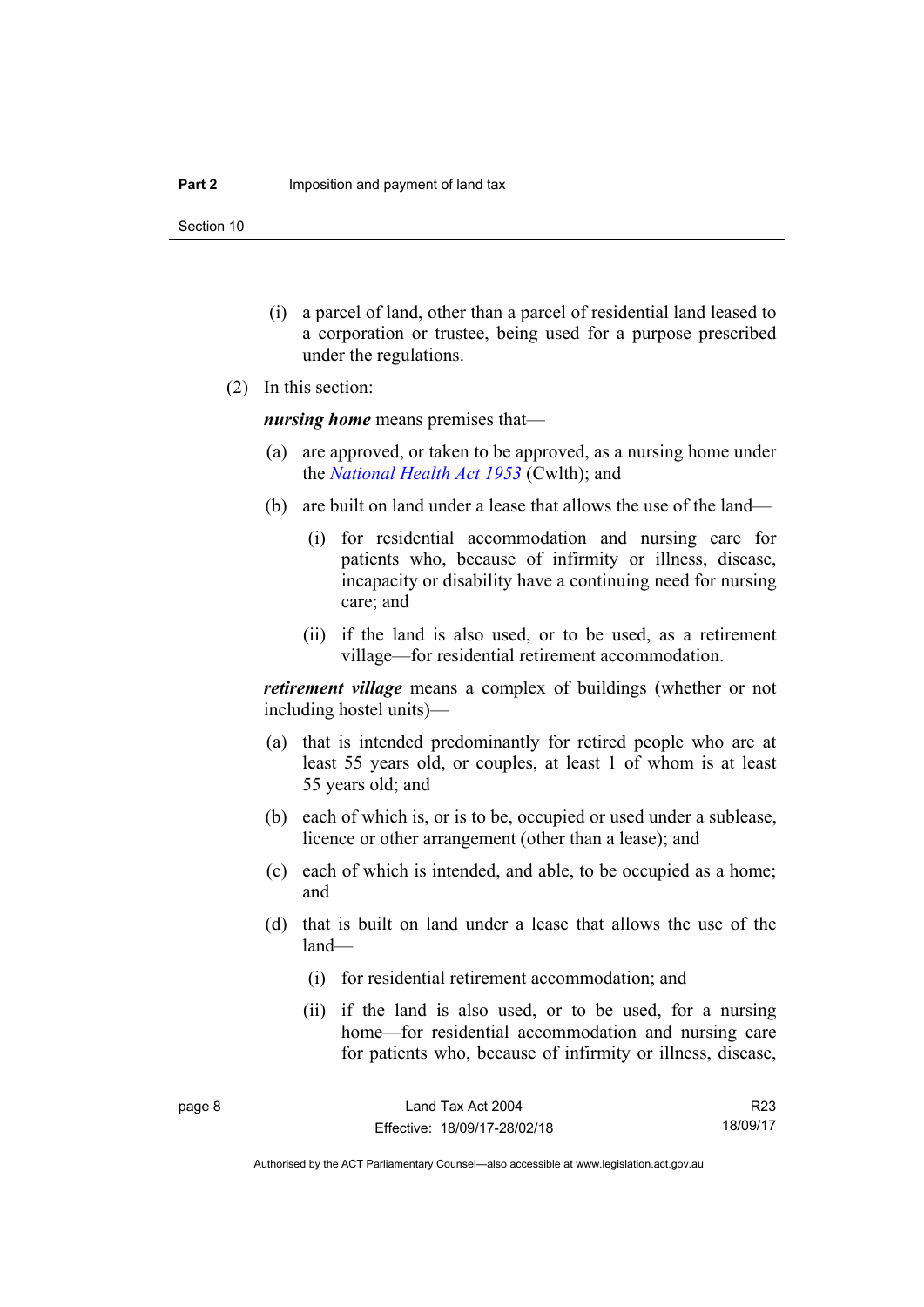incapacity or disability have a continuing need for nursing care; and

- (e) from which no business activity is conducted by the lessee, other than a business connected with the conduct of—
	- (i) a retirement village; or
	- (ii) if a nursing home is also conducted under the same lease—the nursing home.

## *rural land* means—

- (a) rateable land leased for the purpose of primary production only; or
- (b) rateable land leased for the purpose of primary production and other purposes but used mainly for primary production; or
- (c) a parcel of rateable land included in the common property of a community title scheme under the *[Community Title Act 2001](http://www.legislation.act.gov.au/a/2001-58)*, if no parcel of land in the scheme is—
	- (i) residential land; or
	- (ii) leased for a commercial purpose.

*Note* Section 15 (2) disapplies this section in certain circumstances.

## <span id="page-14-0"></span>**11 Land exempted from land tax**

- (1) The following parcels of land are exempted from land tax:
	- (a) a parcel of land held under a development lease by a corporation;
	- (b) a parcel of residential land owned by a not-for-profit housing corporation.
- (2) A corporation carrying on business as a builder or land developer may apply, in writing, to the commissioner for a declaration that a parcel of land owned by the corporation is exempt from land tax for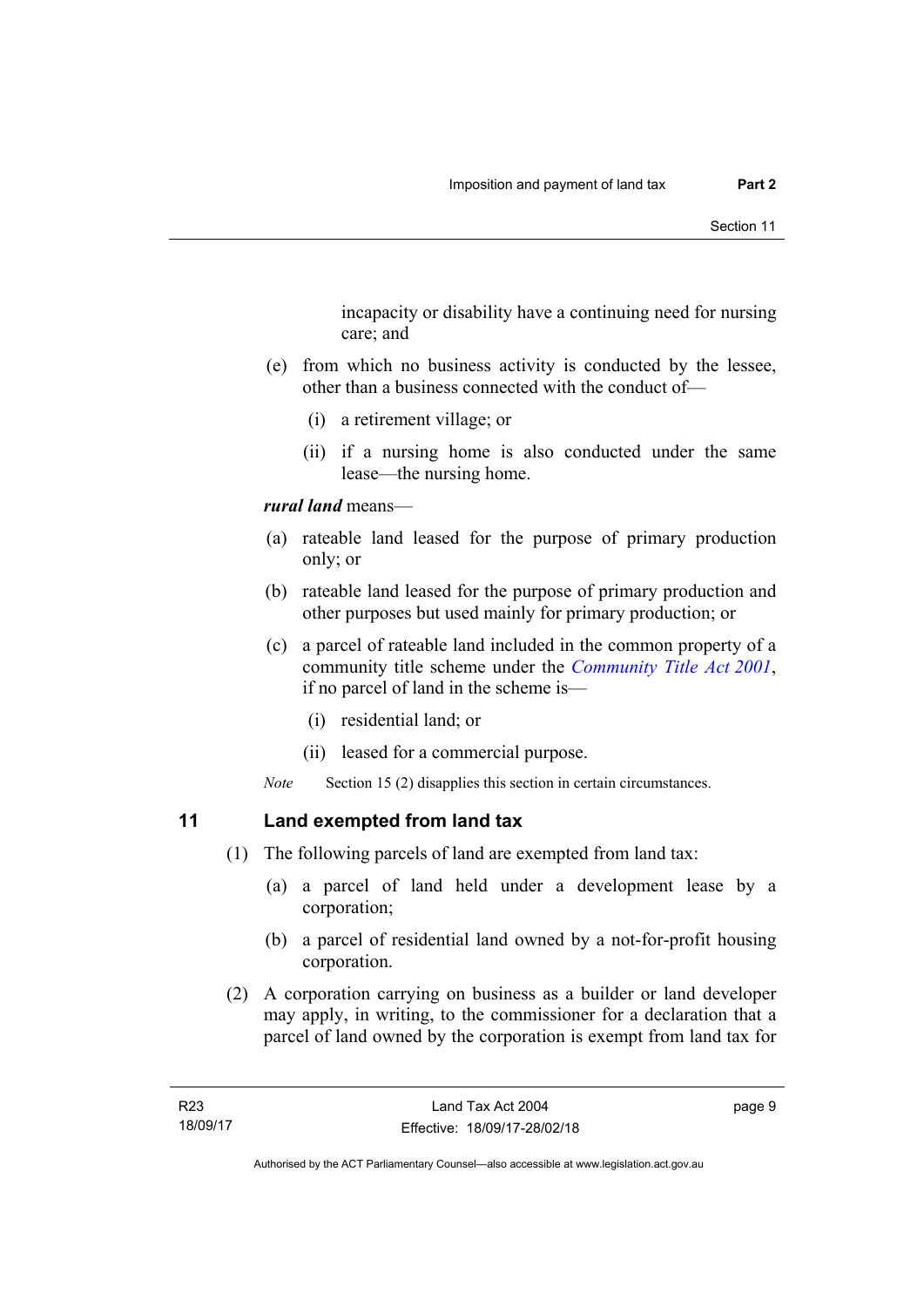Section 11

2 years beginning on the 1st day of the 1st quarter after the corporation becomes the owner of the parcel if—

- (a) the parcel is used by the corporation only to construct new residential premises; and
- (b) the new residential premises are to be sold by the corporation when finished.
- (3) In this section:

*development lease*, of land, means a lease for the development of the land by the lessee, or at the lessee's expense, by clearing, filling, grading, draining, levelling or excavating the land to make it suitable for subdivision into parcels of land to be leased.

*new residential premises* includes premises intended and able to be occupied as a home that—

- (a) have been created through substantial renovations of a building; or
- (b) have been built, or contain a building that has been built, to replace demolished premises on the same land.

*not-for-profit housing corporation* means a corporation registered under the [Corporations Act](http://www.comlaw.gov.au/Series/C2004A00818) or the *Co-operatives National Law (ACT)* with a constitution that—

- (a) states that the main objective of the corporation is the provision of housing; and
- (b) prohibits the corporation from making a distribution (whether in money, property or another way) to its members.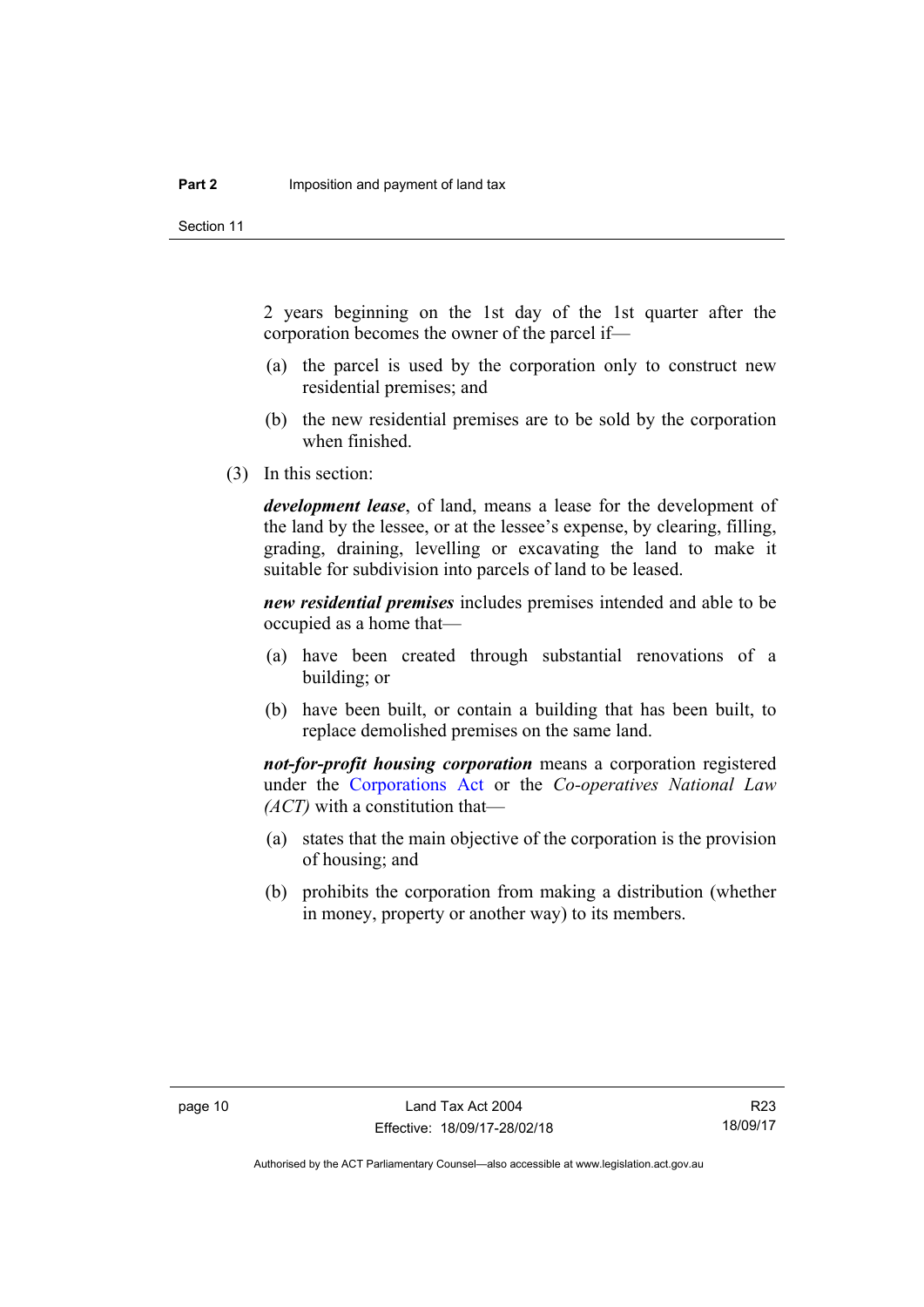*substantial renovations*, of a building, are renovations in which all, or substantially all, of the building is removed or replaced, whether or not the renovations involve removal or replacement of foundations, external walls, interior supporting walls, floors, roof or staircases.

*Note* Section 15 (2) disapplies this section in certain circumstances.

## <span id="page-16-0"></span>**12 Application for compassionate case exemption**

- (1) This section applies if, on the 1st day of a quarter, a parcel of residential land is owned by an individual (the *owner*) and rented by a tenant.
- (2) The owner may apply in writing to the commissioner for a declaration that the parcel of land be treated as exempt from land tax on compelling compassionate grounds.
- (3) The application must set out the grounds on which it is made.

## <span id="page-16-1"></span>**13 Decision on compassionate application**

- (1) On receiving an application under section 12 by the owner of a parcel of land, the commissioner must—
	- (a) if satisfied that the owner is temporarily absent because of compelling compassionate reasons and the parcel is not a parcel to which subsection (2) relates—exempt the parcel from land tax; or
	- (b) in any other case—refuse to exempt the parcel from land tax.
- (2) The commissioner must not exempt a parcel of land under this section if—
	- (a) a person carries on business as the proprietor of a boarding house on the parcel; or
	- (b) the parcel is leased to a corporation or trustee.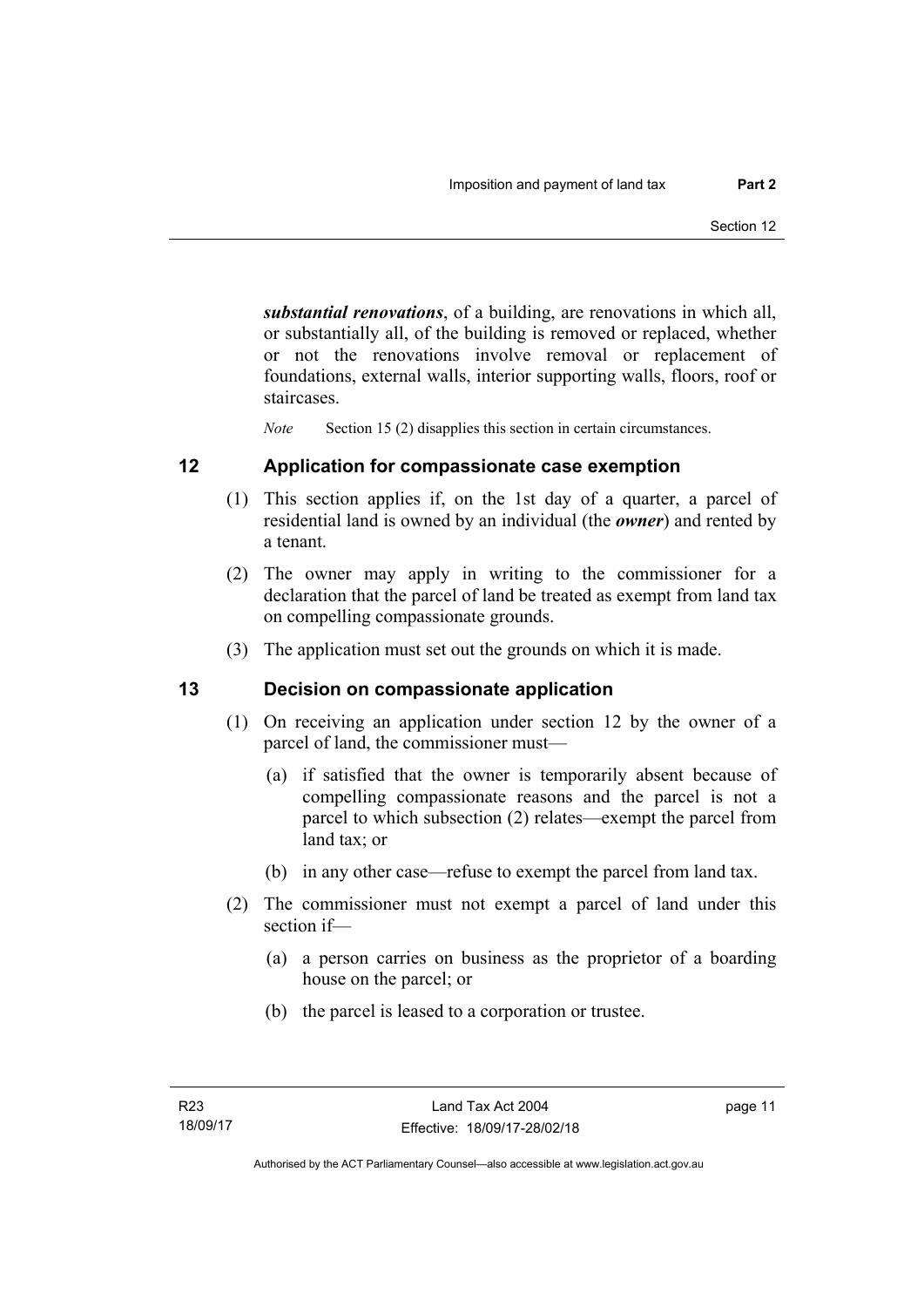Section 14

- (3) An exemption under subsection (1) in relation to a parcel of land must state that the parcel is exempt from land tax for a stated period of 1 year or less.
- (4) A notice of refusal under subsection (1) (b) must give reasons why the commissioner is not satisfied that the parcel should be exempt from land tax under this section.
- (5) The commissioner may, by notice given to the owner of the parcel of land, revoke an exemption under this section if satisfied that the parcel should no longer be exempted.

## <span id="page-17-0"></span>**14 Commissioner to be told if residential land rented**

- (1) This section applies in relation to a parcel of land that—
	- (a) is leased for residential purposes; and
	- (b) is rented by a tenant.
- (2) A relevant person must tell the commissioner, in writing—
	- (a) that the parcel is rented; and
	- (b) when the rental began.
	- *Note 1* If a form is approved under the *[Taxation Administration Act 1999](http://www.legislation.act.gov.au/a/1999-4)*, s 139C, the form must be used.
	- *Note 2* It is an offence to fail to notify the commissioner under this section (see *[Taxation Administration Act 1999](http://www.legislation.act.gov.au/a/1999-4)*, s 67 (2)).
	- *Note 3* It is also an offence to knowingly avoid paying, or disclosing a liability to pay, part or all of an amount of tax (see *[Taxation Administration](http://www.legislation.act.gov.au/a/1999-4)  [Act 1999](http://www.legislation.act.gov.au/a/1999-4)*, s 65 (1)).
- (3) The relevant person must tell the commissioner the information mentioned in subsection (2) not later than 30 days after—
	- (a) if there is a change of ownership of the parcel—the day the ownership changes; or
	- (b) in any other case—the day the rental begins.

R23 18/09/17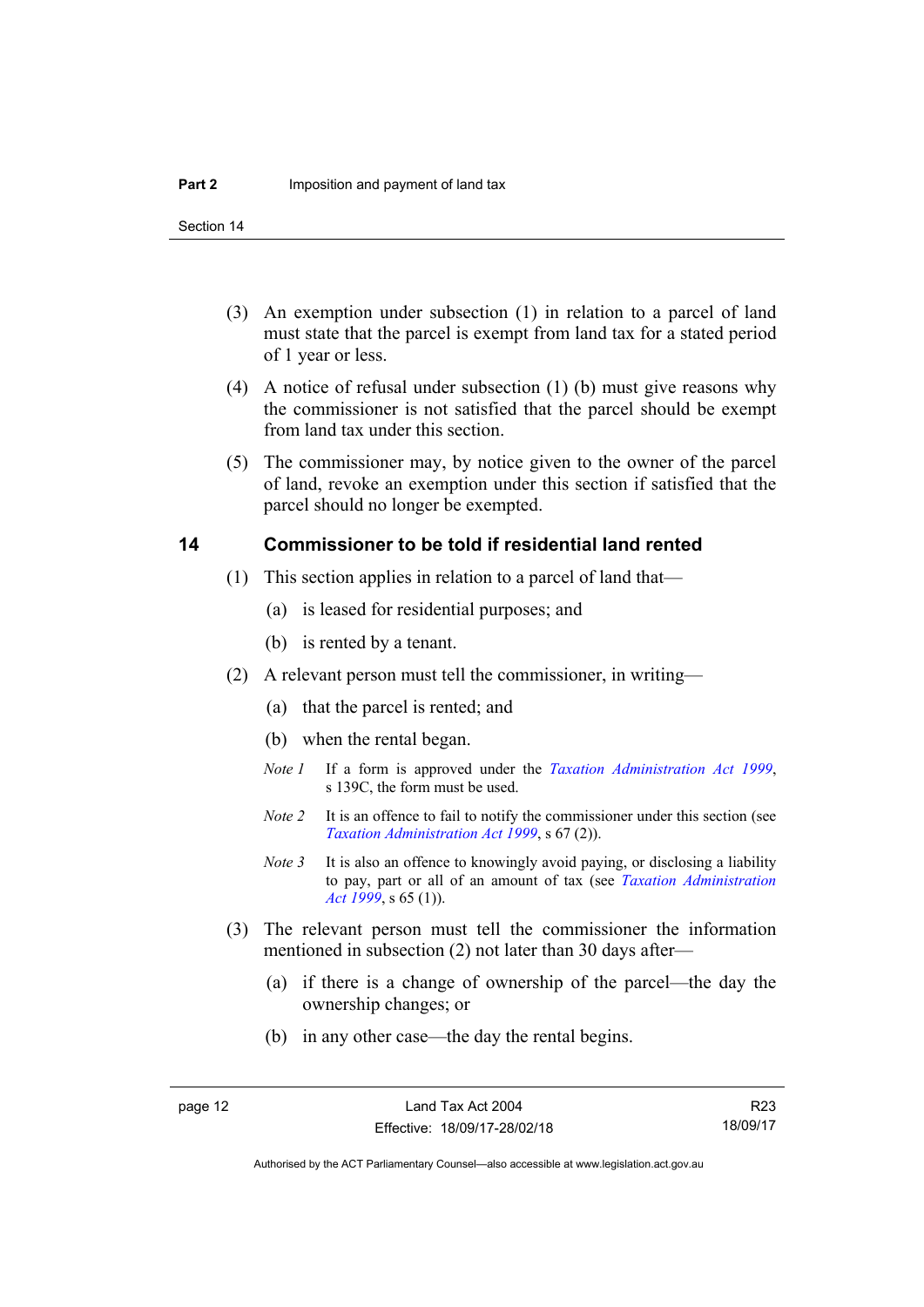- (4) This section does not apply if the owner of the parcel of land is a corporation.
- (5) In this section:

*relevant person* means—

- (a) the owner of the parcel of land; or
- (b) if the owner has authorised an agent to act on the owner's behalf in relation to the rental of the parcel—the agent.

#### **Examples—agent**

accountant, real estate agent, solicitor

*Note* An example is part of the Act, is not exhaustive and may extend, but does not limit, the meaning of the provision in which it appears (see [Legislation Act,](http://www.legislation.act.gov.au/a/2001-14) s 126 and s 132).

## <span id="page-18-0"></span>**14A Commissioner to be told if residential land owned by an individual as trustee**

- (1) This section applies in relation to a parcel of residential land that is owned by an individual as trustee.
- (2) The individual must tell the commissioner, in writing—
	- (a) that the individual owns the parcel as trustee; and
	- (b) when the ownership as trustee began.
	- *Note 1* If a form is approved under the *[Taxation Administration Act 1999](http://www.legislation.act.gov.au/a/1999-4)*, s 139C, the form must be used.
	- *Note 2* It is an offence to fail to notify the commissioner under this section (see *[Taxation Administration Act 1999](http://www.legislation.act.gov.au/a/1999-4)*, s 67 (2)).
	- *Note 3* It is also an offence to knowingly avoid paying, or disclosing a liability to pay, part or all of an amount of tax (see *[Taxation Administration](http://www.legislation.act.gov.au/a/1999-4)  [Act 1999](http://www.legislation.act.gov.au/a/1999-4)*, s 65 (1)).
- (3) The individual must tell the commissioner the information mentioned in subsection (2) not later than 30 days after—

page 13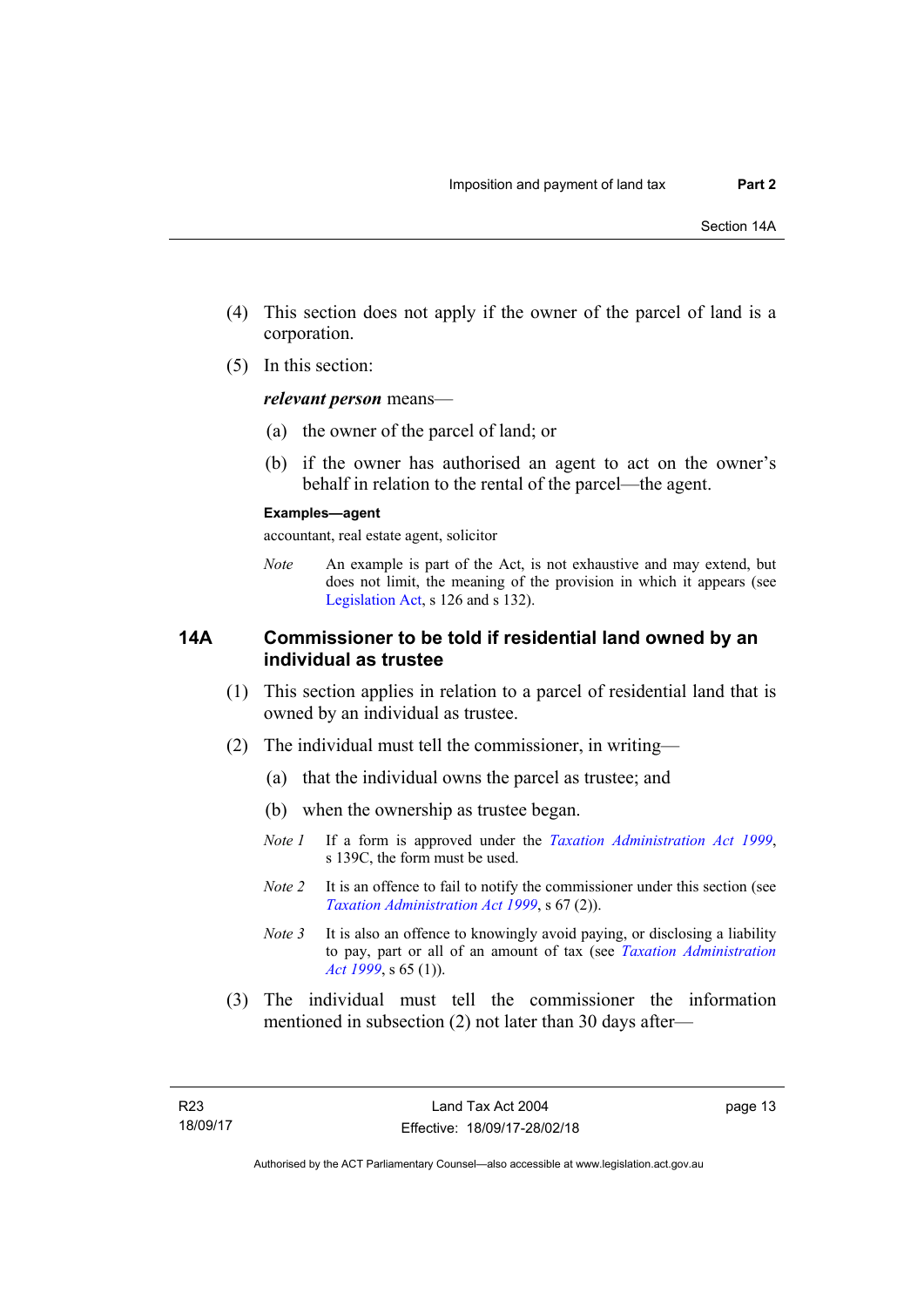Section 15

- (a) if there is a change of ownership of the parcel—the day the ownership changes; or
- (b) in any other case—the day the ownership as trustee begins.

## <span id="page-19-0"></span>**15 Multiple dwellings**

- (1) This section applies if—
	- (a) a parcel of residential land owned by someone other than a corporation or trustee contains multiple dwellings; and
	- (b) at least 1 of the dwellings is rented by a tenant.
- (2) Section 10 (Land exempted from s 9 generally) and section 11 (Land exempted from land tax) do not apply to the parcel of land.
- (3) In working out the land tax payable for the parcel of land under section 9 (Imposition of land tax), the AUV of the parcel of land is the amount worked out as follows:

$$
\mathrm{AUV}\,\times\,\frac{\mathrm{FA}}{\mathrm{TFA}}
$$

 (4) In working out the land tax payable for the parcel of land under section 9 (Imposition of land tax), the FC for the parcel of land is the amount worked out as follows:

$$
FC \times \frac{FA}{TFA}
$$

(5) In this section:

*AUV* means the average unimproved value of the parcel of land under the *[Rates Act 2004](http://www.legislation.act.gov.au/a/2004-3)*.

*dwelling* does not include—

- (a) a garage, carport, garden shed, veranda, pergola or patio, or any other structure not used for living in; or
- (b) a unit.

R23 18/09/17

Authorised by the ACT Parliamentary Counsel—also accessible at www.legislation.act.gov.au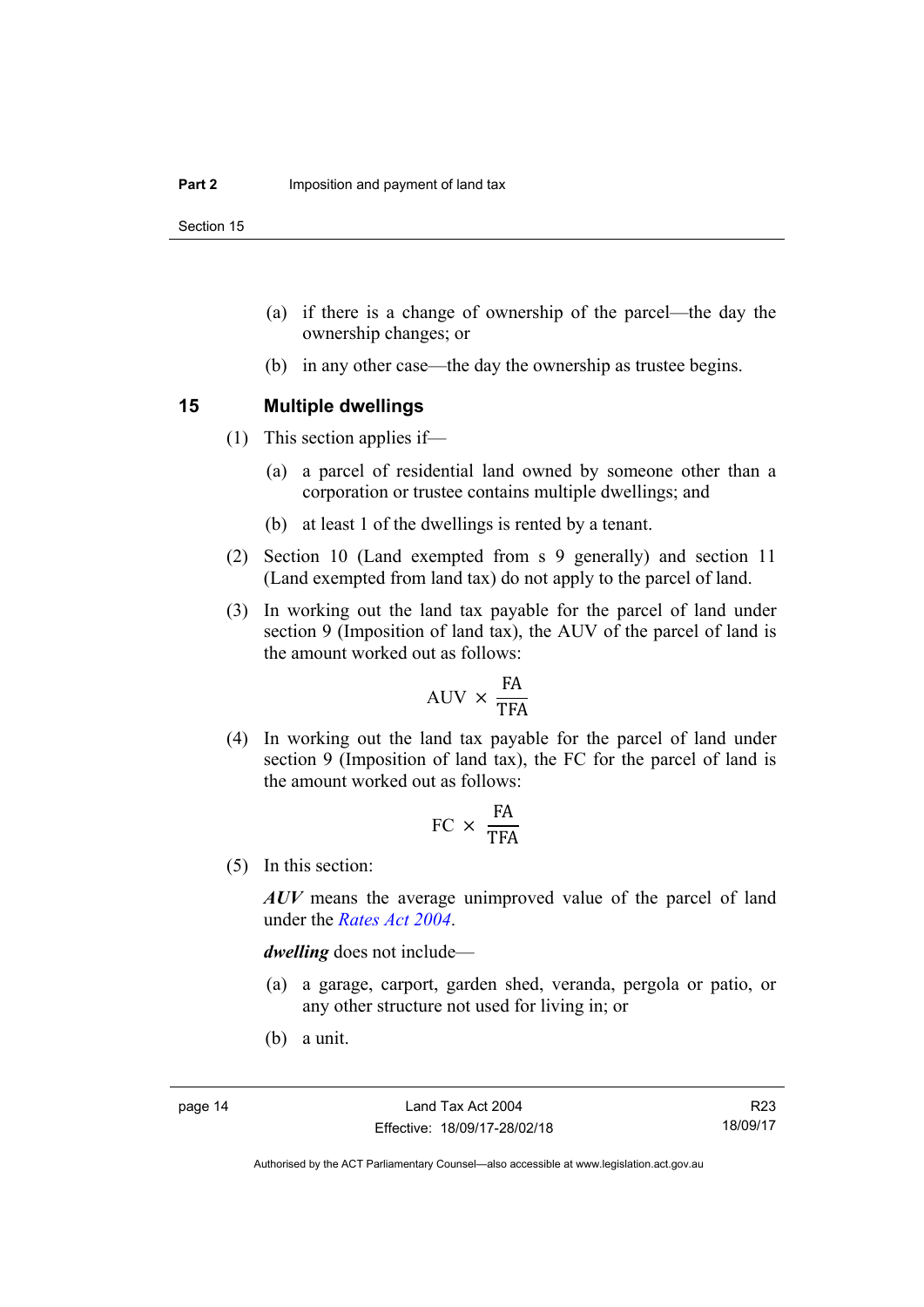*FA* means the floor area of the rented dwelling.

*FC* means the fixed charge determined under the [Taxation](http://www.legislation.act.gov.au/a/1999-4/default.asp)  [Administration Act](http://www.legislation.act.gov.au/a/1999-4/default.asp), section 139 for section 9 (4), definition of *FC*.

*TFA* means the total floor area of all dwellings on the parcel of land.

## <span id="page-20-0"></span>**16 Land partly owned by corporation or trustee**

- (1) This section applies to a parcel of residential land that is not rented and is owned by—
	- (a) 1 or more people who are corporations or trustees; and
	- (b) 1 or more people who are not corporations or trustees.
- (2) In working out the land tax payable for the parcel of land under section 9 (Imposition of land tax), the AUV of the parcel of land is the amount worked out as follows:

$$
AUV \times \frac{C&TI}{AI}
$$

 (3) In working out the land tax payable for the parcel of land under section 9 (Imposition of land tax), the FC for the parcel of land is the amount worked out as follows:

$$
FC \times \frac{C&TI}{AI}
$$

(4) In subsection (2):

*AI* means the value of all interests in the parcel of land.

*AUV* means the average unimproved value of the parcel of land under the *[Rates Act 2004](http://www.legislation.act.gov.au/a/2004-3)*.

*C&TI* means the value of all interests in the parcel of land held by corporations and trustees.

page 15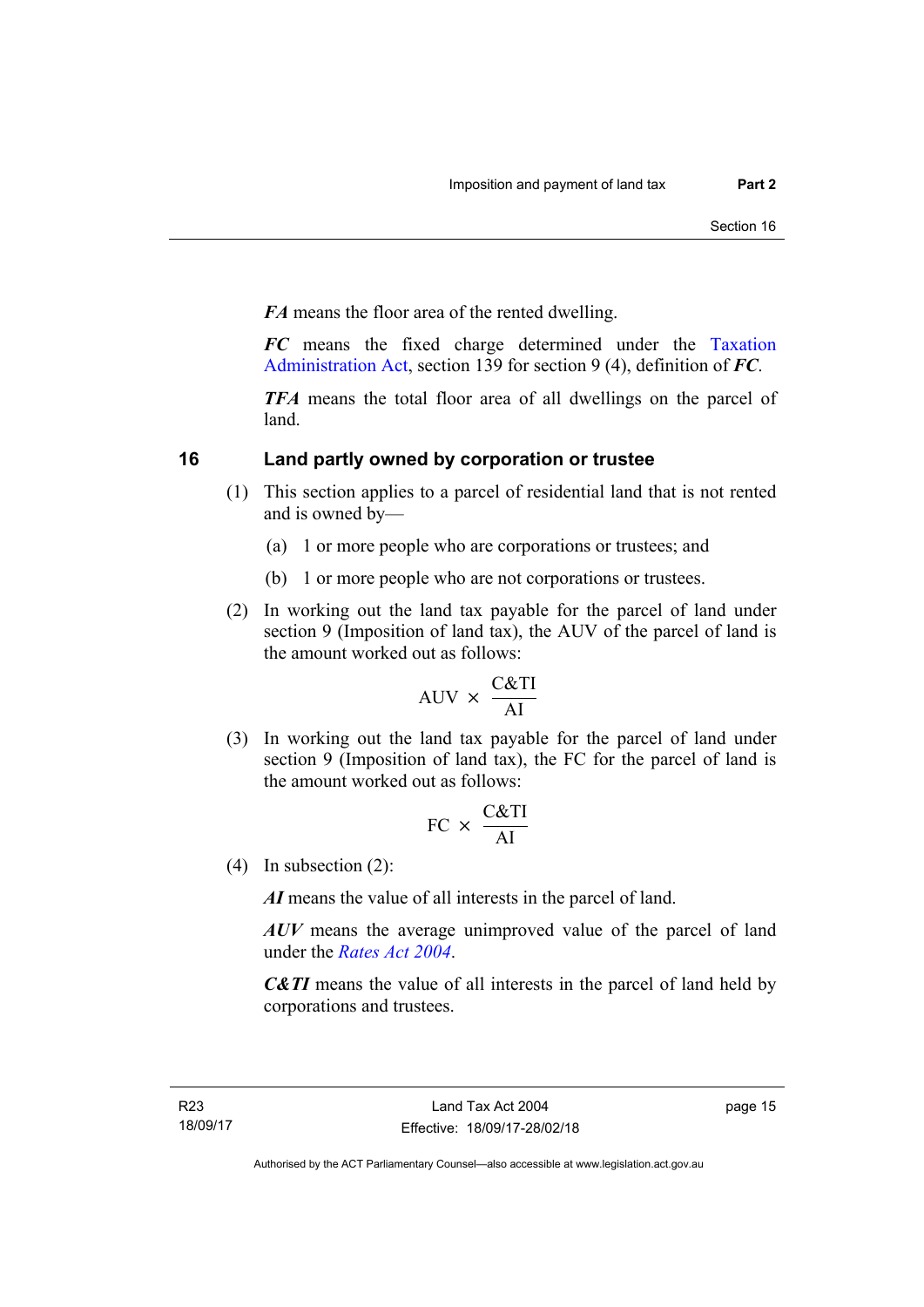Section 17

*FC* means the fixed charge determined under the [Taxation](http://www.legislation.act.gov.au/a/1999-4/default.asp)  [Administration Act](http://www.legislation.act.gov.au/a/1999-4/default.asp), section 139 for section 9 (4), definition of *FC*.

 (5) Any land tax payable for the parcel of land is payable by the owners of the land who are corporations or trustees.

#### <span id="page-21-0"></span>**17 Payment of land tax**

- (1) Land tax in relation to a parcel of land is payable to the commissioner by the owner of the parcel.
- (2) A person who is the owner of the parcel of land is liable to pay to the commissioner any unpaid land tax payable in relation to the parcel, whether the amount became payable before or after the person became the owner.
- (3) However, if the owner of the parcel is a person to whom section 20 (3) applies in relation to the unpaid land tax, the amount is payable by the person who was the owner of the parcel for the period to which the liability relates.
- (4) The assessment notice for the land tax payable for a quarter for a parcel of land must state a date for payment of the land tax (the *payment date*).
- (5) The payment date must not be earlier than 4 weeks after the date of the notice.
- (6) A person may pay the land tax in relation to which an assessment notice has been given—
	- (a) if the amount payable is for a quarter and any arrears of land tax in relation to previous quarters have been paid in full—by paying, on or before the date for the payment of the land tax, the amount of the land tax; or
	- (b) if the amount payable is for part of a quarter—by paying the amount of the land tax on or before the payment date for the land tax; or

R23 18/09/17

Authorised by the ACT Parliamentary Counsel—also accessible at www.legislation.act.gov.au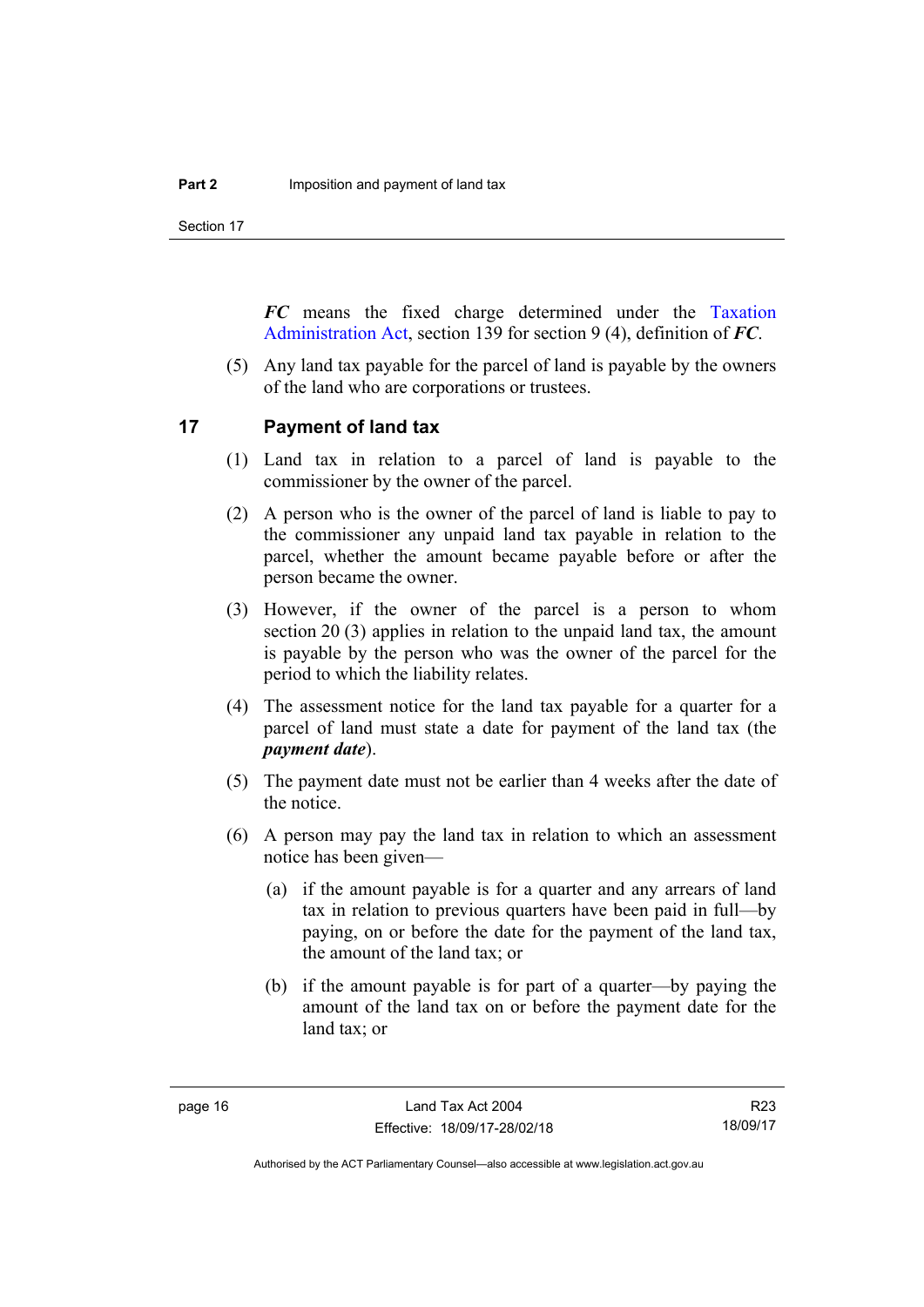- (c) by paying the amounts on the days that the person wishes, but so that the amount owing on the date for payment is paid no later than the date for payment.
- (7) In this section:

*assessment notice*, in relation to land tax, means a notice of assessment under the [Taxation Administration Act,](http://www.legislation.act.gov.au/a/1999-4/default.asp) section 14 in relation to the land tax.

## <span id="page-22-0"></span>**18 Land tax for part of quarter**

- (1) This section applies to a parcel of land if—
	- (a) the parcel starts or stops being rateable in the quarter; and
	- (b) land tax is payable for the parcel at any time during the quarter.
- (2) In working out the land tax payable for the parcel of land under section 9 (Imposition of land tax), the amount of land tax payable for the parcel for the quarter is the amount worked out in accordance with the following formula:

quarter days land tax otherwise payable for quarter  $\times$   $\frac{\text{taxable days}}{\text{ax}$ 

(3) In subsection (2):

*taxable days* means the number of days in the quarter that the parcel of land was a rateable parcel.

*quarter days* means the number of days in the quarter.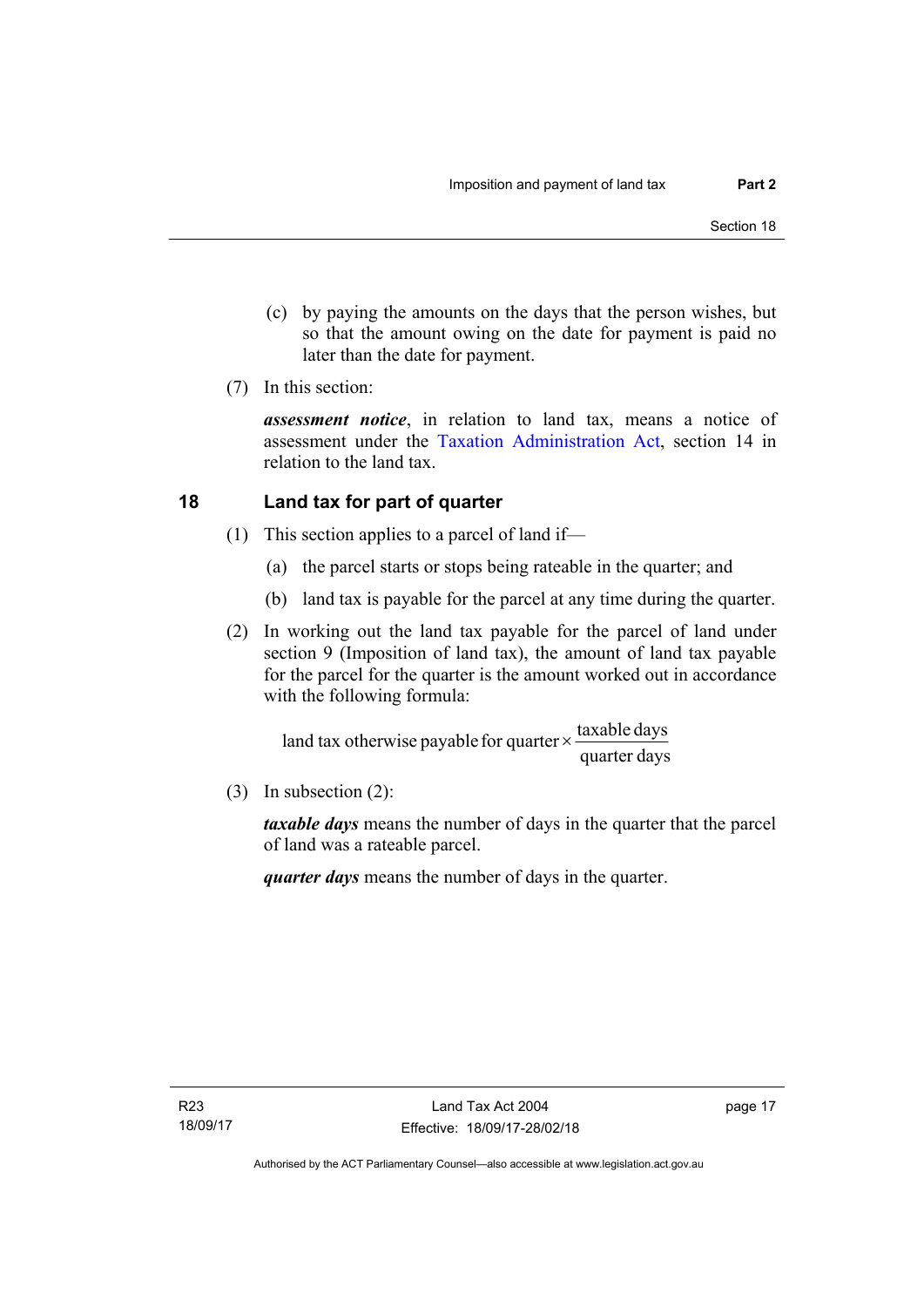#### **Part 3** Enforcement

Section 19

## <span id="page-23-0"></span>**Part 3 Enforcement**

## <span id="page-23-1"></span>**19 Interest payable on overdue land tax**

- (1) Interest on an amount of unpaid overdue land tax is worked out—
	- (a) for each month that the amount remains unpaid; and
	- (b) on the 1st day of that month; and
	- (c) at the interest rate applying to that day; and
	- (d) on the total amount of overdue land tax that is unpaid on a day when the interest is worked out.
	- *Note* The Minister may determine an interest rate for this section under the [Taxation Administration Act,](http://www.legislation.act.gov.au/a/1999-4/default.asp) section 139.
- (2) For subsection (1) (a), if an amount remains unpaid for part of a month, interest is payable for the whole month.

#### **Example**

Fred's land tax is due on 15 August. He doesn't pay it until 5 October. Fred has to pay interest worked out for the overdue period from 16 August to 5 October. Because of the operation of s (2), Fred has to pay interest for the period from 16 August to 15 October. Interest for the month from 16 August to 15 September is at the rate applying on 16 August, which is the 1st day of the 1st month that the amount remains unpaid (see s (1)). Interest for the month from 16 September to 15 October is at the rate applying on 16 September, which is the 1st day of the 2nd month that the amount remains unpaid (see s (1)).

- *Note* An example is part of the Act, is not exhaustive and may extend, but does not limit, the meaning of the provision in which it appears (see [Legislation Act,](http://www.legislation.act.gov.au/a/2001-14) s 126 and s 132).
- (3) The [Taxation Administration Act,](http://www.legislation.act.gov.au/a/1999-4/default.asp) section 25 (Interest in relation to tax defaults) does not apply to unpaid overdue land tax.

Authorised by the ACT Parliamentary Counsel—also accessible at www.legislation.act.gov.au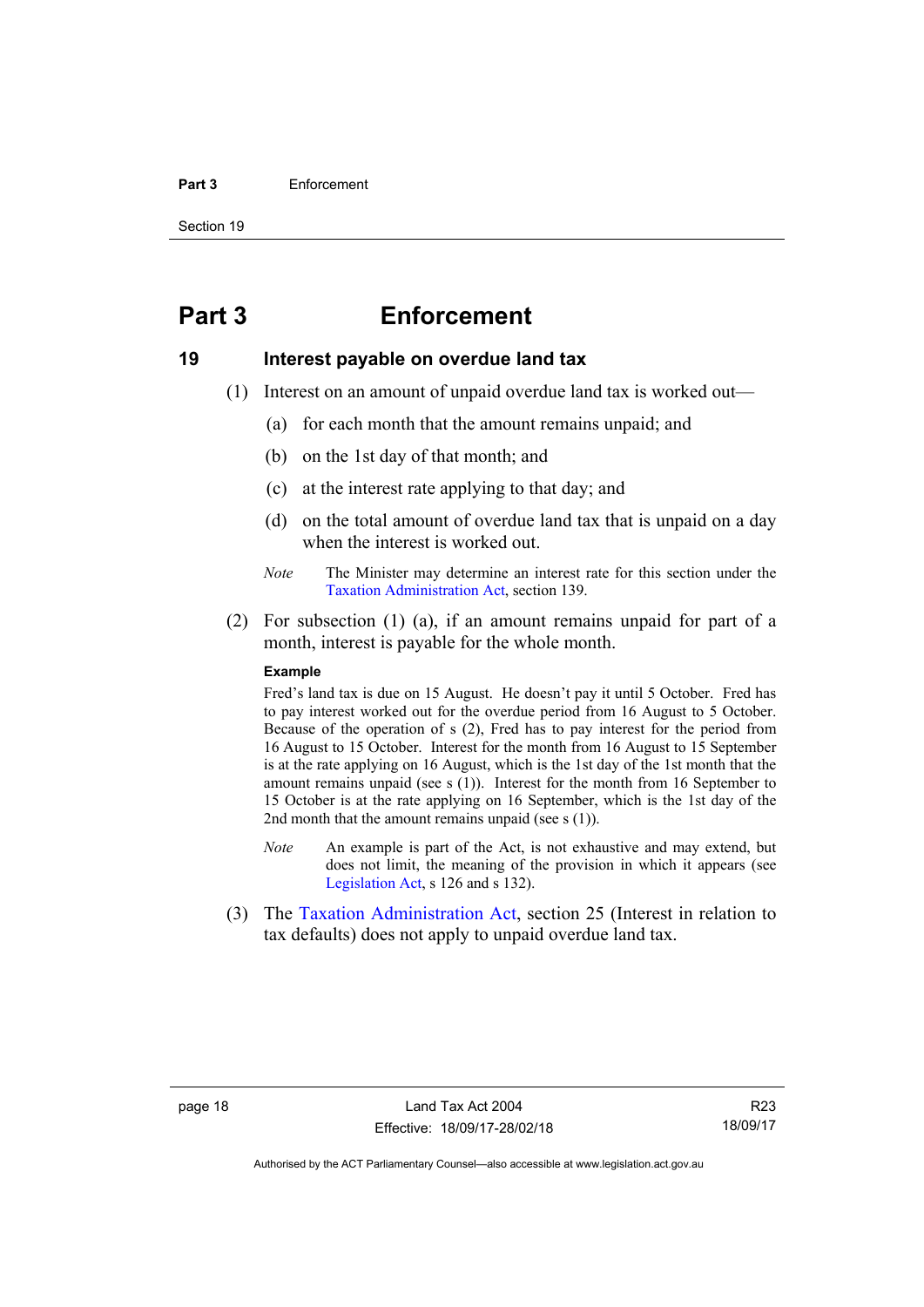## <span id="page-24-0"></span>**19A Interest and penalty tax payable on land tax if no disclosure**

- (1) This section applies if—
	- (a) land tax is imposed on a parcel of rateable land; and
	- (b) the owner of the parcel of land fails to comply with section 14 (Commissioner to be told if residential land rented) or section 14A (Commissioner to be told if residential land owned by an individual as trustee).
- (2) The owner is liable to pay interest on the amount of land tax from the end of 30 days after the 1st day of the 1st quarter for which the tax is imposed.
- (3) Interest on the amount of land tax is worked out—
	- (a) for each month that the amount is payable; and
	- (b) on the 1st day of that month; and
	- (c) at the interest rate applying to that day; and
	- (d) on the total amount of land tax that is payable on a day when the interest is worked out.
	- *Note* The Minister may determine an interest rate for this section under the [Taxation Administration Act,](http://www.legislation.act.gov.au/a/1999-4/default.asp) s 139.
- (4) For subsection (3) (a), if an amount of land tax is payable for part of a month, interest is payable for the whole month.
- (5) The [Taxation Administration Act,](http://www.legislation.act.gov.au/a/1999-4/default.asp) division 5.2 (Penalty tax) applies to the owner of the parcel of land as if—
	- (a) the owner's failure to comply with section 14 or section 14A were a tax default; and
	- (b) a reference to interest under division 5.1 were a reference to interest under this section; and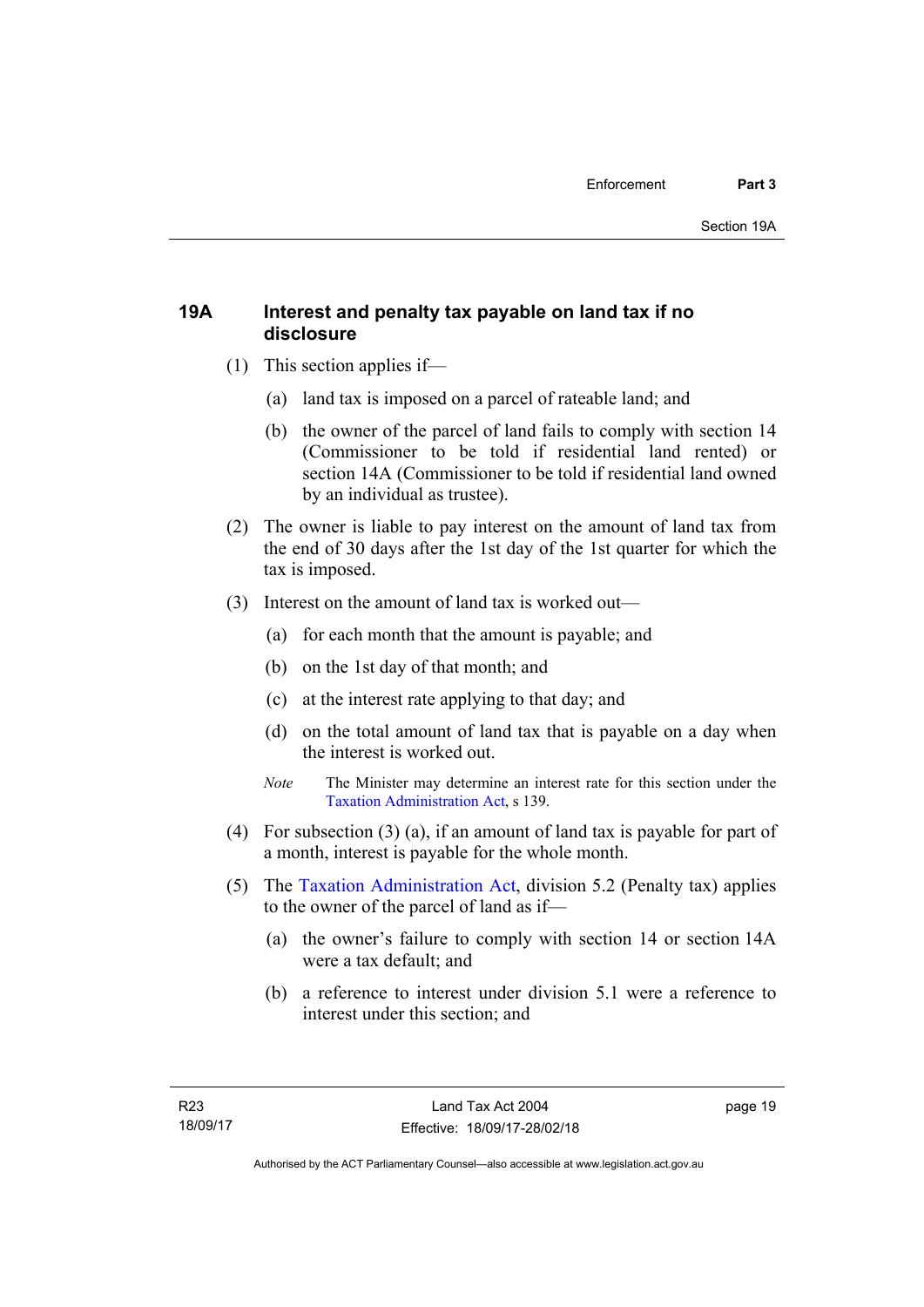#### **Part 3** Enforcement

Section 19A

- (c) a reference to the amount of tax unpaid were a reference to the amount of land tax payable.
- (6) This section applies to land tax imposed before or after the commencement of this section.

page 20 Land Tax Act 2004 Effective: 18/09/17-28/02/18

R23 18/09/17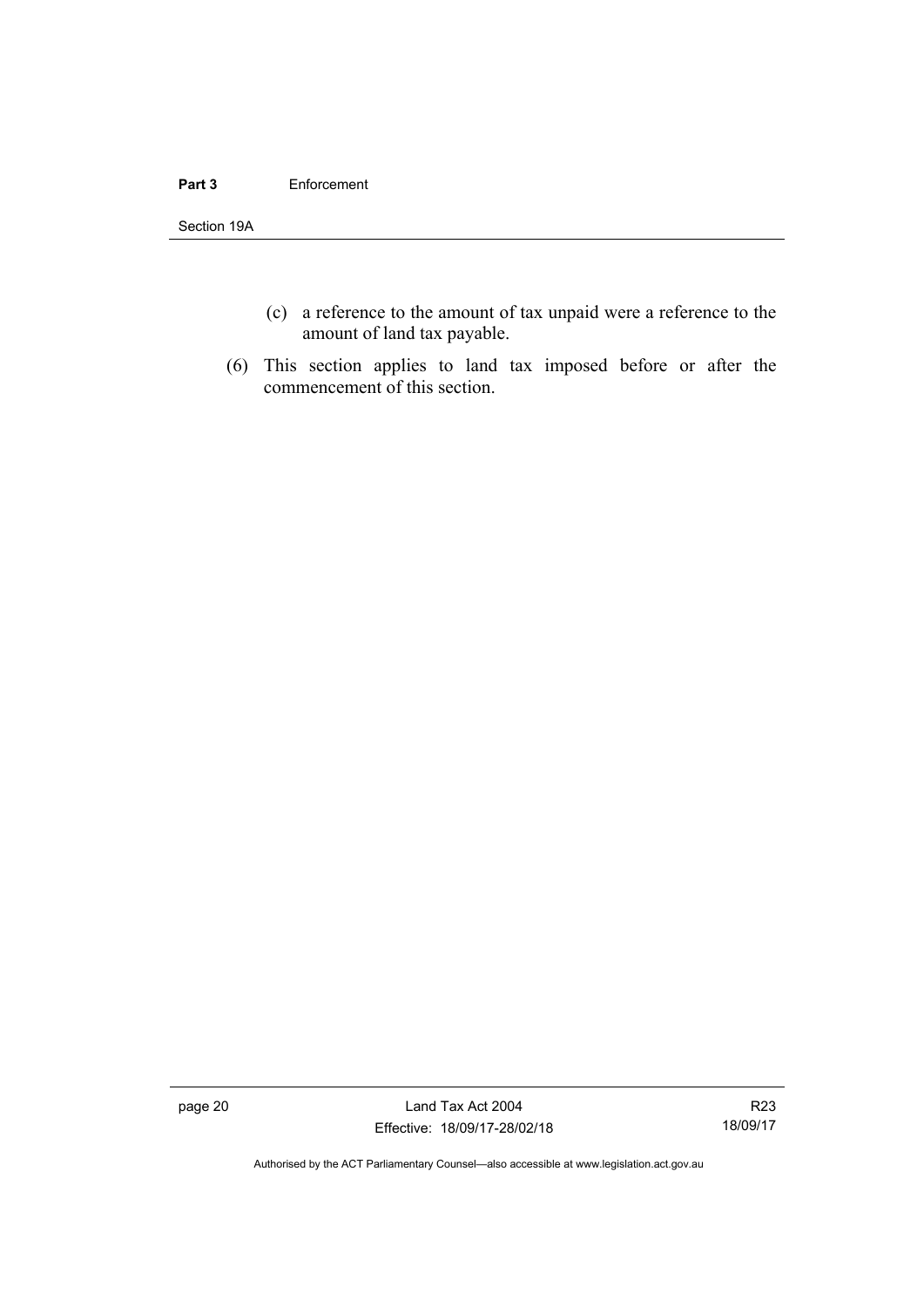## <span id="page-26-0"></span>**Part 4 Unit subdivisions**

*Note* Section 9 imposes land tax on unit subdivisions.

<span id="page-26-1"></span>**26 Unit subdivisions** 

- (1) For this Act, if a parcel of land is a unit subdivision, the land making up the parcel is taken to continue to be a single parcel of land.
- (2) However, in the application of this Act to a unit subdivision—
	- (a) a reference to a parcel of land in relation to the assessment or payment of land tax is a reference to a unit; and
	- (b) a reference to the owner is—
		- (i) in relation to the assessment or payment of land tax—a reference to the unit owner; and
		- (ii) in relation to any other notice—a reference to the owners corporation.

## <span id="page-26-2"></span>**27 Unit subdivisions—land tax**

- (1) This section applies to a parcel of land that is a unit subdivision.
- (2) If land tax imposed for the parcel of land for the quarter when the units plan is registered is not paid before registration of the units plan, it is payable by the person who was the owner of the parcel on the day before the day when the units plan was registered.
- (3) On and after the 1st day of the next quarter after the day when the units plan is registered or, if it is registered on the 1st day of a quarter, on and after that day—
	- (a) any land tax imposed for the parcel of land is payable by the unit owners whose units are subject to land tax; and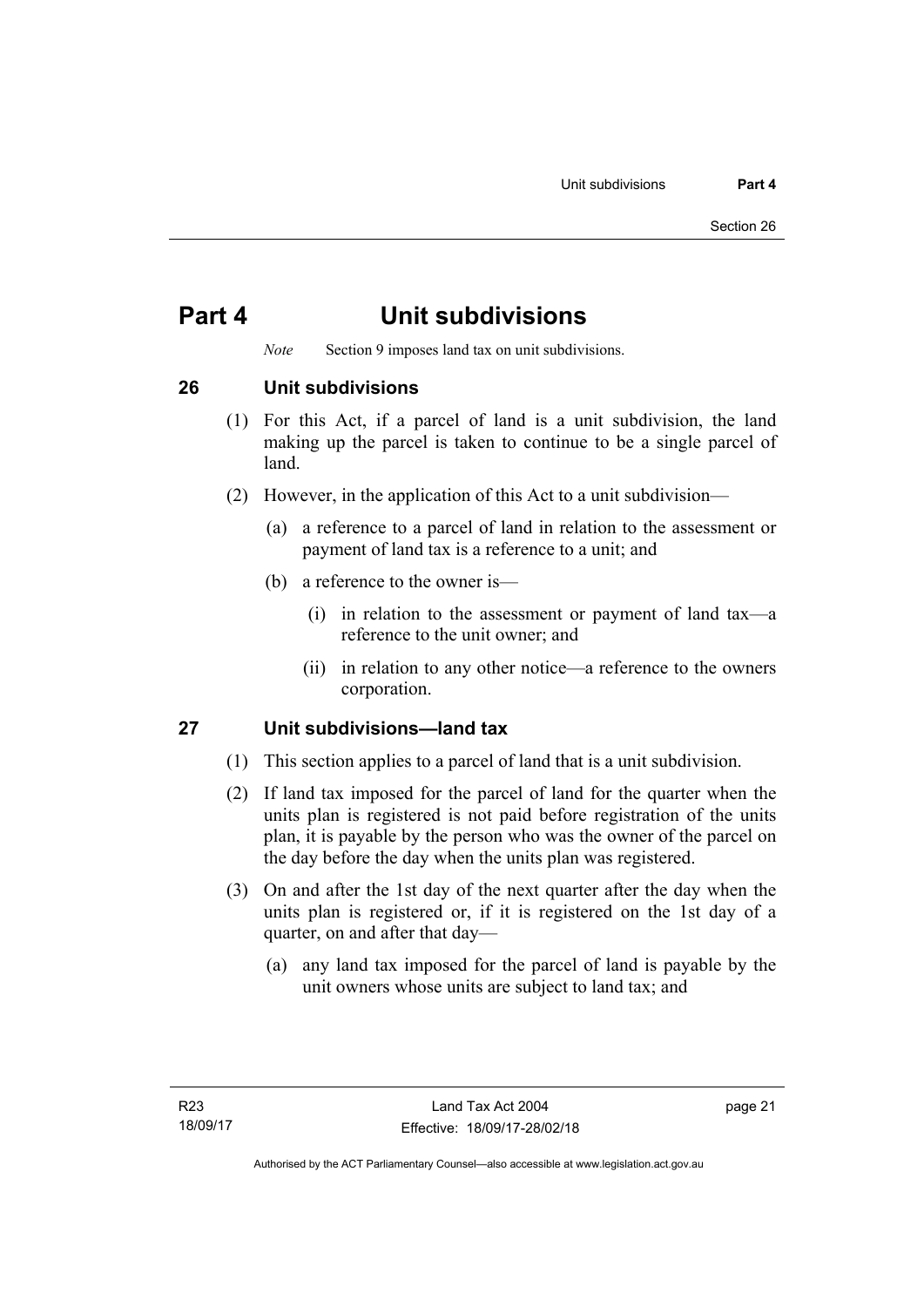Section 27

- (b) the amount payable by each unit owner whose unit is subject to land tax is the amount worked out under subsection (4), (5) or (6), whichever applies; and
- (c) no land tax for the parcel is payable by the owners corporation.
- (4) If a unit that is part of a unit subdivision is owned by someone other than a corporation or trustee, and the unit contains multiple dwellings, and at least 1 of the dwellings is rented by a tenant—the amount worked out for the unit is as follows:

$$
(FC \times \frac{FA}{TFA}) + (AUVRUP \times \frac{UE}{TUER} \times \frac{FA}{TFA})
$$

 (5) If a unit that is part of a unit subdivision and that is not rented is owned by either a corporation or trustee, and another person who is neither a corporation nor a trustee—the amount worked out for the unit is as follows:

$$
(FC \times \frac{C&TI}{AI}) + (AUVRUP \times \frac{UE}{TUER} \times \frac{C&TI}{AI})
$$

 (6) If a unit is part of a unit subdivision, and subsections (4) and (5) do not apply—the amount worked out for the unit is as follows:

$$
FC + (AUVRUP \times \frac{UE}{TUER})
$$

(7) In this section:

*AI* means the value of all interests in the unit.

*AUV*—see section 9 (4).

*AUVRU* means the AUV of the parcel proportionate to the number of residential units in the parcel, worked out as follows:

$$
\text{AUV}\,\times\!\frac{\text{TUER}}{\text{TUE}}
$$

*AUVRUP* means the AUVRU adjusted by the applicable percentage rate, worked out as follows:

R23 18/09/17

Authorised by the ACT Parliamentary Counsel—also accessible at www.legislation.act.gov.au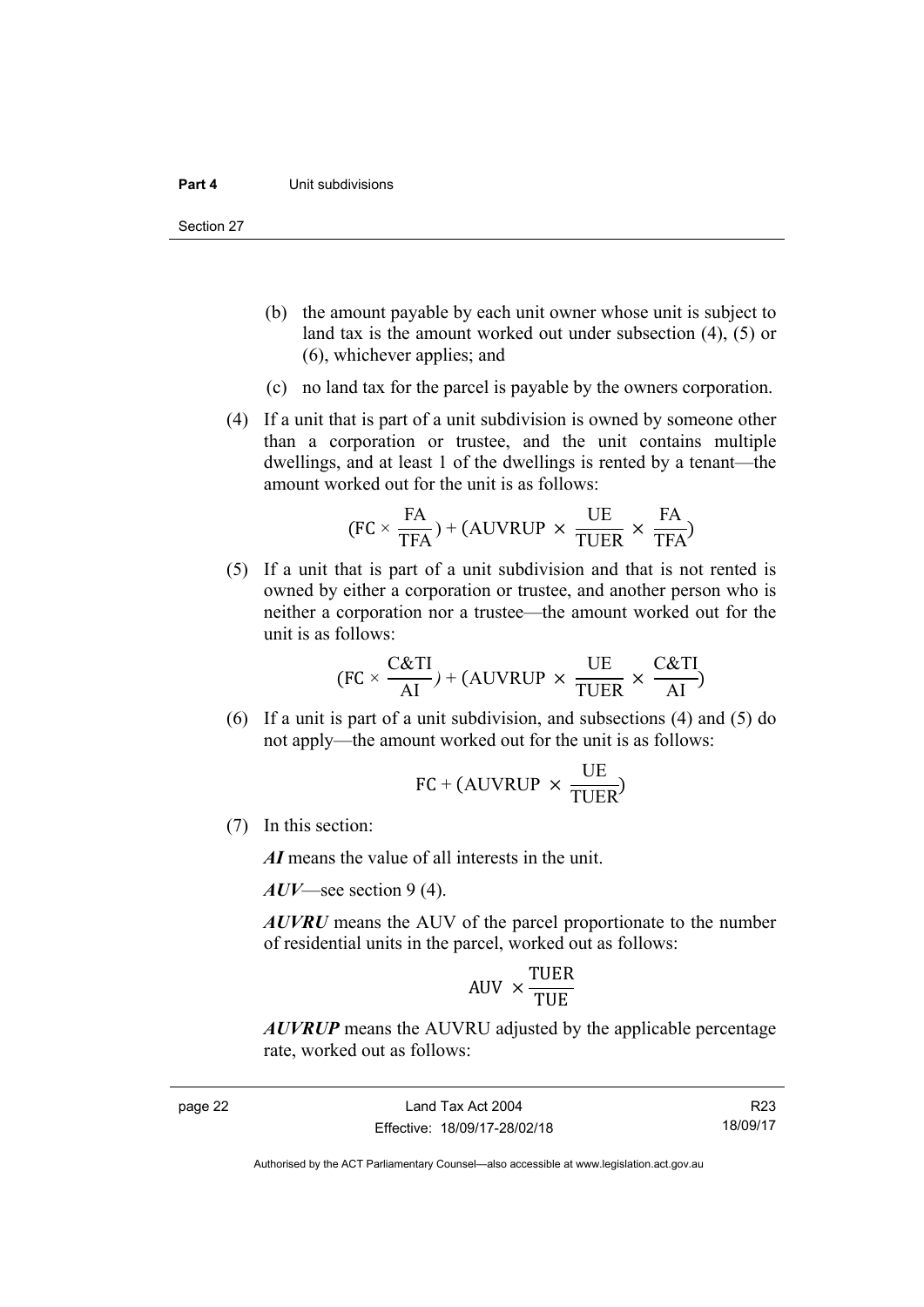## $AIIVRIJ \times P$

*C&TI* means the value of all interests in the unit held by corporations and trustees.

*dwelling* does not include a garage, carport, garden shed, veranda, pergola, patio or any other structure not used for living in.

*FA* means the floor area of the dwelling that is rented.

*FC*—see section 9 (4).

*P*—see section 9 (4).

*residential unit* means a unit that is residential land.

*TFA* means the total floor area of the unit.

*TUE* means the unit entitlement of all the units in the units plan.

*TUER* means the total unit entitlement of all the residential units in the units plan.

*UE* means the unit entitlement of the unit.

*unit entitlement*—see the [Unit Titles Act](http://www.legislation.act.gov.au/a/2001-16/default.asp), section 8.

*units plan* means a units plan under the [Unit Titles Act,](http://www.legislation.act.gov.au/a/2001-16/default.asp) section 7.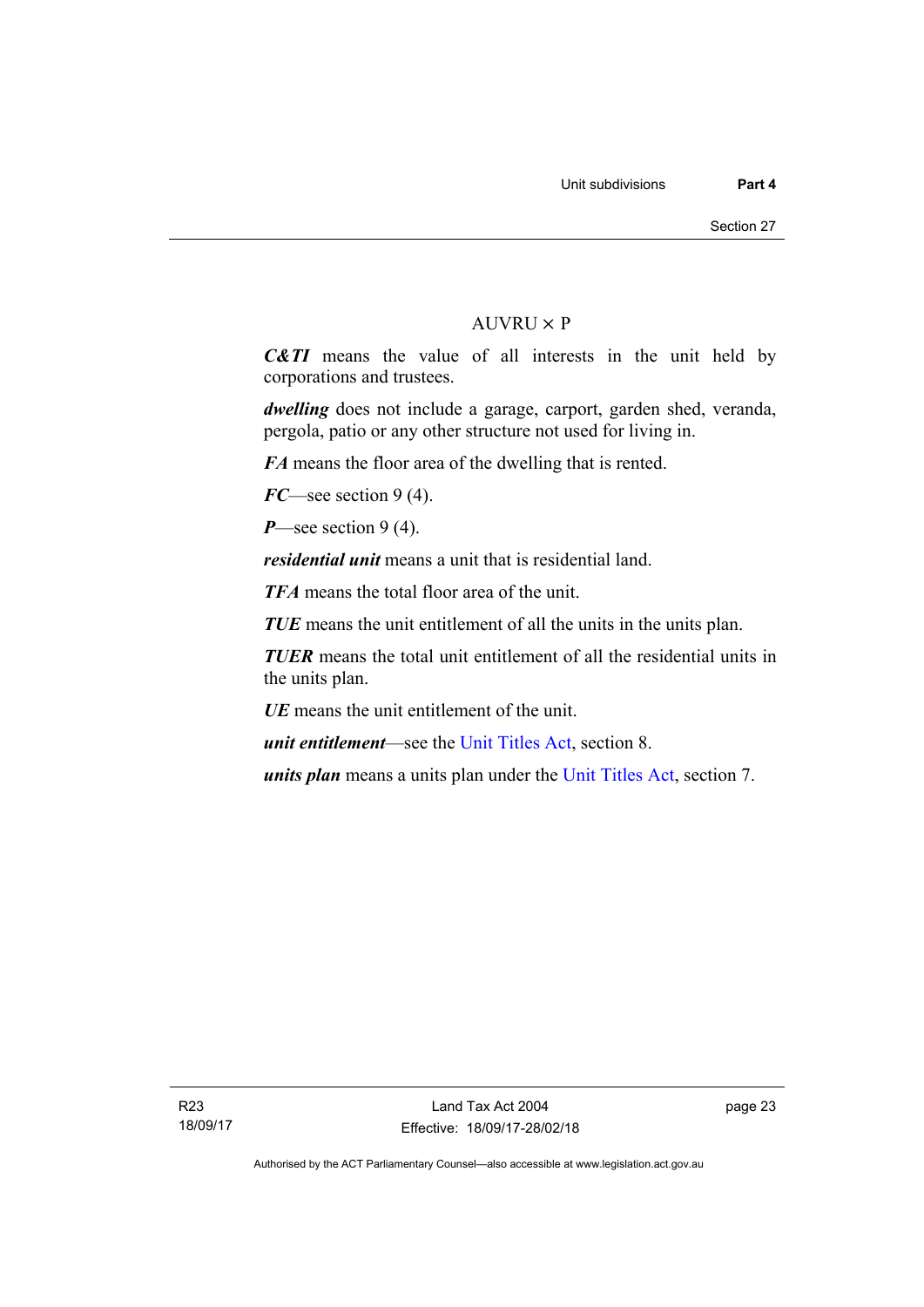## <span id="page-29-0"></span>**Part 5 Exemptions, remissions and certain interest payments**

## <span id="page-29-1"></span>**34 Exemption from land tax**

- (1) The Minister may exempt the owner of a parcel of land from payment of land tax owing for any period in relation to the parcel, or from payment of a stated part of the land tax.
- (2) An exemption is a notifiable instrument.

*Note* A notifiable instrument must be notified under the [Legislation Act](http://www.legislation.act.gov.au/a/2001-14).

- (3) The Minister may make guidelines for the exercise of a function under this section.
- (4) Guidelines are a disallowable instrument.
	- *Note* A disallowable instrument must be notified, and presented to the Legislative Assembly, under the [Legislation Act.](http://www.legislation.act.gov.au/a/2001-14)

## <span id="page-29-2"></span>**35 Remission of land tax**

- (1) The Minister may remit the land tax, or part of the land tax, payable for a parcel of land if the Minister is satisfied that it is fair and reasonable in the circumstances.
- (2) The Minister may make guidelines for the exercise of a function under this section.
- (3) Guidelines are a disallowable instrument.
	- *Note* A disallowable instrument must be notified, and presented to the Legislative Assembly, under the [Legislation Act.](http://www.legislation.act.gov.au/a/2001-14)

R23 18/09/17

Authorised by the ACT Parliamentary Counsel—also accessible at www.legislation.act.gov.au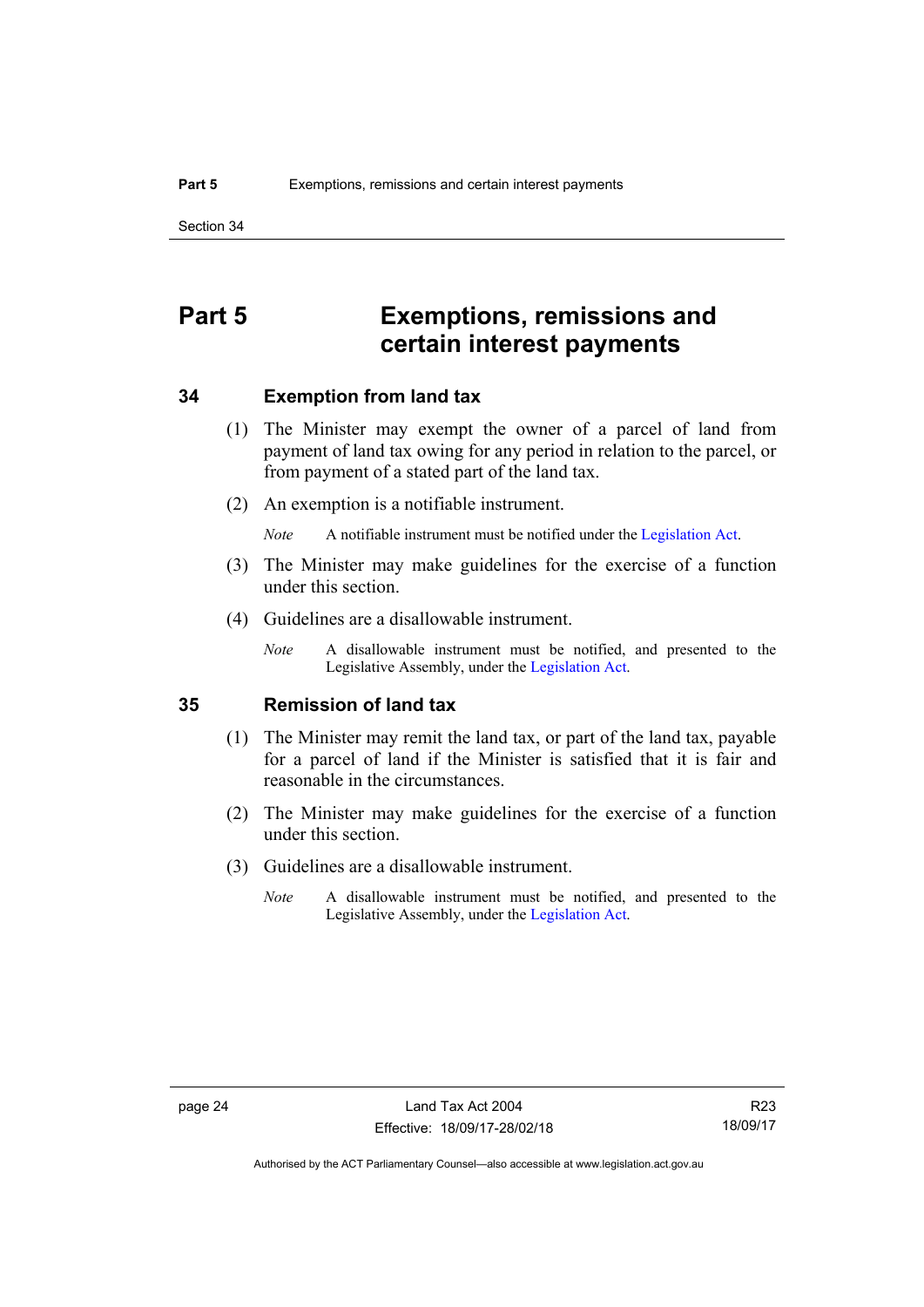## <span id="page-30-0"></span>**36 Remission of interest**

- (1) The commissioner may remit all or part of an amount of interest payable by a person in relation to land tax if the commissioner is satisfied that it is fair and reasonable having regard to—
	- (a) any circumstances that contributed to the delay in payment of the land tax; or
	- (b) any other relevant matter.
- (2) The Minister may make guidelines for the exercise of a function under this section.
- (3) Guidelines are a disallowable instrument.
	- *Note* A disallowable instrument must be notified, and presented to the Legislative Assembly, under the [Legislation Act.](http://www.legislation.act.gov.au/a/2001-14)

## <span id="page-30-1"></span>**37 Interest on refund**

- (1) This section applies if the commissioner is satisfied that—
	- (a) an assessment of land tax payable for a parcel of land has been wrongly made because of an administrative error; and
	- (b) because of the error, a person has overpaid land tax for the parcel.
- (2) The commissioner may pay interest to the owner of the parcel—
	- (a) at the market rate component determined under the [Taxation](http://www.legislation.act.gov.au/a/1999-4/default.asp)  [Administration Act](http://www.legislation.act.gov.au/a/1999-4/default.asp), section 26; and
	- (b) worked out from the date when the overpayment was made or a later date the commissioner considers appropriate.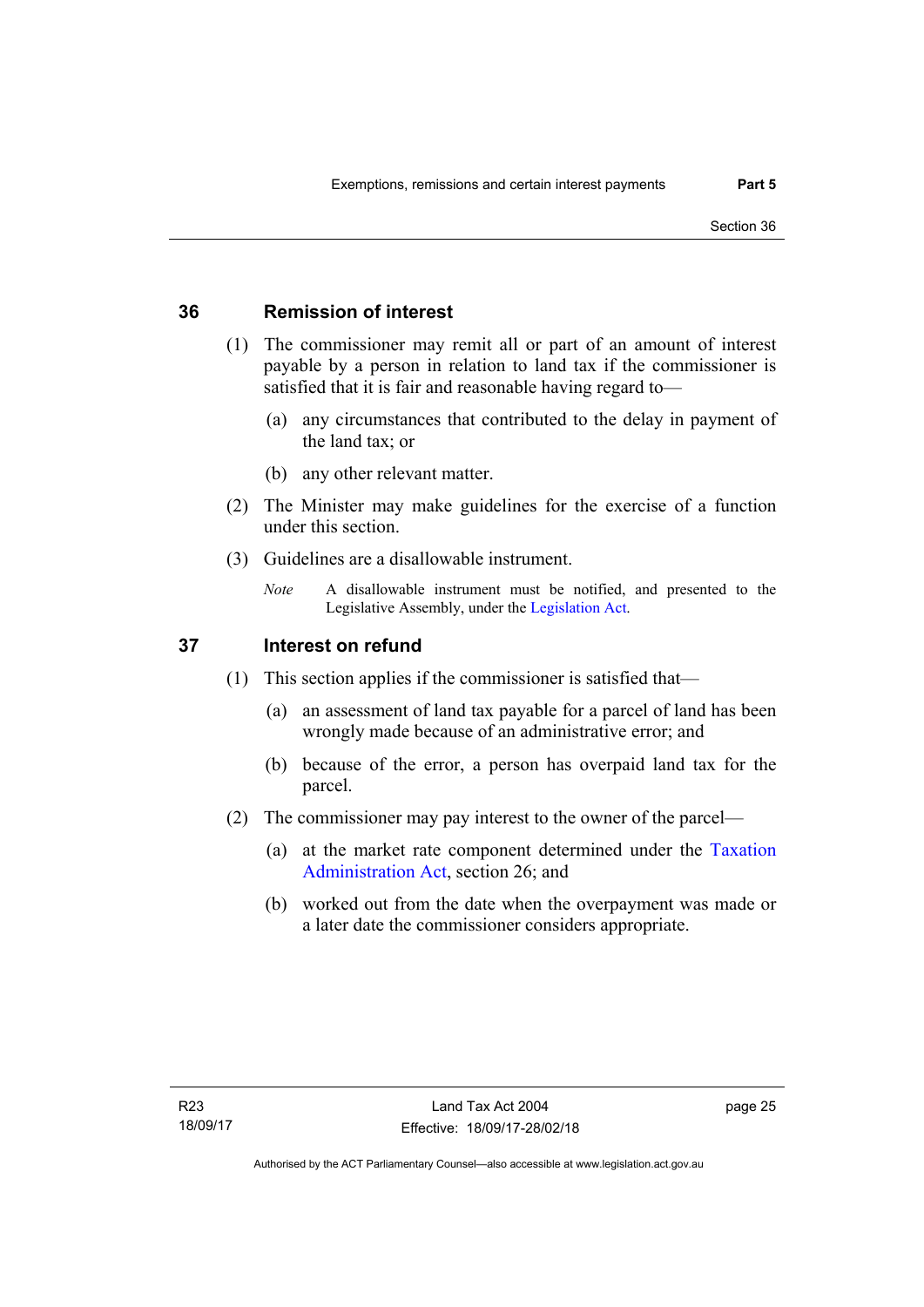#### **Part 6** Miscellaneous

Section 38

## <span id="page-31-0"></span>**Part 6 Miscellaneous**

## <span id="page-31-1"></span>**38 Objections**

The following decisions of the commissioner are prescribed for the [Taxation Administration Act,](http://www.legislation.act.gov.au/a/1999-4/default.asp) section 100 (Objection):

- (a) a decision under section 13 (1) (b) to refuse to exempt a parcel of land from land tax on compassionate grounds;
- (b) a decision under section 13 (5) revoking an exemption given on compassionate grounds;
- (c) a decision under section 36 (1) to refuse to remit interest payable by a person in relation to land tax;
- (d) a decision under section 37 to refuse to pay interest on an overpayment or to pay interest other than from the date when the overpayment was made.
- *Note* Assessments are made under the Taxation Administration Act and objections may be made under that [Act](http://www.legislation.act.gov.au/a/1999-4/default.asp), s 100 (1) (a). For example, if a person is given an assessment for land tax and the person is dissatisfied with the assessment because land tax was not payable in relation to the parcel of land, the person may object under that paragraph.

## <span id="page-31-2"></span>**39 Review of decisions by ACAT**

- (1) This section applies to a determination by the commissioner of an objection to a decision mentioned in section 38 , other than a decision mentioned in section 38 (c).
- (2) The determination is prescribed for the [Taxation Administration](http://www.legislation.act.gov.au/a/1999-4/default.asp)  [Act](http://www.legislation.act.gov.au/a/1999-4/default.asp), section 107A (Meaning of *reviewable decision* etc—div 10.2).
	- *Note* Applications for review by the ACAT may be made in relation to a determination by the commissioner of a decision on an objection to an assessment.

Authorised by the ACT Parliamentary Counsel—also accessible at www.legislation.act.gov.au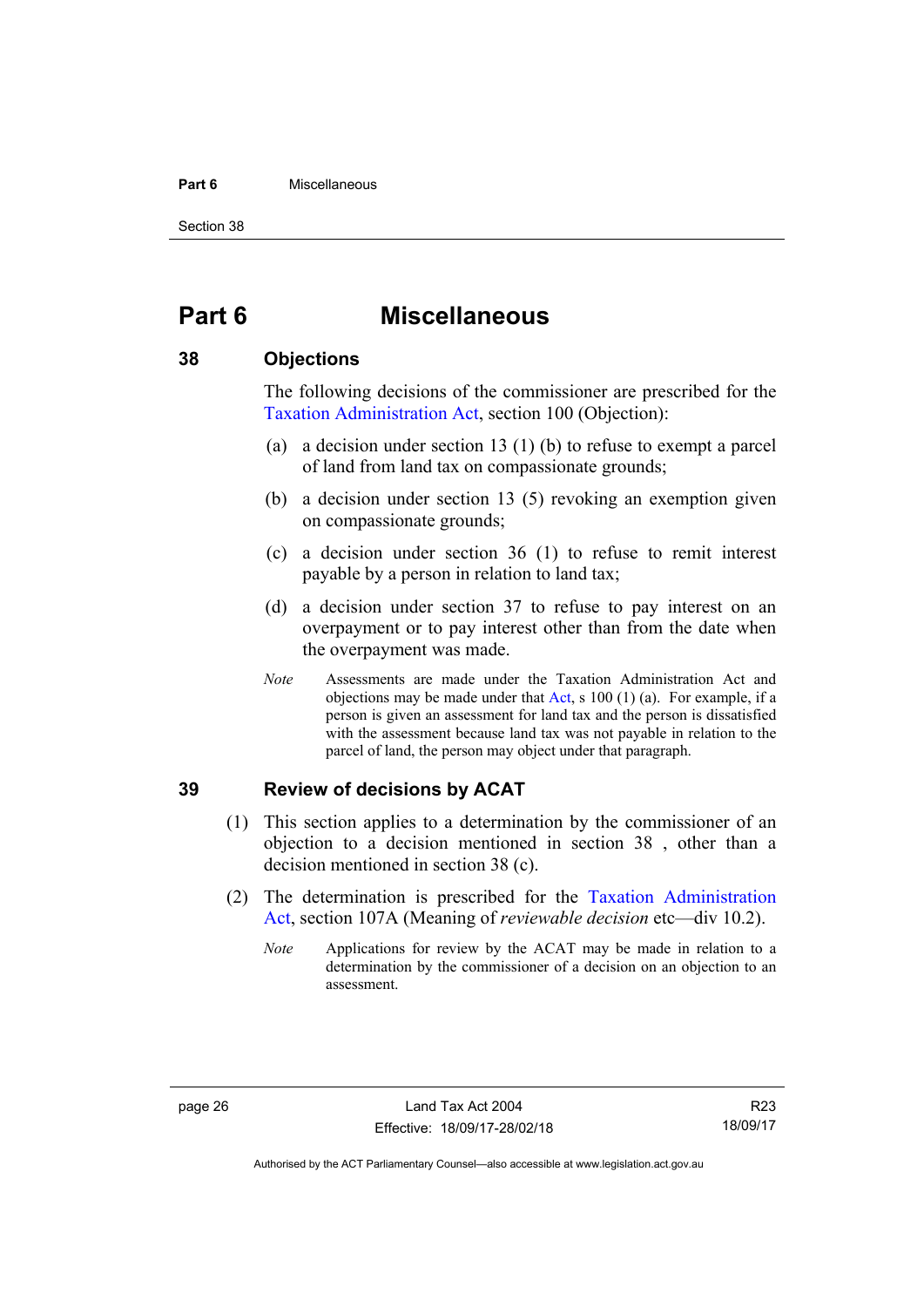## <span id="page-32-0"></span>**40 Working out amounts with fractions for Act**

- (1) If an amount worked out under this Act contains a fraction of a cent, the amount must be rounded to the nearest cent, with  $\frac{1}{2}$  a cent being disregarded.
- (2) However, in working out the average unimproved value under section 15 (3) (Multiple dwellings), section 16 (2) (Land partly owned by corporation or trustee) or section 27 (4), (5) or (6) (Unit subdivisions—land tax), any fraction of a dollar in the amount worked out must be disregarded.
- (3) The [Taxation Administration Act,](http://www.legislation.act.gov.au/a/1999-4/default.asp) section 123 (Adjustments of amounts) does not apply in working out an amount under this Act.

## <span id="page-32-1"></span>**41 Certificate of land tax and other charges**

- (1) A person may apply to the commissioner for a certificate of—
	- (a) the land tax assessed to be payable under this Act for a parcel of land for the current financial year; and
	- (b) the land tax and other amounts immediately payable to the commissioner under this Act in relation to the parcel.
	- *Note 1* A fee may be determined under s 43 for this provision.
	- *Note 2* If a form is approved under the [Taxation Administration Act](http://www.legislation.act.gov.au/a/1999-4/default.asp), s 139C for an application, the form must be used.
	- *Note 3* A single application form may be approved for this section and the *[Duties Act 1999](http://www.legislation.act.gov.au/a/1999-7)*, s 244, the *[Land Rent Act 2008](http://www.legislation.act.gov.au/a/2008-16)*, s 31 and the *[Rates](http://www.legislation.act.gov.au/a/2004-3)  [Act 2004](http://www.legislation.act.gov.au/a/2004-3)*, s 76 (see [Legislation Act](http://www.legislation.act.gov.au/a/2001-14), s 255 (7)).
- (2) The commissioner must give the applicant the certificate.
- (3) The certificate is conclusive proof for an honest buyer for value of the parcel of land of the matters certified.
	- *Note* The certificate may include a certificate of amounts payable under the *[Rates Act 2004](http://www.legislation.act.gov.au/a/2004-3)* in relation to the parcel (see [Legislation Act,](http://www.legislation.act.gov.au/a/2001-14) s 49).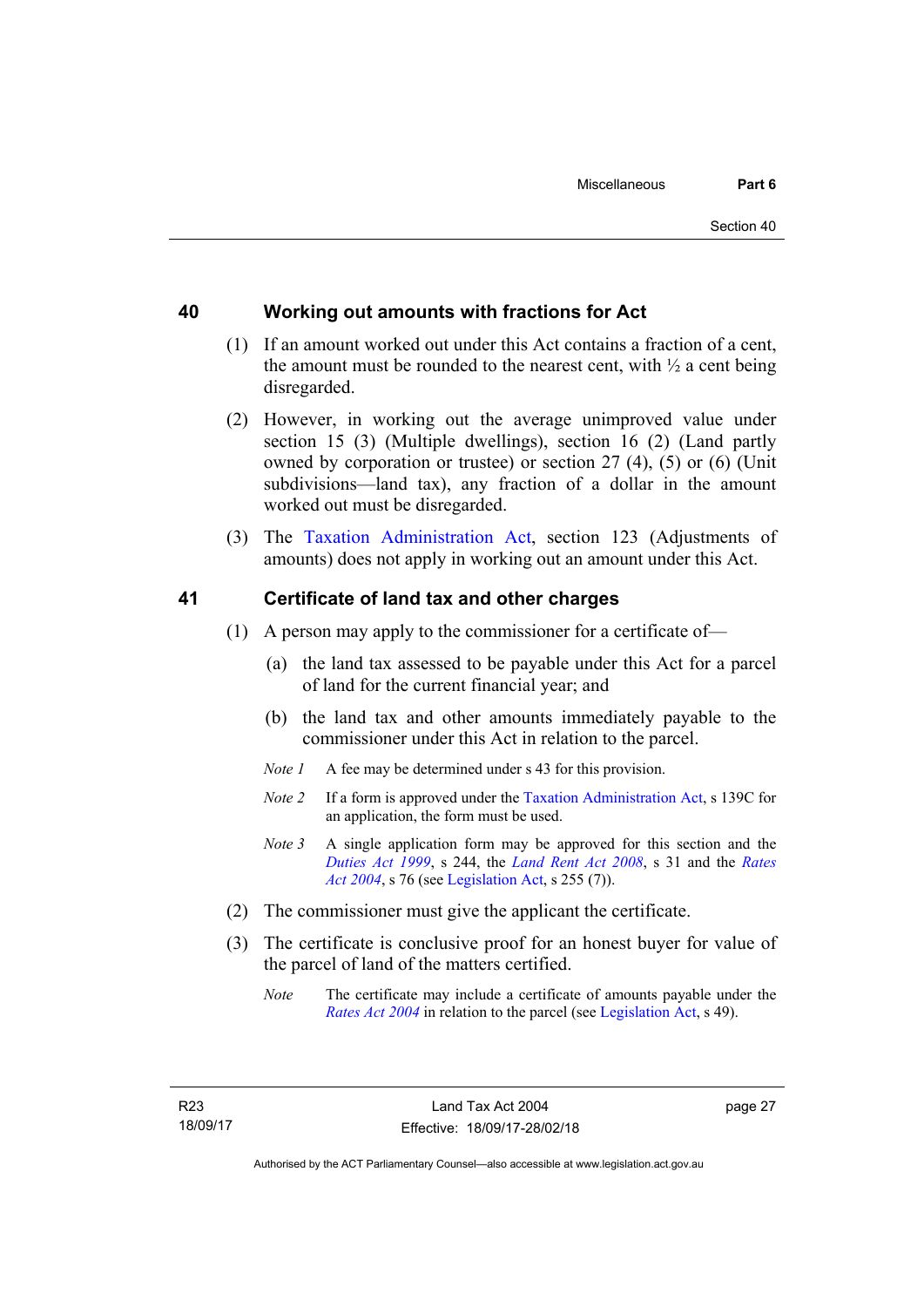#### **Part 6** Miscellaneous

Section 42

 (4) For this section, land tax and other amounts are taken to be payable immediately even if any necessary time after service of a notice has not ended.

### <span id="page-33-0"></span>**42 Statement of amounts payable and payments made**

- (1) A person may apply to the commissioner for a statement of—
	- (a) the amounts that became payable to the commissioner under this Act in relation to a parcel of land in a stated financial year; and
	- (b) the payments received by the commissioner in the financial year for amounts that became payable under this Act in relation to the parcel.
	- *Note 1* A fee may be determined under s 43 for this provision.
	- *Note 2* If a form is approved under the [Taxation Administration Act](http://www.legislation.act.gov.au/a/1999-4/default.asp), s 139C for an application, the form must be used.
	- *Note 3* A single application form may be approved for this section and the *[Rates Act 2004](http://www.legislation.act.gov.au/a/2004-3)*, s 77 (see [Legislation Act,](http://www.legislation.act.gov.au/a/2001-14) s 255 (7)).
- (2) The commissioner must give the applicant the statement.
	- *Note* The statement may include a statement of rates payable and received under the *[Rates Act 2004](http://www.legislation.act.gov.au/a/2004-3)* in relation to the parcel of land (see [Legislation Act,](http://www.legislation.act.gov.au/a/2001-14) s 49).

## <span id="page-33-1"></span>**43 Determination of fees**

- (1) The Minister may determine fees for this Act.
	- *Note* The [Legislation Act](http://www.legislation.act.gov.au/a/2001-14) contains provisions about the making of determinations and regulations relating to fees (see pt 6.3)
- (2) A determination is a disallowable instrument.
	- *Note* A disallowable instrument must be notified, and presented to the Legislative Assembly, under the [Legislation Act.](http://www.legislation.act.gov.au/a/2001-14)

R23 18/09/17

Authorised by the ACT Parliamentary Counsel—also accessible at www.legislation.act.gov.au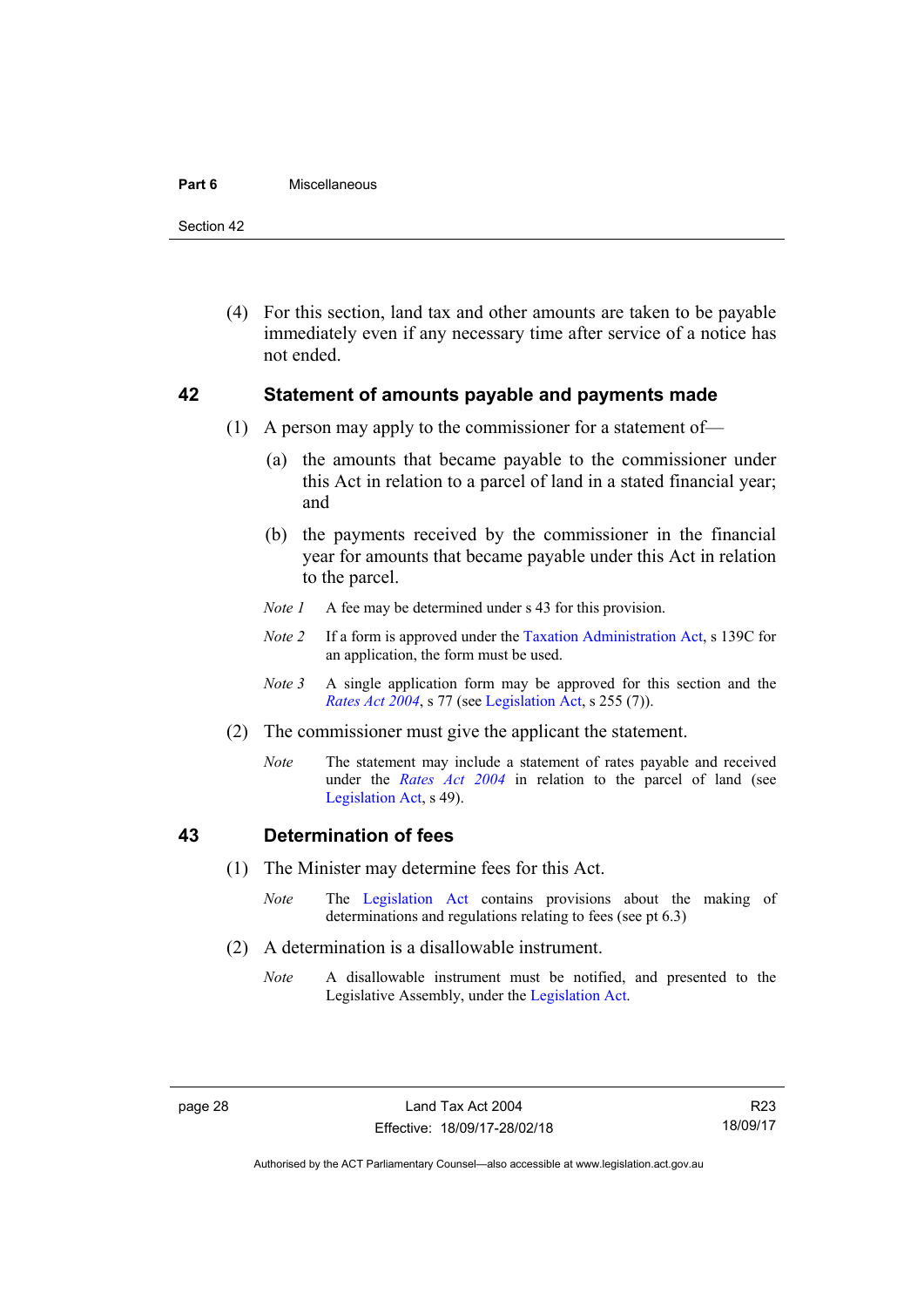## <span id="page-34-0"></span>**44 Regulation-making power**

The Executive may make regulations for this Act.

*Note* Regulations must be notified, and presented to the Legislative Assembly, under the [Legislation Act](http://www.legislation.act.gov.au/a/2001-14).

R23 18/09/17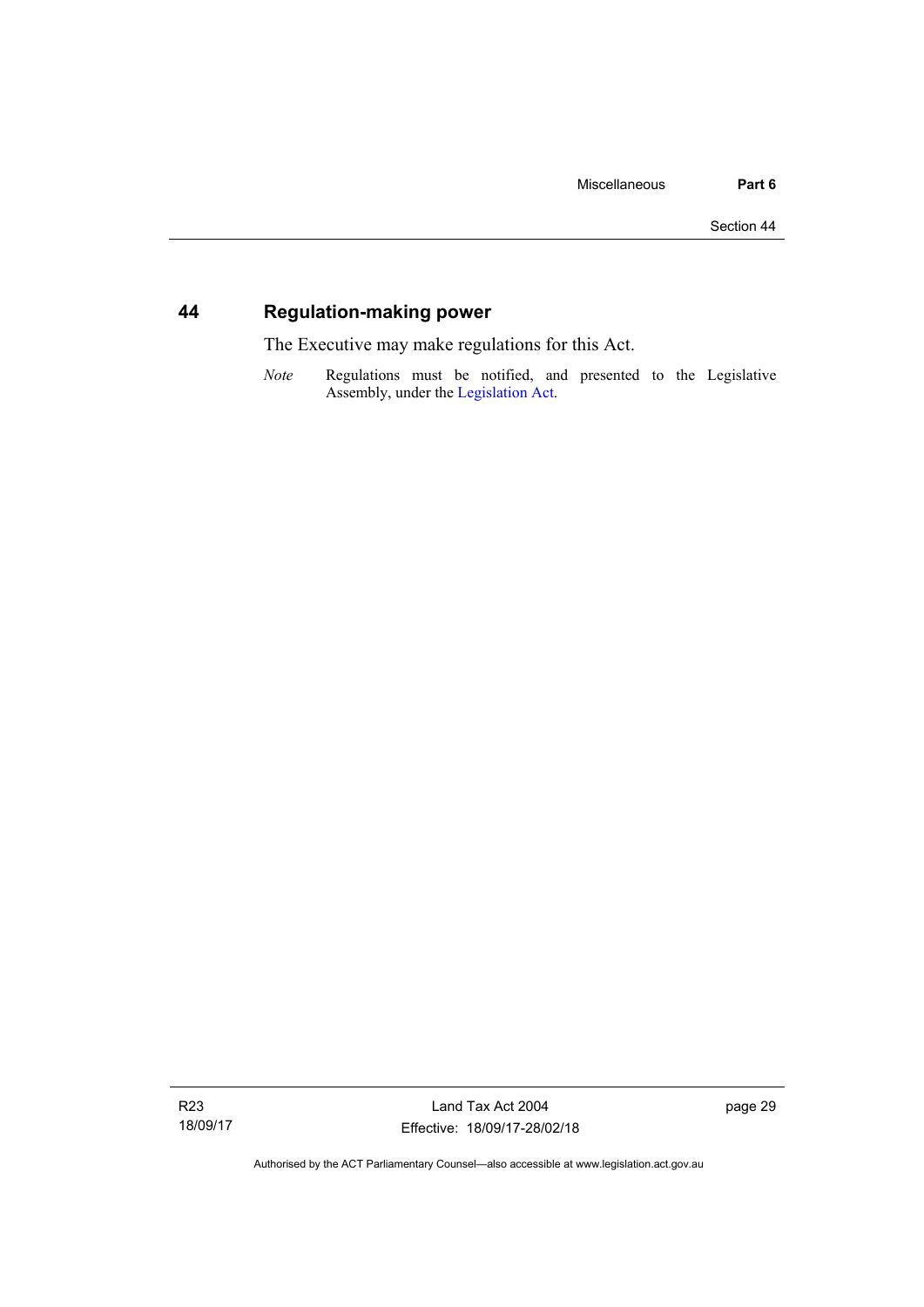**Dictionary** 

## <span id="page-35-0"></span>**Dictionary**

(see s 3)

- *Note 1* The [Legislation Act](http://www.legislation.act.gov.au/a/2001-14) contains definitions and other provisions relevant to this Act.
- *Note 2* For example, the [Legislation Act](http://www.legislation.act.gov.au/a/2001-14), dict, pt 1 defines the following terms:
	- $\bullet$  ACAT
	- commissioner for revenue
	- corporation
	- financial year
	- function
	- interest
	- month
	- person (see s 160)
	- quarter
	- under.

*commissioner* means the commissioner for revenue.

*land sublease*—see the *[Planning and Development Act 2007](http://www.legislation.act.gov.au/a/2007-24)*, dictionary.

*land tax* includes—

- (a) penalty tax; and
- (b) the total of—
	- (i) the costs and expenses reasonably incurred by the Territory in attempting to recover the land tax; and
	- (ii) interest payable in relation to the land tax.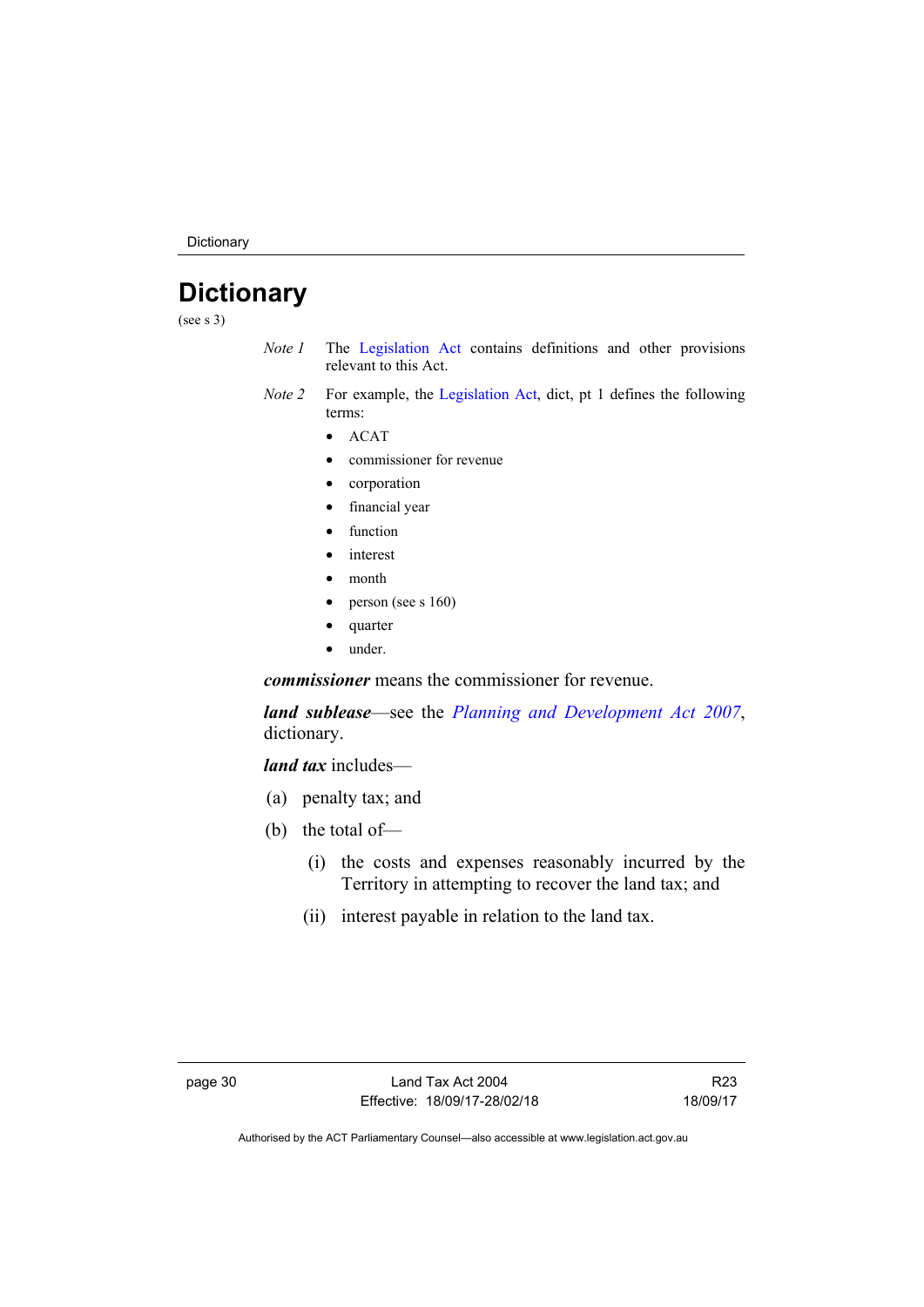*lease* means a lease from the Commonwealth or the Territory, and includes an agreement with the Commonwealth or the Territory—

- (a) for a lease of a parcel of land; or
- (b) for the tenancy or occupation of a parcel of land.

*owner*, of a parcel of land means—

- (a) the registered proprietor of an interest in the parcel (other than an interest in a lease granted by a person other than the Territory or the Commonwealth); or
- (b) if the registered proprietor has sold the interest to another person (the *new owner*) and the new owner is in possession of the parcel but not yet registered as the proprietor—the new owner; or
- (c) a mortgagee in possession of the parcel; or
- (d) a person holding the parcel under a sublease from the Territory, if the Territory holds the parcel under a lease from the Commonwealth; or
- (e) for a parcel held under a land sublease—the sublessee.

*owners corporation*—see the *[Unit Titles \(Management\)](http://www.legislation.act.gov.au/a/2011-41)  [Act 2011](http://www.legislation.act.gov.au/a/2011-41)*, dictionary.

*parcel* includes a part of a parcel of land that is separately held by an occupier, tenant, lessee or owner.

#### *primary production* means—

- (a) production resulting directly from—
	- (i) cultivation of land; or
	- (ii) keeping animals for their sale, bodily produce or natural increase; or

page 31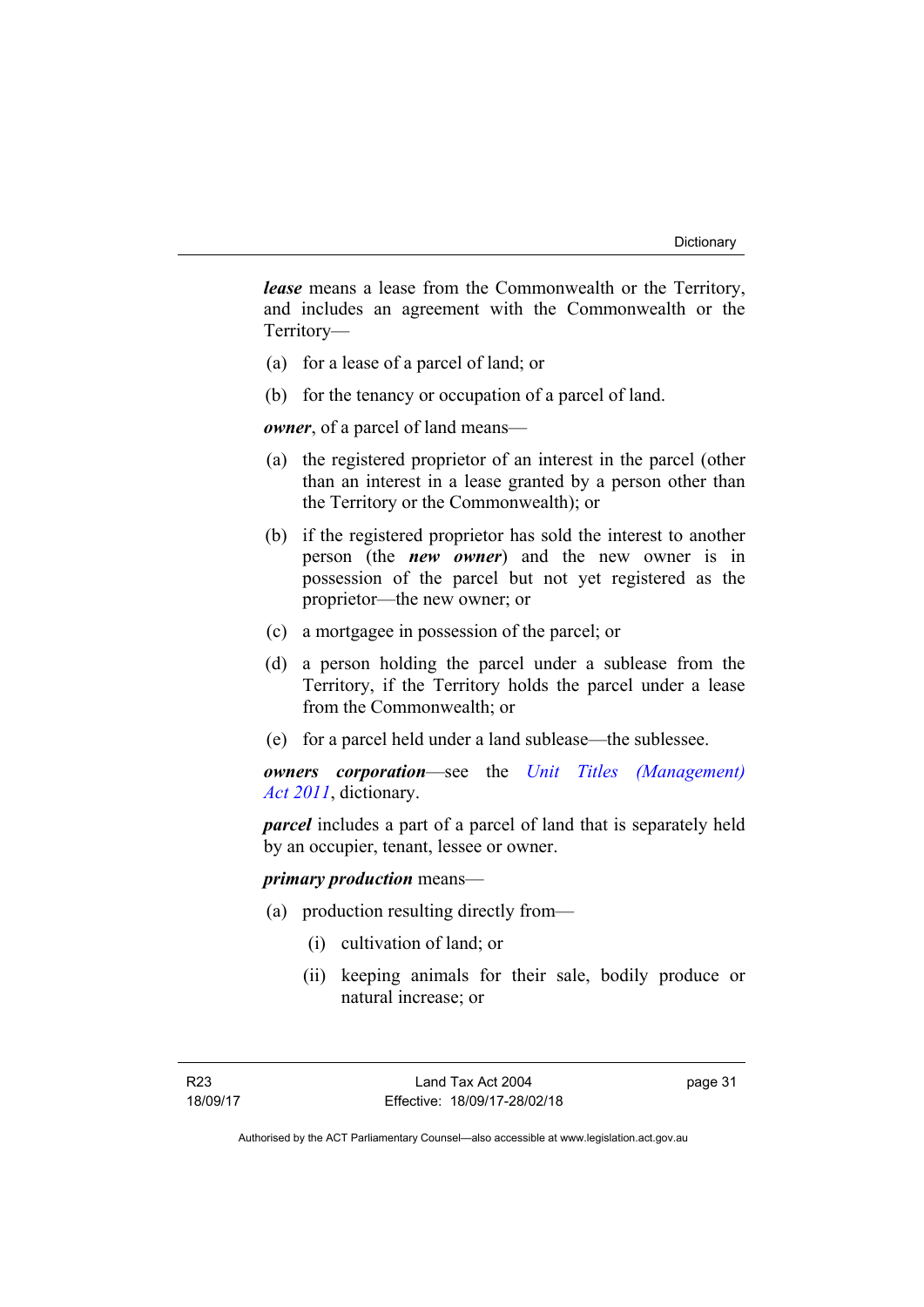- (iii) fishing operations; or
- (iv) forest operations; and
- (b) the manufacture of dairy produce by the person who produced the raw material used in that manufacture.

*rateable land*—see the *[Rates Act 2004](http://www.legislation.act.gov.au/a/2004-3)*, section 8.

*rates*—see the *[Rates Act 2004](http://www.legislation.act.gov.au/a/2004-3)*, dictionary.

*rent*, for part 2 (Imposition and payment of land tax)—see section 7.

*rented*, for part 2 (Imposition and payment of land tax)—see section 8.

*residential land* means—

- (a) rateable land leased for residential purposes only; or
- (b) rateable land leased for residential purposes and other purposes but used for residential purposes only; or
- (c) a parcel of rateable land included in the common property of a community title scheme under the *[Community Title](http://www.legislation.act.gov.au/a/2001-58)  [Act 2001](http://www.legislation.act.gov.au/a/2001-58)*, if—
	- (i) at least 1 parcel of land in the scheme is residential land under paragraph (a) or (b); and
	- (ii) no parcel of land in the scheme is leased for a commercial purpose.

*Taxation Administration Act* means the *[Taxation](http://www.legislation.act.gov.au/a/1999-4)  [Administration Act 1999](http://www.legislation.act.gov.au/a/1999-4)*.

*tenancy agreement*, for part 2 (Imposition and payment of land tax)—see section 7.

*tenant*, for part 2 (Imposition and payment of land tax)—see section 7.

page 32 Land Tax Act 2004 Effective: 18/09/17-28/02/18

R23 18/09/17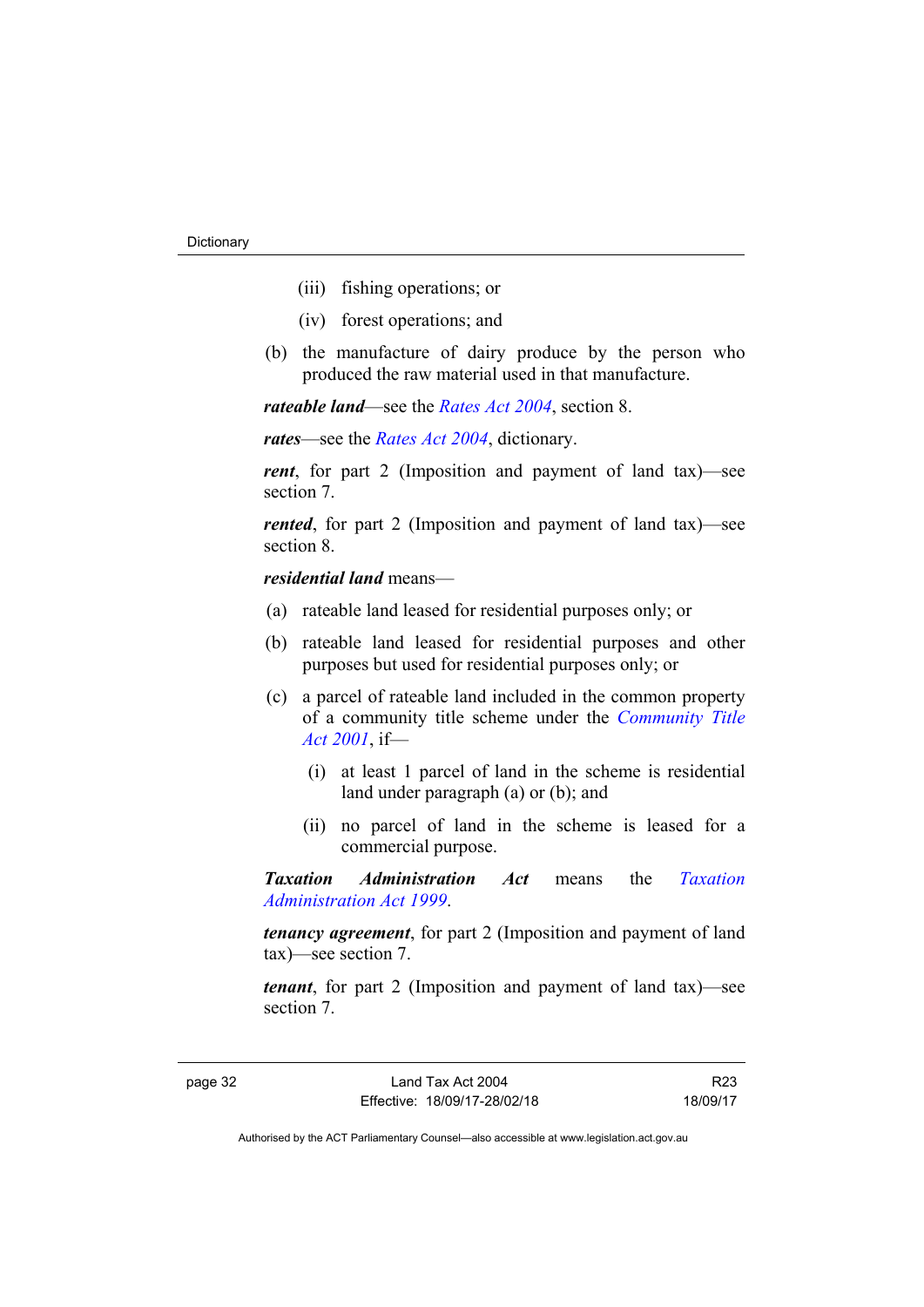*trustee*, for part 2 (Imposition and payment of land tax)—see section 7.

*unit* means a unit under the [Unit Titles Act,](http://www.legislation.act.gov.au/a/2001-16/default.asp) section 9.

*unit owner* means—

- (a) the registered proprietor of the lease of a unit; or
- (b) if the registered proprietor has sold the interest to another person (the *new owner*) and the new owner is in possession of the unit but not yet registered as the proprietor—the new owner.

*unit subdivision*—see the *[Rates Act 2004](http://www.legislation.act.gov.au/a/2004-3)*, dictionary.

*Unit Titles Act* means the *[Unit Titles Act 2001](http://www.legislation.act.gov.au/a/2001-16)*.

R23 18/09/17

Land Tax Act 2004 Effective: 18/09/17-28/02/18 page 33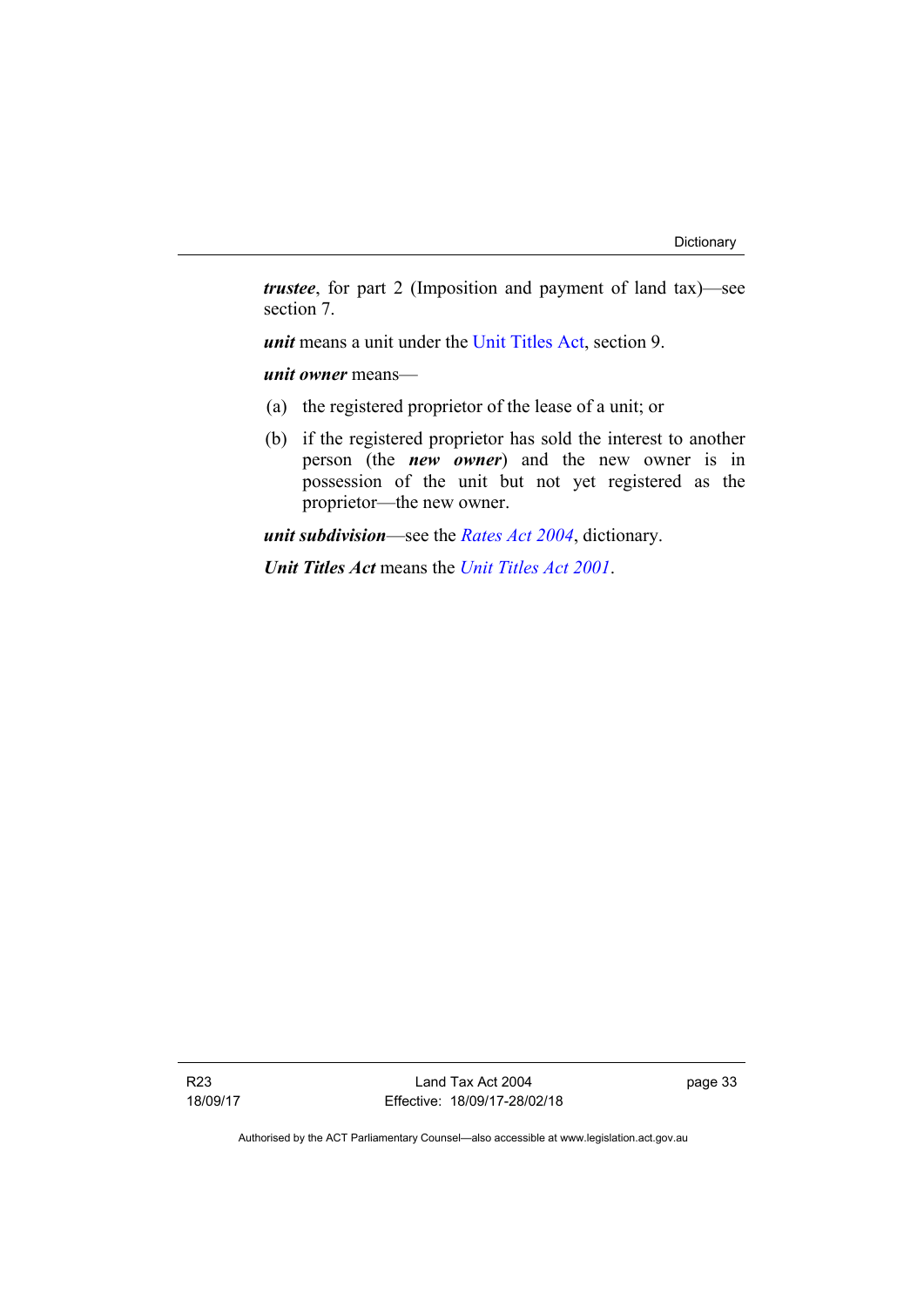1 About the endnotes

## <span id="page-39-0"></span>**Endnotes**

## **1 About the endnotes**

Amending and modifying laws are annotated in the legislation history and the amendment history. Current modifications are not included in the republished law but are set out in the endnotes.

Not all editorial amendments made under the *[Legislation Act 2001](http://www.legislation.act.gov.au/a/2001-14)*, part 11.3 are annotated in the amendment history. Full details of any amendments can be obtained from the Parliamentary Counsel's Office.

Uncommenced amending laws are not included in the republished law. The details of these laws are underlined in the legislation history. Uncommenced expiries are underlined in the legislation history and amendment history.

If all the provisions of the law have been renumbered, a table of renumbered provisions gives details of previous and current numbering.

The endnotes also include a table of earlier republications.

| $A = Act$                                  | $NI = Notifiable$ instrument              |
|--------------------------------------------|-------------------------------------------|
| $AF =$ Approved form                       | $o = order$                               |
| $am = amended$                             | om = omitted/repealed                     |
| $amdt = amendment$                         | $ord = ordinance$                         |
| $AR = Assembly resolution$                 | orig = original                           |
| $ch = chapter$                             | par = paragraph/subparagraph              |
| CN = Commencement notice                   | $pres = present$                          |
| $def = definition$                         | $prev = previous$                         |
| $DI = Disallowable instrument$             | $(\text{prev})$ = previously              |
| $dict = dictionary$                        | $pt = part$                               |
| disallowed = disallowed by the Legislative | $r = rule/subrule$                        |
| Assembly                                   | $reloc = relocated$                       |
| $div = division$                           | $renum = renumbered$                      |
| $exp = expires/expired$                    | $R[X]$ = Republication No                 |
| $Gaz = gazette$                            | $RI = reissue$                            |
| $h dq =$ heading                           | s = section/subsection                    |
| $IA = Interpretation Act 1967$             | $sch = schedule$                          |
| ins = inserted/added                       | $sdiv = subdivision$                      |
| $LA =$ Legislation Act 2001                | SL = Subordinate law                      |
| $LR =$ legislation register                | $sub =$ substituted                       |
| LRA = Legislation (Republication) Act 1996 | underlining = whole or part not commenced |
| $mod = modified/modification$              | or to be expired                          |
|                                            |                                           |

## <span id="page-39-2"></span>**2 Abbreviation key**

page 34 Land Tax Act 2004 Effective: 18/09/17-28/02/18

R23 18/09/17

<span id="page-39-1"></span>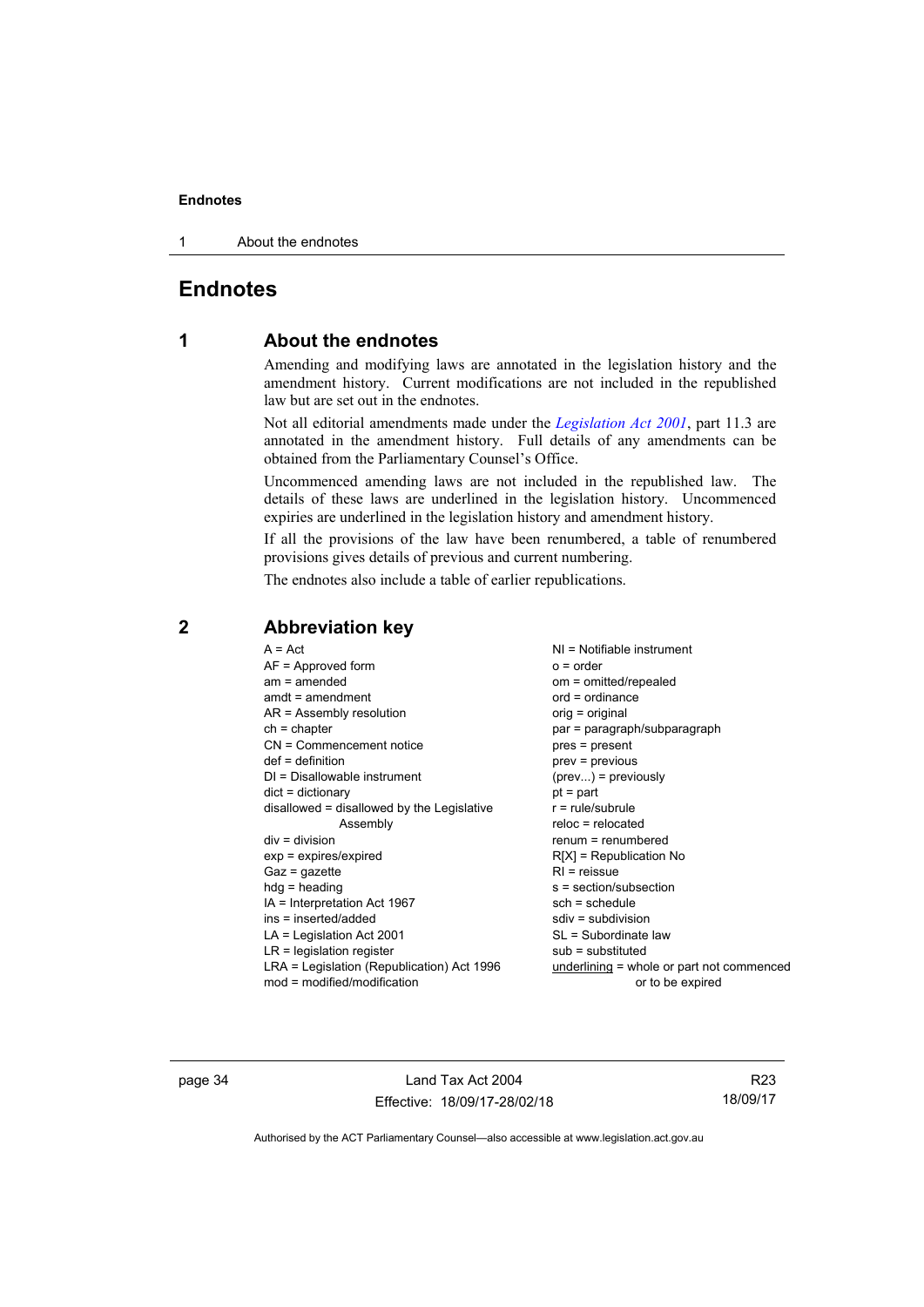## <span id="page-40-0"></span>**3 Legislation history**

#### **Land Tax Act 2004 A2004-4**

notified LR 18 February 2004 s 1, s 2 commenced 18 February 2004 (LA s 75 (1)) remainder commenced 1 July 2004 (s 2)

as amended by

#### **[Statute Law Amendment Act 2005](http://www.legislation.act.gov.au/a/2005-20) A2005-20 sch 3 pt 3.32**

notified LR 12 May 2005 s 1, s 2 taken to have commenced 8 March 2005 (LA s 75 (2)) sch 3 pt 3.32 commenced 2 June 2005 (s 2 (1))

## **[Revenue Legislation Amendment Act 2005](http://www.legislation.act.gov.au/a/2005-29) A2005-29 pt 3**

notified LR 28 June 2005 s 1, s 2 commenced 28 June 2005 (LA s 75 (1)) pt 3 commenced 29 June 2005 (s 2 (2))

#### **[Revenue Legislation Amendment Act 2006](http://www.legislation.act.gov.au/a/2006-19) A2006-19 pt 3**

notified LR 17 May 2006 s 1, s 2 commenced 17 May 2006 (LA s 75 (1)) pt 3 commenced 18 May 2006 (s 2 (3))

#### **[Housing Assistance Act 2007](http://www.legislation.act.gov.au/a/2007-8) A2007-8 sch 1 pt 1.5**

notified LR 10 May 2007 s 1, s 2 commenced 10 May 2007 (LA s 75 (1)) sch 1 pt 1.5 commenced 10 November 2007 (s 2 and LA s 79)

## **[Land Tax \(Interest and Penalty\) Amendment Act 2007](http://www.legislation.act.gov.au/a/2007-20) A2007-20**

notified LR 14 June 2007 s 1, s 2 commenced 14 June 2007 (LA s 75 (1)) remainder commenced 15 June 2007 (s 2)

### **[Revenue Legislation Amendment Act 2007](http://www.legislation.act.gov.au/a/2007-21) A2007-21 pt 3**

notified LR 19 June 2007 s 1, s 2 commenced 19 June 2007 (LA s 75 (1)) pt 3 commenced 20 June 2007 (s 2)

R23 18/09/17 page 35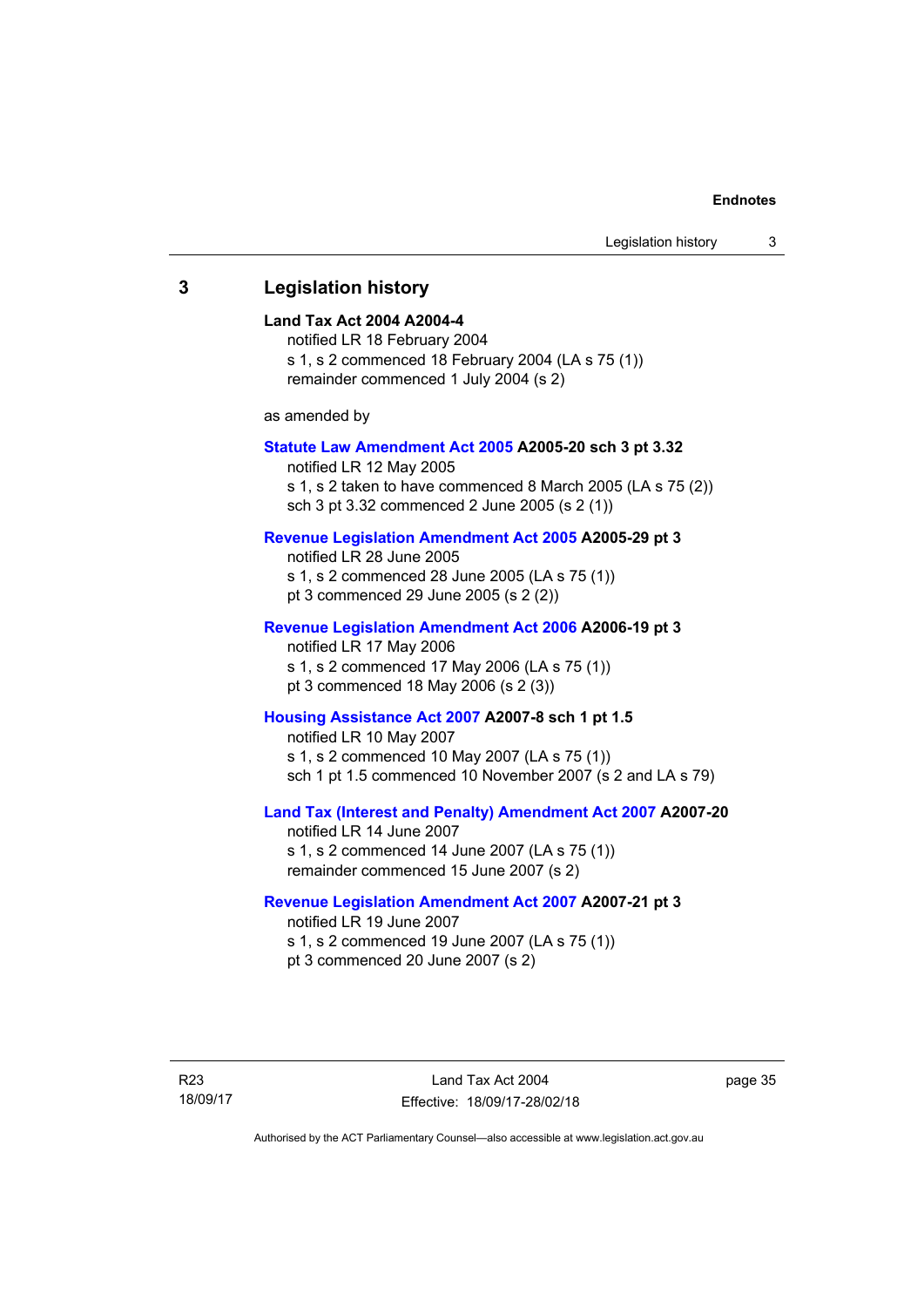| Legislation history<br>-3 |  |
|---------------------------|--|
|---------------------------|--|

## **[Revenue Legislation \(Housing Affordability Initiatives\) Amendment](http://www.legislation.act.gov.au/a/2007-29)  [Act 2007](http://www.legislation.act.gov.au/a/2007-29) A2007-29 pt 3**

notified LR 2 October 2007 s 1, s 2 commenced 2 October 2007 (LA s 75 (1)) pt 3 commenced 3 October 2007 (s 2)

#### **[Land Rent Act 2008](http://www.legislation.act.gov.au/a/2008-16) A2008-16 sch 1 pt 1.1**

notified LR 30 June 2008 s 1, s 2 commenced 30 June 2008 (LA s 75 (1)) sch 1 pt 1.1 commenced 1 July 2008 (s 2 and [CN2008-10\)](http://www.legislation.act.gov.au/cn/2008-10/default.asp)

#### **[ACT Civil and Administrative Tribunal Legislation Amendment](http://www.legislation.act.gov.au/a/2008-37)**

### **[Act 2008 \(No 2\)](http://www.legislation.act.gov.au/a/2008-37) A2008-37 sch 1 pt 1.62**

notified LR 4 September 2008

s 1, s 2 commenced 4 September 2008 (LA s 75 (1)) sch 1 pt 1.62 commenced 2 February 2009 (s 2 (1) and see [ACT Civil](http://www.legislation.act.gov.au/a/2008-35)  [and Administrative Tribunal Act 2008](http://www.legislation.act.gov.au/a/2008-35) A2008-35, s 2 (1) and [CN2009-2](http://www.legislation.act.gov.au/cn/2009-2/default.asp))

#### **[Rates and Land Tax Legislation Amendment Act 2009](http://www.legislation.act.gov.au/a/2009-52) A2009-52 pt 2**

notified LR 18 December 2009 s 1, s 2 commenced 18 December 2009 (LA s 75 (1)) pt 2 commenced 1 January 2010 (s 2)

#### **[Land Tax Amendment Act 2011](http://www.legislation.act.gov.au/a/2011-33) A2011-33**

notified LR 1 September 2011 s 1, s 2 commenced 1 September 2011 (LA s 75 (1)) remainder commenced 2 September 2011 (s 2)

#### **[Unit Titles \(Management\) Act 2011](http://www.legislation.act.gov.au/a/2011-41) A2011-41 sch 5 pt 5.5**

notified LR 3 November 2011 s 1, s 2 commenced 3 November 2011 (LA s 75 (1)) sch 5 pt 5.5 commenced 30 March 2012 (s 2 and [CN2012-6\)](http://www.legislation.act.gov.au/cn/2012-6/default.asp)

#### **[Rates and Land Tax Legislation Amendment Act 2012](http://www.legislation.act.gov.au/a/2012-37) A2012-37 pt 2**

notified LR 18 June 2012 s 1, s 2 commenced 18 June 2012 (LA s 75 (1)) pt 2 commenced 1 July 2012 (s 2)

page 36 Land Tax Act 2004 Effective: 18/09/17-28/02/18

R23 18/09/17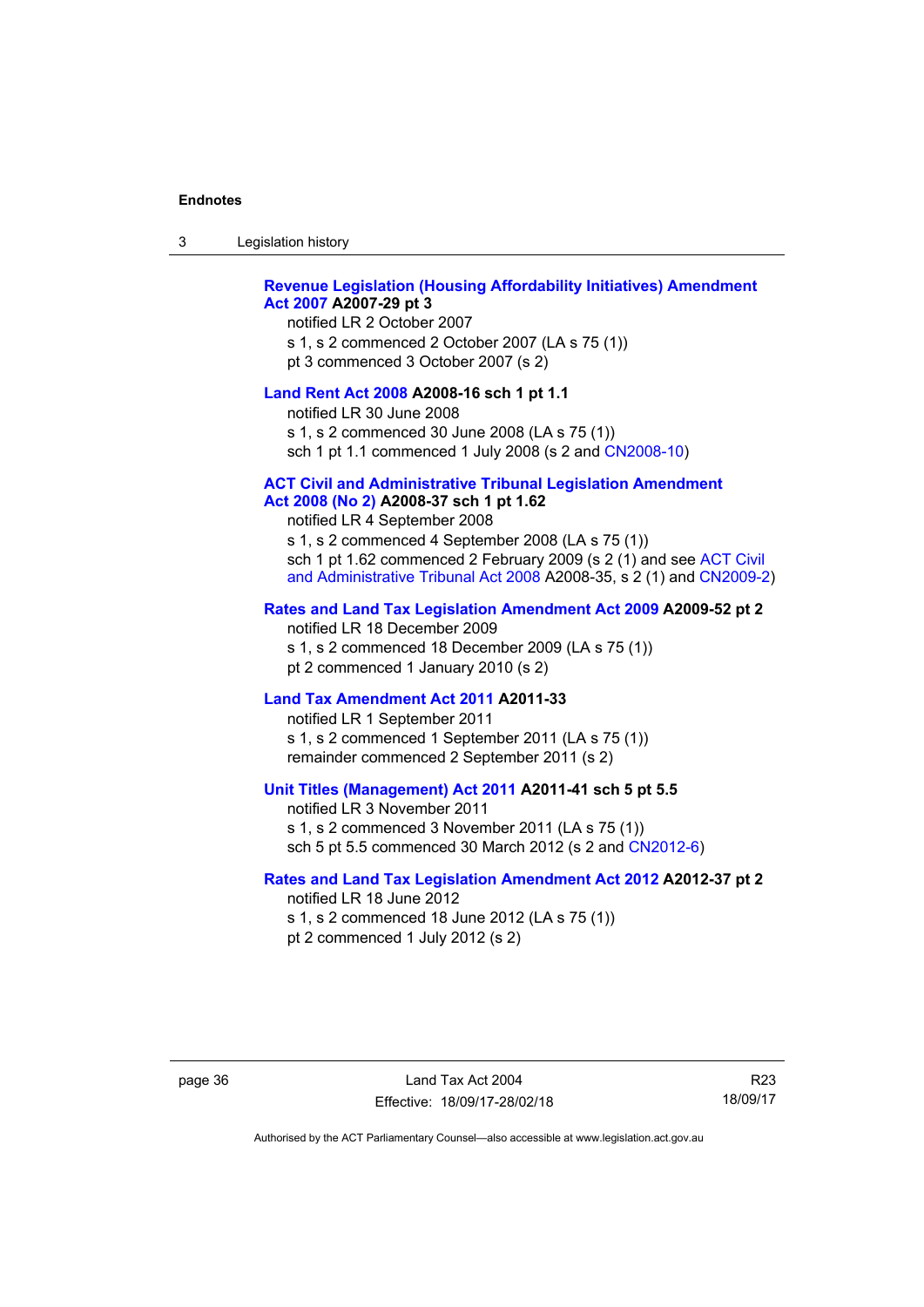### **[Revenue Legislation \(Tax Reform\) Amendment Act 2013](http://www.legislation.act.gov.au/a/2013-17) A2013-17 sch 1 pt 1.1**

notified LR 22 May 2013 s 1, s 2 commenced 22 May 2013 (LA s 75 (1)) sch 1 pt 1.1 commenced 23 May 2013 (s 2)

#### **[Land Tax Amendment Act 2014](http://www.legislation.act.gov.au/a/2014-36) A2014-36**

notified LR 22 August 2014 s 1, s 2 commenced 22 August 2014 (LA s 75 (1)) remainder commenced 1 October 2014 (s 2)

#### **[Statute Law Amendment Act 2014 \(No 2\)](http://www.legislation.act.gov.au/a/2014-44) A2014-44 sch 3 pt 3.7**

notified LR 5 November 2014 s 1, s 2 commenced 5 November 2014 (LA s 75 (1)) sch 3 pt 3.7 commenced 19 November 2014 (s 2)

#### **[Planning and Development \(University of Canberra and Other](http://www.legislation.act.gov.au/a/2015-19)  [Leases\) Legislation Amendment Act 2015](http://www.legislation.act.gov.au/a/2015-19) A2015-19 pt 10**

notified LR 11 June 2015 s 1, s 2 commenced 11 June 2015 (LA s 75 (1)) pt 10 commenced 1 July 2015 (s 2 and [CN2015-9\)](http://www.legislation.act.gov.au/cn/2015-9/default.asp)

#### **[Revenue Legislation Amendment Act 2015](http://www.legislation.act.gov.au/a/2015-49/default.asp) A2015-49 pt 5**

notified LR 24 November 2015 s 1, s 2 commenced 24 November 2015 (LA s 75 (1)) pt 5 commenced 25 November 2015 (s 2)

## **[Revenue Legislation Amendment Act 2017](http://www.legislation.act.gov.au/a/2017-1/default.asp) A2017-1 sch 1 pt 1.4**

notified LR 22 February 2017 s 1, s 2 commenced 22 February 2017 (LA s 75 (1)) sch 1 pt 1.4 commenced 18 September 2017 (s 2 (1) and [CN2017-5\)](http://www.legislation.act.gov.au/cn/2017-5/default.asp)

#### **[Co-operatives National Law \(ACT\) Act 2017](http://www.legislation.act.gov.au/a/2017-8/default.asp) A2017-8 sch 2 pt 2.3**  notified LR 4 April 2017

s 1, s 2 commenced 4 April 2017 (LA s 75 (1)) sch 2 pt 2.3 commenced 1 May 2017 (s 2)

### **[Revenue Legislation Amendment Act 2017 \(No 2\)](http://www.legislation.act.gov.au/a/2017-11/default.asp) A2017-11 pt 3**  notified LR 16 May 2017 s 1, s 2 commenced 16 May 2017 (LA s 75 (1)) pt 3 commenced 1 July 2017 (s 2)

R23 18/09/17 page 37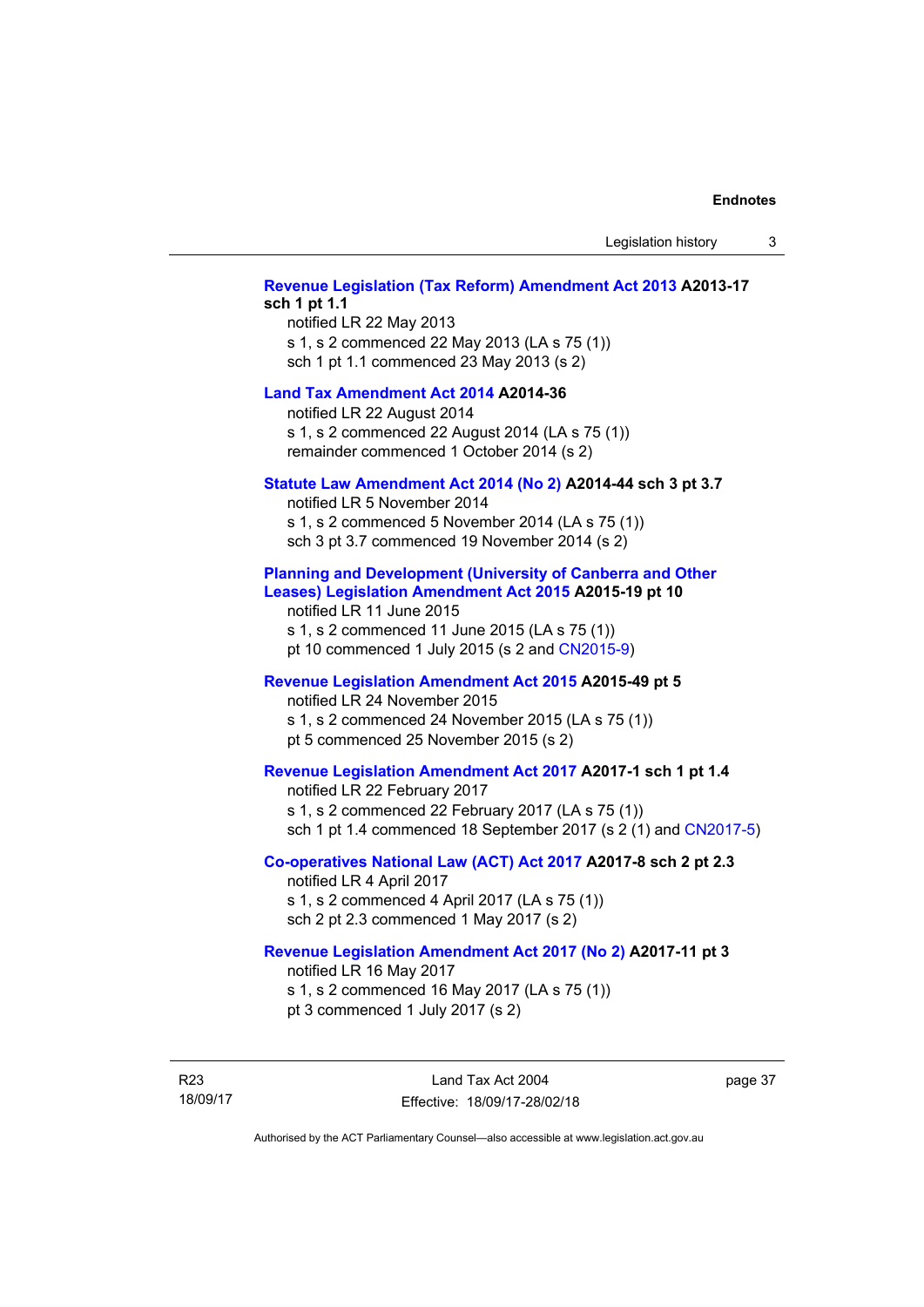4 Amendment history

#### <span id="page-43-0"></span>**4 Amendment history**

```
Commencement 
s 2 om LA s 89 (4) 
Imposition of land tax 
s 9 am A2005-29 s 11; A2013-17 amdt 1.1, amdt 1.2; A2014-36
                 s 4, s 5; A2017-11 s 10 
Land exempted from s 9 generally 
s 10 am A2007-29 s 14; pars renum R8 LA; A2007-8 amdt 1.11; 
                 A2014-44 amdt 3.30 
Land exempted from land tax 
s 11 am A2015-49 s 24; A2017-8 amdt 2.4 
Commissioner to be told if residential land rented 
 A2009-52 s 4
Commissioner to be told if residential land owned by an individual as trustee 
s 14A ins A2011-33 s 4
Multiple dwellings 
s 15 am A2005-29 s 12; A2014-36 s 6, s 7; ss renum R17 LA 
Land partly owned by corporation or trustee 
                 A2005-29A2014-36 s 8, s 9; ss renum R17 LA
Payment of land tax 
s 17 am A2007-21 s 9; ss renum R7 LA; A2014-44 amdt 3.31
Land tax for part of quarter 
s 18 am A2005-29 s 14; A2015-49 s 25 
Interest payable on overdue land tax 
s 19 am A2014-44 amdt 3.32
Interest and penalty tax payable on land tax if no disclosure 
s 19A ins A2007-20 s 4
                 am A2014-44 amdt 3.32; A2015-49 ss 26-28 
Charge of land tax on rateable land<br>s 20 0m A2015-49 s 29
                 A2015-49 s 29
Notice of land tax in arrears 
s 21 om A2015-49 s 29 
Unoccupied land—letting for unpaid land tax 
s 22 om A2015-49 s 29 
Entitlement to possession of land held by commissioner 
s 23 om A2015-49 s 29
```
page 38 Land Tax Act 2004 Effective: 18/09/17-28/02/18

R23 18/09/17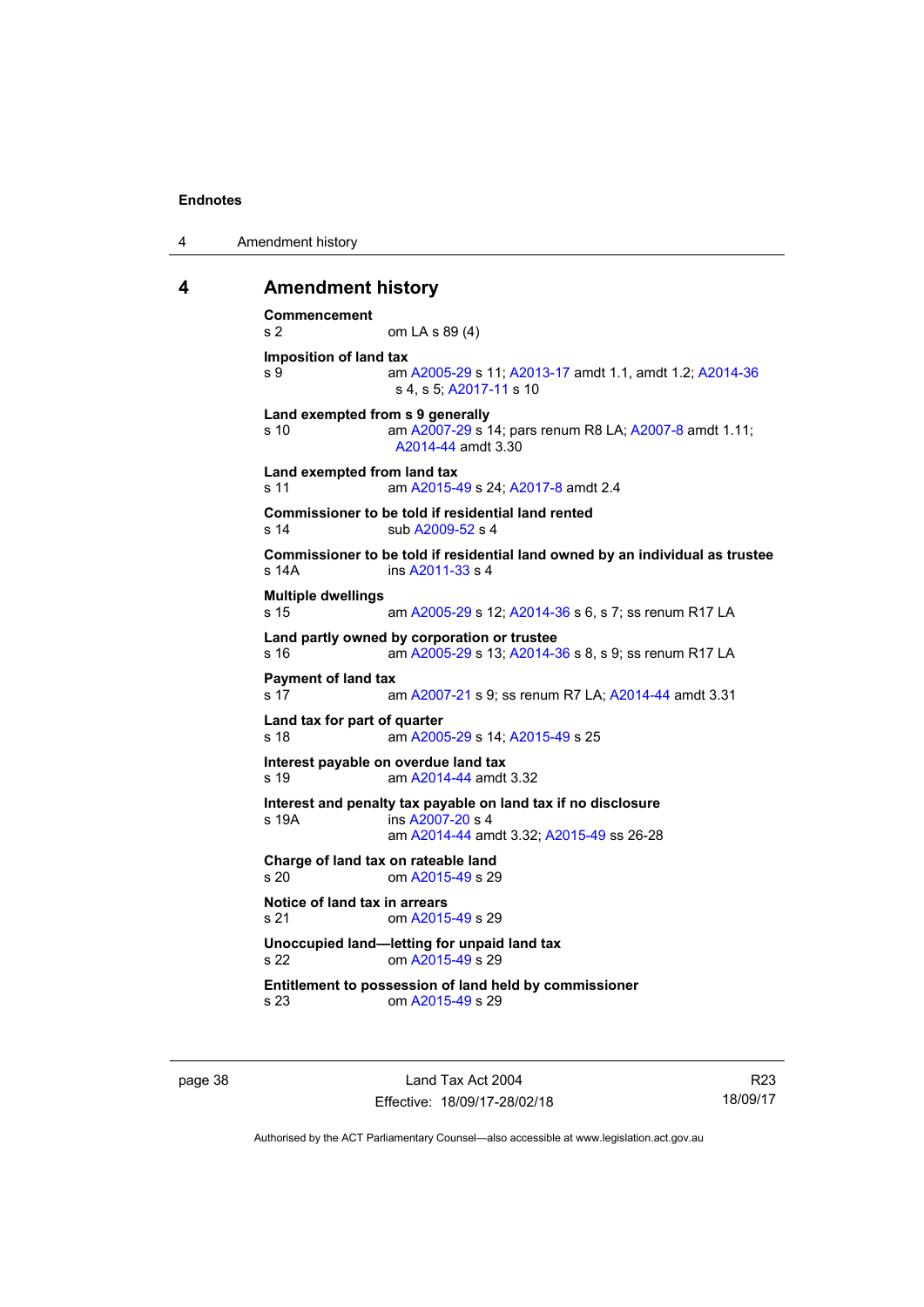Amendment history 4

**Sale of land for nonpayment of land tax**<br>
s 24 sub A2006-19 s 20 sub [A2006-19](http://www.legislation.act.gov.au/a/2006-19) s 20 am [A2008-16](http://www.legislation.act.gov.au/a/2008-16) amdt 1.1, amdt 1.2 om [A2015-49](http://www.legislation.act.gov.au/a/2015-49/default.asp) s 29 **Application may relate to more than 1 parcel**  s 25 am [A2006-19](http://www.legislation.act.gov.au/a/2006-19) s 21 om [A2015-49](http://www.legislation.act.gov.au/a/2015-49/default.asp) s 29 **Application of Act to unit subdivisions**  om [A2013-17](http://www.legislation.act.gov.au/a/2013-17) amdt 1.3 **Unit subdivisions—land tax**  s 27 am [A2005-20](http://www.legislation.act.gov.au/a/2005-20) amdt 3.185; [A2014-36](http://www.legislation.act.gov.au/a/2014-36) s 10; [A2017-11](http://www.legislation.act.gov.au/a/2017-11/default.asp) s 11, 12 **Certain proposed unit subdivisions**  div 4.2 hdg om [A2013-17](http://www.legislation.act.gov.au/a/2013-17) amdt 1.4 **Meaning of** *qualifying parcel of land* **for div 4.2**  s 28 om [A2013-17](http://www.legislation.act.gov.au/a/2013-17) amdt 1.4 **When div 4.2 applies to parcel of land**  s 29 om [A2013-17](http://www.legislation.act.gov.au/a/2013-17) amdt 1.4 **Imposition of land tax—qualifying parcels of land**  s 30 am [A2005-29](http://www.legislation.act.gov.au/a/2005-29) s 15 om [A2013-17](http://www.legislation.act.gov.au/a/2013-17) amdt 1.4 **End of application of div 4.2**  s 31 om [A2013-17](http://www.legislation.act.gov.au/a/2013-17) amdt 1.4 **Reassessment—completion of development**  om [A2013-17](http://www.legislation.act.gov.au/a/2013-17) amdt 1.4 **Reassessment—noncompletion of development**  s 33 om [A2013-17](http://www.legislation.act.gov.au/a/2013-17) amdt 1.4 **Exemption from land tax**  s 34 am [A2014-44](http://www.legislation.act.gov.au/a/2014-44) amdt 3.33 **Interest on refund**  s 37 am [A2005-29](http://www.legislation.act.gov.au/a/2005-29) s 16 **Objections** s 38 am [A2015-49](http://www.legislation.act.gov.au/a/2015-49/default.asp) s 30; pars renum R20 LA **Review of decisions by ACAT**  s 39 sub [A2008-37](http://www.legislation.act.gov.au/a/2008-37) amdt 1.286 am [A2015-49](http://www.legislation.act.gov.au/a/2015-49/default.asp) s 31 **Working out amounts with fractions for Act**  am [A2017-11](http://www.legislation.act.gov.au/a/2017-11/default.asp) s 13

R23 18/09/17

Land Tax Act 2004 Effective: 18/09/17-28/02/18 page 39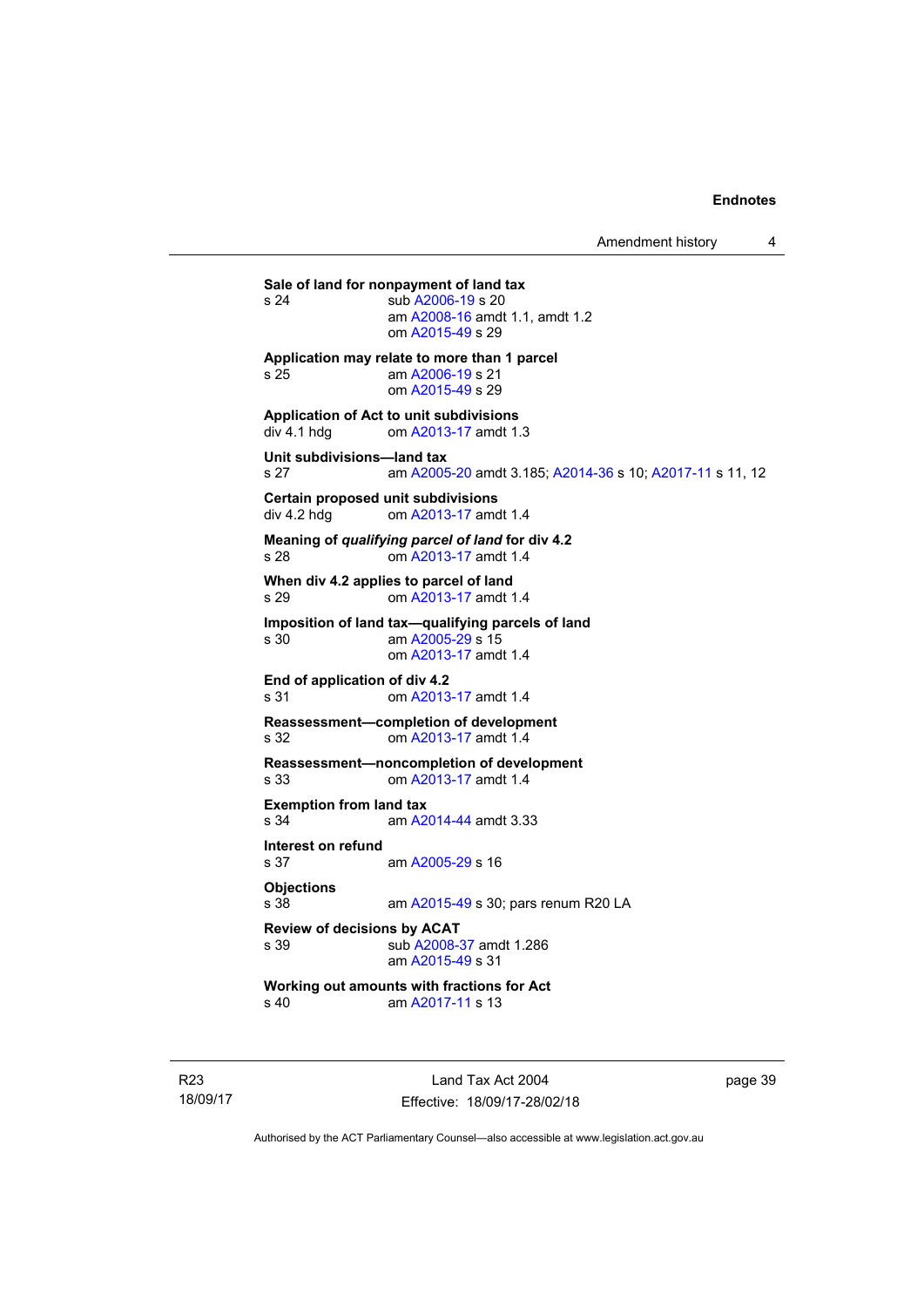| 4 | Amendment history |
|---|-------------------|
|---|-------------------|

**Certificate of land tax and other charges**  s 41 am [A2008-16](http://www.legislation.act.gov.au/a/2008-16) amdt 1.3; [A2017-1](http://www.legislation.act.gov.au/a/2017-1/default.asp) amdt 1.101 **Determination of fees**<br>s 43 am am [A2014-44](http://www.legislation.act.gov.au/a/2014-44) amdt 3.34 **Transitional**  exp 1 July 2005 (s 57) **Meaning of** *repealed Act* **for pt 7**  s 45 exp 1 July 2005 (s 57) **Special provision for period to 30 June 1987**  exp 1 July 2005 (s 57) **Meaning of** *assessment* s 47 exp 1 July 2005 (s 57) **Land tax payable under repealed Act**  s 48 exp 1 July 2005 (s 57) **Land to which repealed Act, pt 4A applied**  s 49 exp 1 July 2005 (s 57) **Right to object if no objection lodged**  s 50 exp 1 July 2005 (s 57) **Objections lodged under repealed Act**  s 51 exp 1 July 2005 (s 57) **Applications for review if no application lodged**  s 52 exp 1 July 2005 (s 57) **Application for review if application lodged**  s 53 exp 1 July 2005 (s 57) **Notice of land tax in arrears**  s 54 exp 1 July 2005 (s 57) **Statements under s 42**  s 55 exp 1 July 2005 (s 57) **Modification of pt 7's operation**  s 56 exp 1 July 2005 (s 57) **Expiry of pt 7**  s 57 exp 1 July 2005 (s 57)

page 40 Land Tax Act 2004 Effective: 18/09/17-28/02/18

R23 18/09/17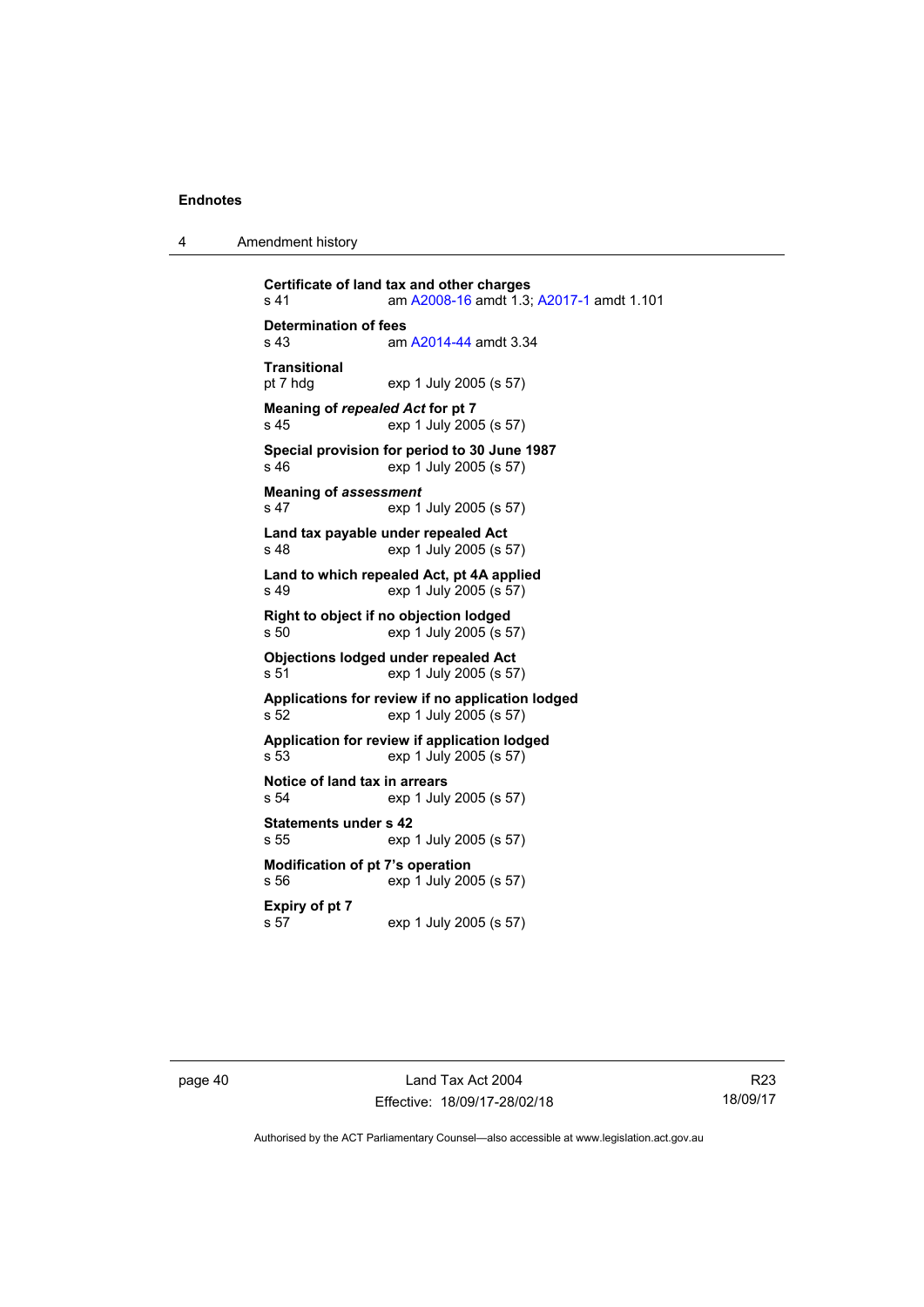|                           | Amendment history                                                                                                                                                                                                                                                                                                                                                                                                                                                               |  |
|---------------------------|---------------------------------------------------------------------------------------------------------------------------------------------------------------------------------------------------------------------------------------------------------------------------------------------------------------------------------------------------------------------------------------------------------------------------------------------------------------------------------|--|
| <b>Dictionary</b><br>dict | am A2008-37 amdt 1.287; A2014-44 amdt 3.35<br>def assessment notice om A2014-44 amdt 3.36<br>def <i>land sublease</i> ins $A2015-19$ s 52<br>def owner am $A2009-52$ s 5, pars renum R12 LA;<br>$A2015-19$ s 53<br>def owners corporation sub A2011-41 amdt 5.9<br>def qualifying parcel of land om A2013-17 amdt 1.5<br>def residential land sub A2012-37 s 4<br>def <i>rural land</i> sub $A2012-37$ s 4<br>om A2014-44 amdt 3.37<br>def <i>unit owner</i> sub $A2009-52$ s 6 |  |
|                           |                                                                                                                                                                                                                                                                                                                                                                                                                                                                                 |  |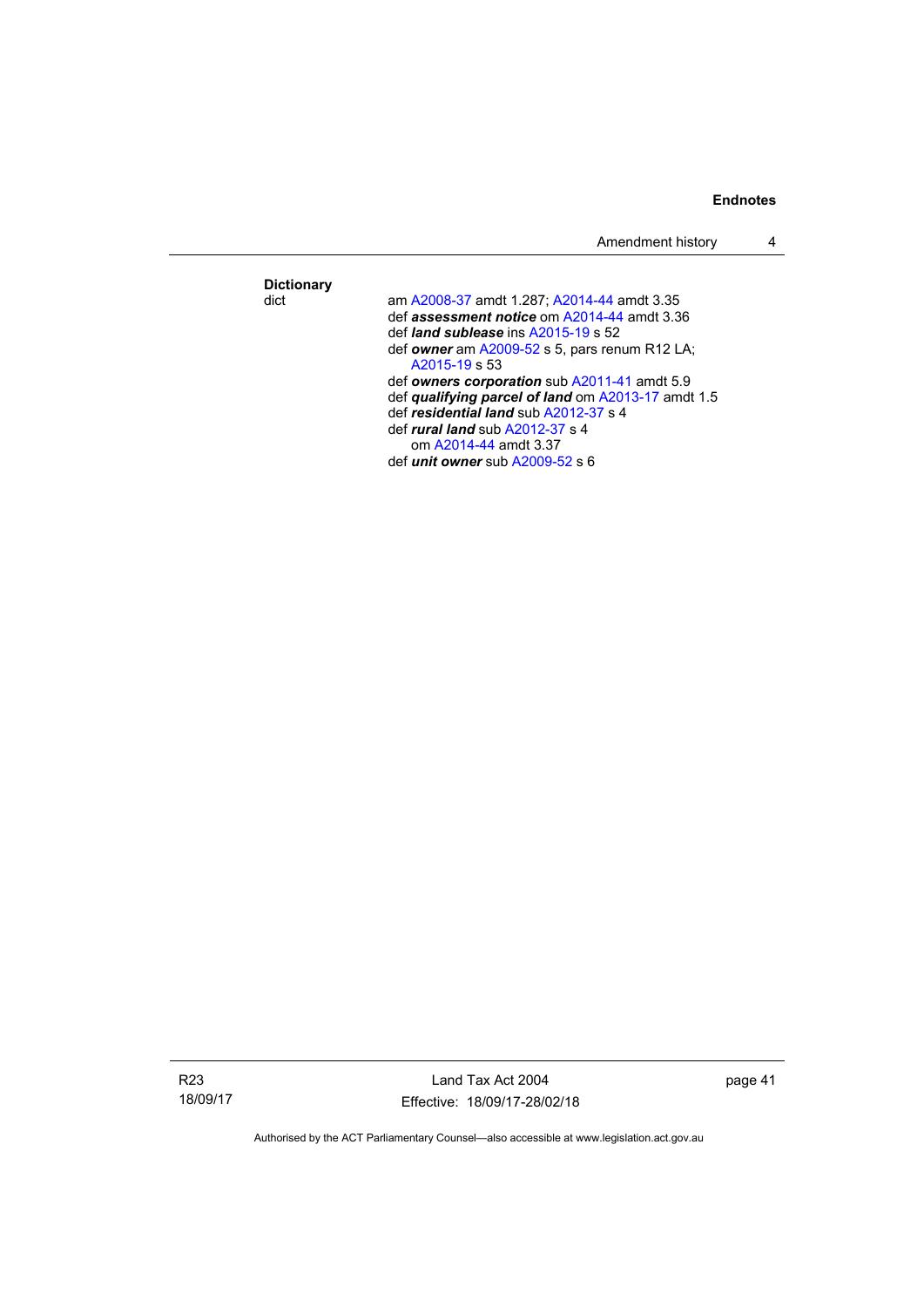5 Earlier republications

## <span id="page-47-0"></span>**5 Earlier republications**

Some earlier republications were not numbered. The number in column 1 refers to the publication order.

Since 12 September 2001 every authorised republication has been published in electronic pdf format on the ACT legislation register. A selection of authorised republications have also been published in printed format. These republications are marked with an asterisk (\*) in column 1. Electronic and printed versions of an authorised republication are identical.

| <b>Republication</b><br>No and date | <b>Effective</b>            | Last<br>amendment<br>made by | <b>Republication</b><br>for |
|-------------------------------------|-----------------------------|------------------------------|-----------------------------|
| R <sub>1</sub><br>1 July 2004       | 1 July 2004-<br>1 June 2005 | not amended                  | new Act                     |
| R <sub>2</sub>                      | 2 June 2005-                | A2005-20                     | amendments by               |
| 2 June 2005                         | 28 June 2005                |                              | A2005-20                    |
| R <sub>3</sub>                      | 29 June 2005-               | A2005-29                     | amendments by               |
| 29 June 2005                        | 1 July 2005                 |                              | A2005-29                    |
| R <sub>4</sub><br>2 July 2005       | 2 July 2005-<br>17 May 2006 | A2005-29                     | commenced expiry            |
| R <sub>5</sub>                      | 18 May 2006-                | A2006-19                     | amendments by               |
| 18 May 2006                         | 14 June 2007                |                              | A2006-19                    |
| R <sub>6</sub>                      | 15 June 2007-               | A2007-20                     | amendments by               |
| 15 June 2007                        | 19 June 2007                |                              | A2007-20                    |
| R7                                  | 20 June 2007-               | A2007-21                     | amendments by               |
| 20 June 2007                        | 2 Oct 2007                  |                              | A2007-21                    |
| R <sub>8</sub>                      | 3 Oct 2007-                 | A2007-29                     | amendments by               |
| 3 Oct 2007                          | 9 Nov 2007                  |                              | A2007-29                    |
| R <sub>9</sub>                      | 10 Nov 2007-                | A2007-29                     | amendments by               |
| 10 Nov 2007                         | 30 June 2008                |                              | A2007-8                     |
| R <sub>10</sub>                     | 1 July 2008-                | A2008-16                     | amendments by               |
| 1 July 2008                         | 1 Feb 2009                  |                              | A2008-16                    |
| R <sub>11</sub>                     | 2 Feb 2009-                 | A2008-37                     | amendments by               |
| 2 Feb 2009                          | 31 Dec 2009                 |                              | A2008-37                    |
| R <sub>12</sub> <sup>*</sup>        | 1 Jan 2010-                 | A2009-52                     | amendments by               |
| 1 Jan 2010                          | 1 Sept 2011                 |                              | A2009-52                    |

page 42 Land Tax Act 2004 Effective: 18/09/17-28/02/18

R23 18/09/17